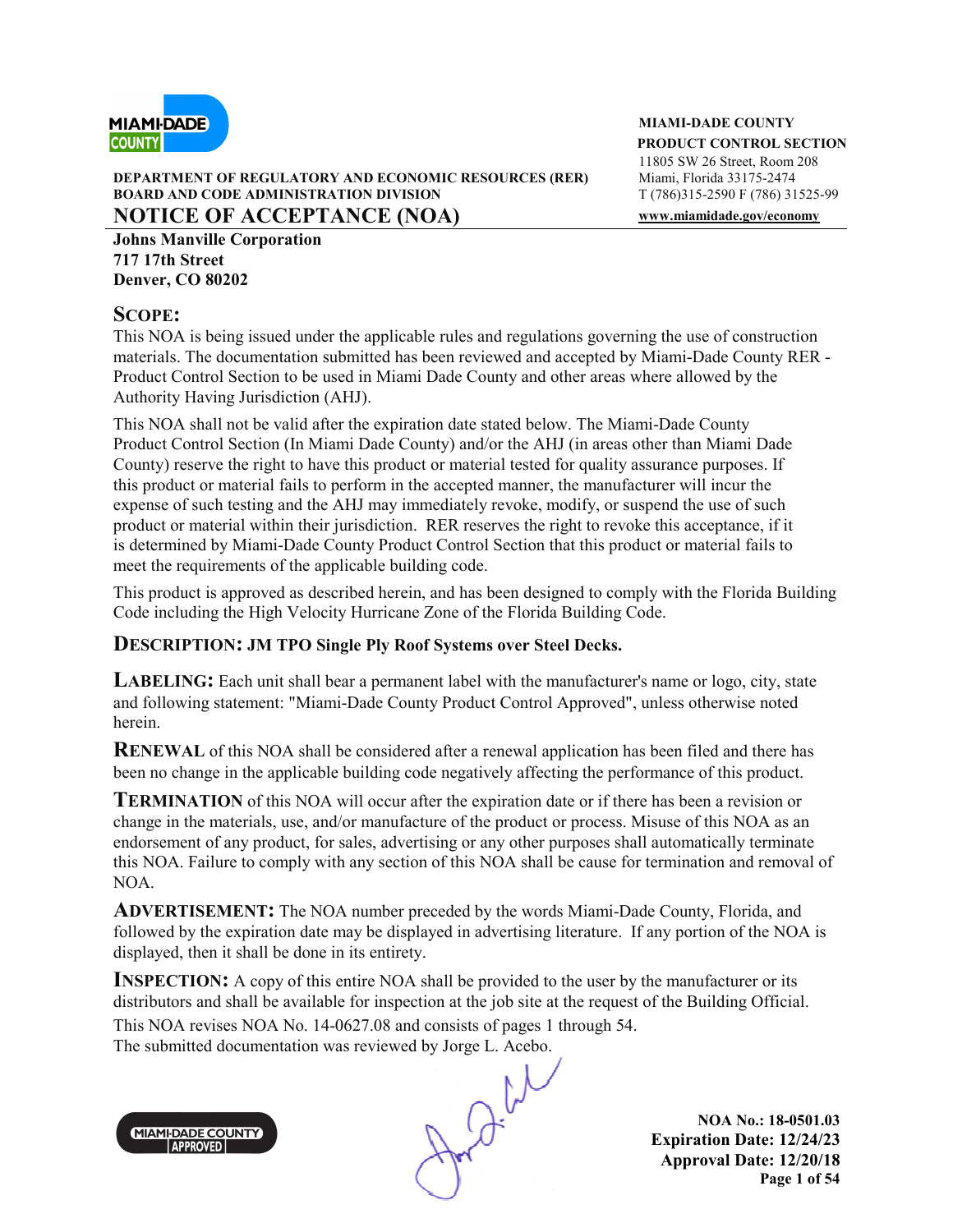#### **ROOFING SYSTEM APPROVAL**

| Category:                       | Roofing      |
|---------------------------------|--------------|
| <b>Sub-Category:</b>            | Single Ply   |
| <b>Materials:</b>               | <b>TPO</b>   |
| <b>Deck Type:</b>               | <b>Steel</b> |
| <b>Maximum Design Pressure:</b> | $-150$ psf.  |

# **TRADE NAMES OF PRODUCTS MANUFACTURED OR LABELED BY APPLICANT:**

|                                                                       |                   | <b>TABLE 1</b>                      |                                                                                                       |
|-----------------------------------------------------------------------|-------------------|-------------------------------------|-------------------------------------------------------------------------------------------------------|
| Product                                                               | <b>Dimensions</b> | <b>Test</b><br><b>Specification</b> | Product<br><b>Description</b>                                                                         |
| JM TPO 45                                                             | 45 mils thick     | <b>TAS 131</b>                      | ASTM D6878 Polyester reinforced Thermoplastic<br>Olefin single ply membrane.                          |
| JM TPO 60                                                             | 60 mils thick     | ASTM D6878<br><b>TAS 131</b>        | Polyester reinforced Thermoplastic<br>Olefin single ply membrane.                                     |
| JM TPO 80                                                             | 80 mils thick     | <b>TAS 131</b>                      | ASTM D6878 Polyester reinforced Thermoplastic<br>Olefin single ply membrane.                          |
| JM TPO FB 115                                                         | 60 mils thick     | ASTM D6878<br><b>TAS 131</b>        | Polyester reinforced, fleece backed,<br>Thermoplastic Olefin single ply<br>membrane.                  |
| <b>JM TPO FB 135</b>                                                  | 80 mils thick     | ASTM D6878<br><b>TAS 131</b>        | Polyester reinforced, fleece backed,<br>Thermoplastic Olefin single ply<br>membrane.                  |
| JM TPO FB 150                                                         | 60 mils thick     | ASTM D6878<br><b>TAS 131</b>        | Polyester reinforced, heavy-fleece<br>backed, Thermoplastic Olefin single ply<br>membrane.            |
| JM TPO FB 175                                                         | 80 mils thick     | <b>TAS 131</b>                      | ASTM D6878 Polyester reinforced, heavy-fleece<br>backed, Thermoplastic Olefin single ply<br>membrane. |
| <b>JM</b> Urethane Insulation<br>Adhesive                             | $1$ gal.          | Proprietary                         | A one part, cold-applied adhesive                                                                     |
| <b>JM Two Part Urethane</b><br><b>Insulation Adhesive</b>             | Various           | Proprietary                         | A two-component, cold-applied<br>adhesive.                                                            |
| <b>JM Two Part Urethane</b><br><b>Insulation Adhesive</b><br>Canister | N/A               | Proprietary                         | Self-contained two-part, low-rise foam<br>adhesive.                                                   |
| JM One Step Foamable<br>Adhesive                                      | N/A               | Proprietary                         | Two part urethane low rise foam<br>insulation.                                                        |
| JM Green Two Part<br><b>Urethane Insulation</b><br>Adhesive           | Various           | Proprietary                         | A two-component, cold-applied<br>adhesive.                                                            |
| JM Roofing System<br><b>Urethane Adhesive</b>                         | Various           | Proprietary                         | A two-component, cold-applied<br>adhesive.                                                            |



**NOA No.: 18-0501.03 Expiration Date: 12/24/23 Approval Date: 12/20/18 Page 2 of 54**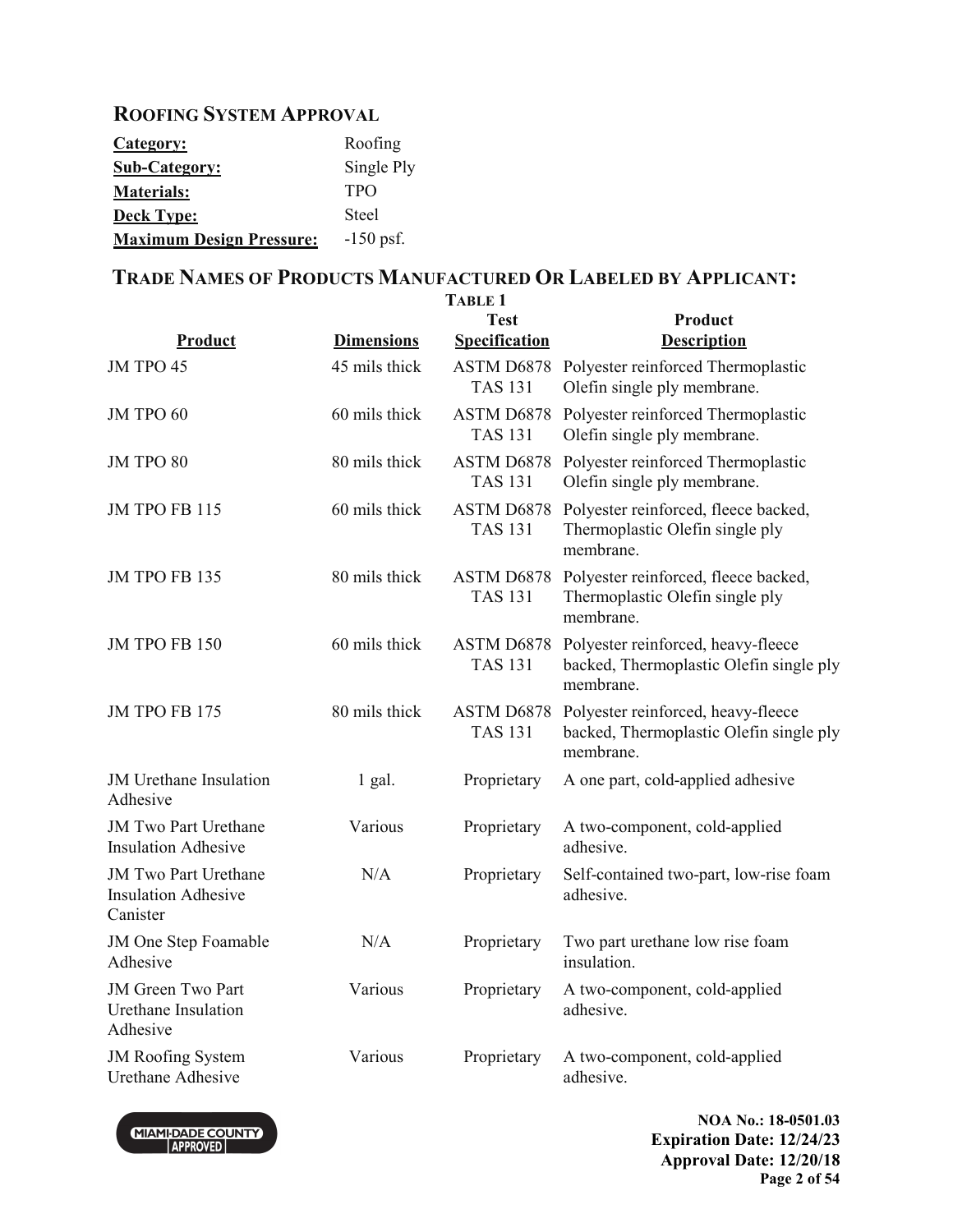| Product                                             | <b>Dimensions</b> | <b>Test</b><br><b>Specification</b> | Product<br><b>Description</b>                                                                                                         |
|-----------------------------------------------------|-------------------|-------------------------------------|---------------------------------------------------------------------------------------------------------------------------------------|
|                                                     |                   |                                     |                                                                                                                                       |
| ICP Adhesives CR-20                                 | Various           | Proprietary                         | Spray applied, two-part reactive<br>urethane foam adhesive.                                                                           |
| <b>JM TPO Membrane</b><br>Adhesive (Solvent-Based)  | 5 gal.            | Proprietary                         | A synthetic rubber-based adhesive used<br>on single ply roofing membranes.                                                            |
| <b>JM Membrane Bonding</b><br>Adhesive (TPO & EPDM) | 5 gal.            | Proprietary                         | One-part, synthetic polymer-based<br>membrane adhesive.                                                                               |
| <b>JM TPO Membrane</b><br>Adhesive (Low VOC)        | 5 gal.            | Proprietary                         | A synthetic rubber-based adhesive used<br>with fully or partially adhered TPO<br>roofing membrane systems.                            |
| <b>JM TPO Low VOC</b><br>Membrane Adhesive          | 5 gal.            | Proprietary                         | A synthetic rubber-based adhesive used<br>to adhere TPO roofing membrane<br>systems.                                                  |
| JM TPO LVOC Membrane<br>Adhesive                    | 5 gal.            | Proprietary                         | A synthetic rubber-based adhesive used<br>to adhere TPO roofing membrane<br>systems.                                                  |
| <b>JM LVOC Membrane</b><br>Adhesive (TPO & EPDM)    | 5 gal.            | Proprietary                         | A synthetic rubber-based adhesive used<br>to adhere TPO roofing membrane<br>systems.                                                  |
| <b>JM TPO Membrane</b><br>Adhesive (Water-Based)    | 5 gal.            | Proprietary                         | A polymeric, wet laying (single side<br>application), low-VOC adhesive.                                                               |
| <b>JM TPO Water Based</b><br>Membrane Adhesive      | 5 gal.            | Proprietary                         | One part, water based adhesive used to<br>adhered TPO roofing membrane systems                                                        |
| <b>JM TPO Membrane Primer</b>                       | 3 gal.            | Proprietary                         | A synthetic polymer-based primer.                                                                                                     |
| <b>JM Single Ply Membrane</b><br>Primer (Low VOC)   | 3 gal.            | Proprietary                         | A low VOC, synthetic polymer-based<br>primer.                                                                                         |
| <b>JM TPO Walkpad</b>                               | 5/32" x 30" x 50" | Proprietary                         | Textured walkway protection membrane                                                                                                  |
| <b>JM TPO Detail Membrane</b>                       | 24" x 50'         | <b>TAS 131</b>                      | Non-reinforced membrane for wrapping<br>pipe flashings and vertical stacks and for<br>waterproofing joints of JM TPO Coated<br>Metal. |
| <b>JM TPO Universal Corners</b>                     | Various           | <b>TAS 131</b>                      | Pre-molded for easy installation of curb<br>flashings or corner flashings on JM<br>TPO-Coated Metal or JM TPO<br>Membrane.            |
| JM TPO T-Joint Patch                                | 4"                | <b>TAS 131</b>                      | Non-reinforced membrane patch for<br>covering t-joints and/or discs and<br>fasteners.                                                 |
| <b>JM TPO Pipe Boots</b>                            | $1" \times 6"$    | <b>TAS 131</b>                      | Cone-shaped stepping boots designed<br>for flashing pipe penetrations.                                                                |
| JM TPO Peel & Stick Pipe<br><b>Boots</b>            | $1" \times 6"$    | <b>TAS 131</b>                      | Cone-shaped stepping boots designed<br>for flashing pipe penetrations.                                                                |



**NOA No.: 18-0501.03 Expiration Date: 12/24/23 Approval Date: 12/20/18 Page 3 of 54**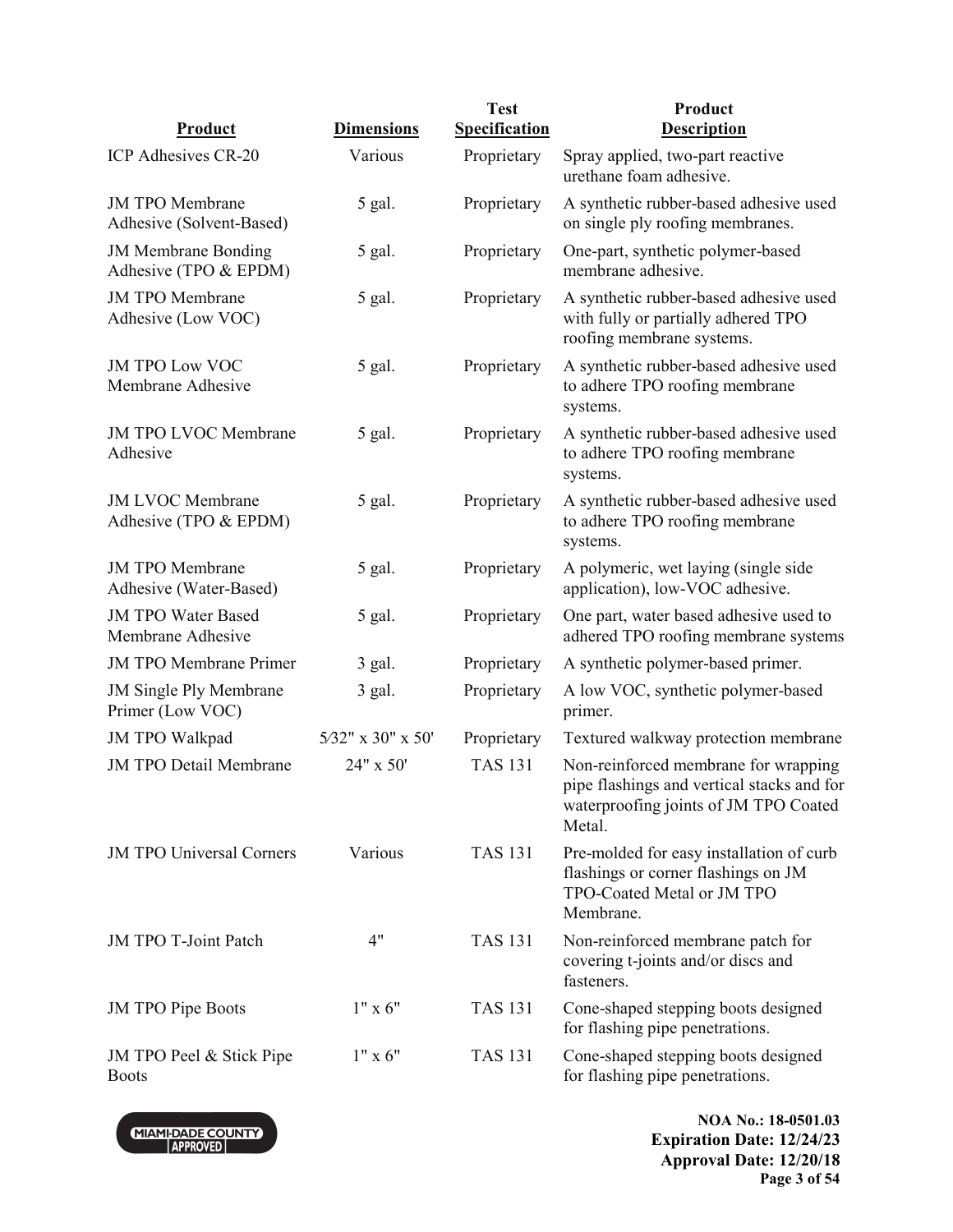| Product                                 | <b>Dimensions</b>   | <b>Test</b><br><b>Specification</b> | Product<br><b>Description</b>                                                                             |
|-----------------------------------------|---------------------|-------------------------------------|-----------------------------------------------------------------------------------------------------------|
| JM TPO Split Pipe Boot                  | Various             | <b>TAS 131</b>                      | Cone shaped stepping boots designed<br>for flashing pipe penetrations.                                    |
| <b>JM Square Pipe Boots</b>             | $2"$ x 8" & 4" x 8" | <b>TAS 131</b>                      | Square shaped stepping boots designed<br>for flashing pipe penetrations.                                  |
| <b>JM TPO Cover Tape</b>                | $6" \times 100'$    | <b>TAS 131</b>                      | 30 mil membrane with a factory-applied<br>peel and stick adhesive tape used to strip<br>in metal flanges. |
| JM TPO 10" Cover Tape                   | $10"$ x $100'$      | <b>TAS 131</b>                      | 30 mil membrane with a factory-applied<br>peel and stick adhesive tape used to strip<br>in metal flanges. |
| <b>JM TPO Penetration Pocket</b>        | $7.5" \times 6"$    | <b>TAS 131</b>                      | Two-piece molded pocket with a rigid<br>vertical wall and preformed flanges.                              |
| <b>JM TPO Coated Metal</b>              | $4' \times 10'$     | <b>TAS 131</b>                      | <b>JM TPO Membrane laminated onto</b><br>galvanized steel.                                                |
| JM TPO Peel & Stick 6"<br><b>RTS</b>    | 6" x 100'           | <b>TAS 131</b>                      | 45 mil TPO membrane strip with a 3"<br>tape factory laminated along one edge.                             |
| JM TPO Peel & Stick 10"<br><b>RPS</b>   | $10"$ x $100'$      | <b>TAS 131</b>                      | 45 mil TPO membrane strip with a 3"<br>tape factory laminated along one edge.                             |
| <b>JM TPO Curb Flashing</b>             | $18" \times 50'$    | <b>TAS 131</b>                      | 60 mil TPO membrane for flashing<br>curbs and parapet walls.                                              |
| <b>JM TPO Reinforced Cover</b><br>Strip | $8" \times 50'$     | <b>TAS 131</b>                      | 60 mil TPO membrane strip use as a<br>heat-weldable strip in mechanically<br>fastened systems.            |
| <b>JM Vapor Barrier SA</b>              | 45' x 134'          | <b>TAS 131</b>                      | Polyethylene-reinforced, self-adhering<br>SBS vapor barrier.                                              |
| <b>JM SA Primer</b>                     | 5 gal.              | Proprietary                         | One-part, specification grade,<br>penetrating priming solution.                                           |

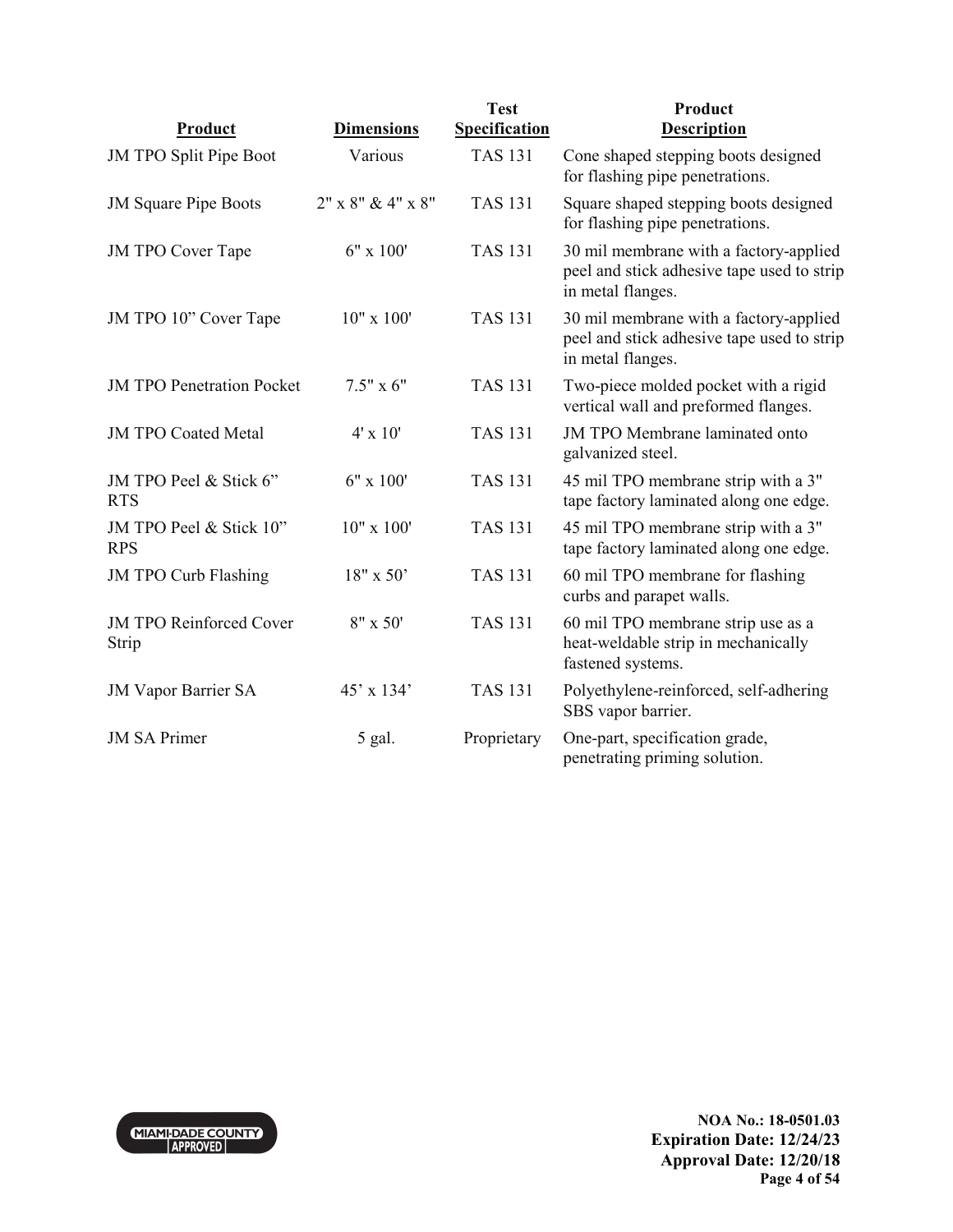## **APPROVED INSULATIONS:**

#### **TABLE 2**

| <b>Product Name</b>                                                                                                                                             | <b>Product Description</b>                                                                                                               | Manufacturer<br>(With Current NOA) |
|-----------------------------------------------------------------------------------------------------------------------------------------------------------------|------------------------------------------------------------------------------------------------------------------------------------------|------------------------------------|
| ENRGY 3, ENRGY 3 25 PSI,<br>ValuTherm, ValuTherm 25 PSI,<br>R-Panel, R-Panel 25 PSI                                                                             | Polyisocyanurate insulation                                                                                                              | Johns Manville                     |
| ENRGY 3 AGF,<br>ENRGY 3 AGF 25 PSI,<br>ENRGY 3 CGF,<br>ENRGY 3 CGF 25 PSI,<br>ValuTherm AGF,<br>ValuTherm AGF 25 PSI,<br>ValuTherm CGF,<br>ValuTherm CGF 25 PSI | Polyisocyanurate insulation with<br>glass reinforced facers                                                                              | Johns Manville                     |
| ENRGY 3 FR,<br><b>ENRGY 3 FR 25 PSI</b>                                                                                                                         | Polyisocyanurate insulation with<br>inorganic coated glass reinforced<br>facers; bottom face is premium<br>coated for combustible decks. | Johns Manville                     |
| <b>JM SECUROCK Gypsum-Fiber</b><br>Roof Board                                                                                                                   | Fiber reinforced coverboard                                                                                                              | Johns Manville                     |
| Invinsa Roof Board                                                                                                                                              | High-density polyisocyanurate with Johns Manville<br>fiber glass reinforced facers.                                                      |                                    |
| Invinsa FR Roof Board                                                                                                                                           | High-density polyisocyanurate with Johns Manville<br>fiber glass reinforced facers.                                                      |                                    |
| RetroPlus Roof Board                                                                                                                                            | High density perlite cover board                                                                                                         | Johns Manville                     |
| DensDeck                                                                                                                                                        | Silicone treated gypsum                                                                                                                  | Georgia Pacific Gypsum, LLC        |
| DEXCell FA Glass Mat Roof Board                                                                                                                                 | Coated glass mat faced gypsum<br>cover board                                                                                             | National Gypsum Company            |
| DEXCell Cement Roof Board                                                                                                                                       | Cement and glass mesh cover board National Gypsum Company                                                                                |                                    |
| Invinsa Foam                                                                                                                                                    | Duel-density polyisocyanurate<br>composite board                                                                                         | Johns Manville                     |



**NOA No.: 18-0501.03 Expiration Date: 12/24/23 Approval Date: 12/20/18 Page 5 of 54**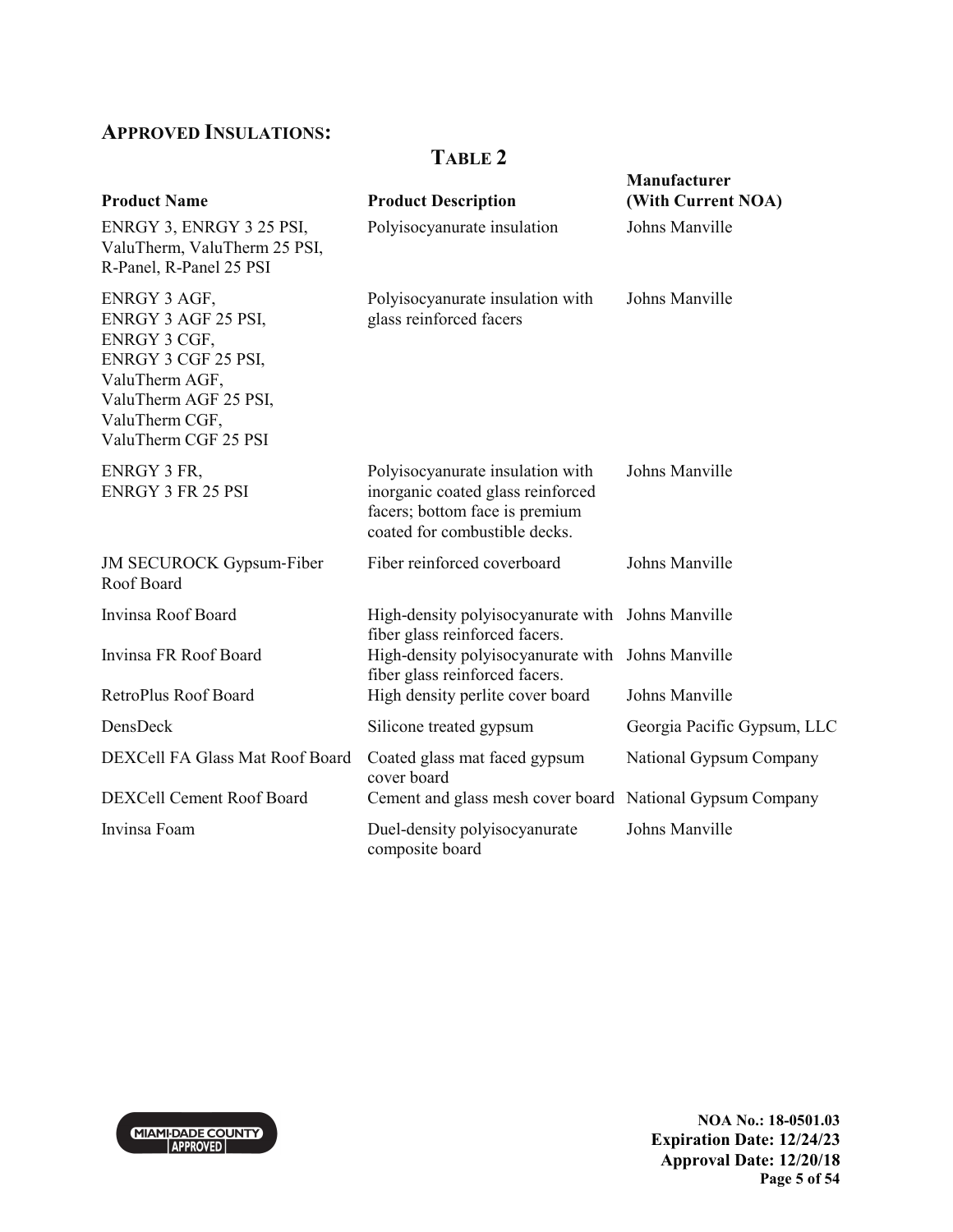### **APPROVED FASTENERS:**

| <b>Fastener</b><br><b>Number</b> | Product<br><b>Name</b>                    | TABLE 3<br>Product<br><b>Description</b>                            | <b>Dimensions</b>                             | Manufacturer<br>(With Current NOA) |
|----------------------------------|-------------------------------------------|---------------------------------------------------------------------|-----------------------------------------------|------------------------------------|
| 1.                               | <b>UltraFast Fasteners</b>                | Insulation and membrane<br>fastener                                 | #12 x 8" max.<br>Length,<br>#3 Phillips head  | Johns Manville                     |
| 2.                               | UltraFast 3" Round<br><b>Metal Plates</b> | <b>Insulation Plate</b>                                             | 3" diameter                                   | Johns Manville                     |
| 3.                               | <b>UltraFast Square Metal</b><br>Plate    | <b>Insulation Plate</b>                                             | 3" square                                     | Johns Manville                     |
| 4.                               | <b>High Load Fasteners</b>                | Insulation and membrane<br>fastener for steel, wood,<br>or concrete | #15 x 14" max.<br>#3Phillips head             | Johns Manville                     |
| 5.                               | Extra High Load<br>Fasteners              | Insulation and membrane<br>fastener                                 | #21 x 8" max<br>#3 Phillips head              | Johns Manville                     |
| 6.                               | <b>High Load Plates</b>                   | Seam plate with<br>reinforcing ribs and<br>eyehooks                 | 2-3/8" round steel<br>plate                   | Johns Manville                     |
| 7                                | <b>JM TPO RhinoPlate</b>                  | <b>Insulation Plates</b>                                            | 3.15" diameter                                | Johns Manville                     |
| 8.                               | All Purpose Fastener                      | Insulation and membrane<br>fastener                                 | #14 x 16" max.<br>length; #3 Phillips<br>head | Johns Manville                     |
| 9.                               | <b>UltraFast Plastic Plate</b>            | Polypropylene plastic<br>plate                                      | $3.25$ " round                                | Johns Manville                     |
| 10.                              | High Load Plus Plate                      | Seam plate with<br>reinforcing ribs and<br>eyehooks                 | 2-3/4" round steel<br>plates                  | Johns Manville                     |
| 11.                              | Extra High Load Plates                    | <b>Insulation Plate</b>                                             | 3" round                                      | Johns Manville                     |



**NOA No.: 18-0501.03 Expiration Date: 12/24/23 Approval Date: 12/20/18 Page 6 of 54**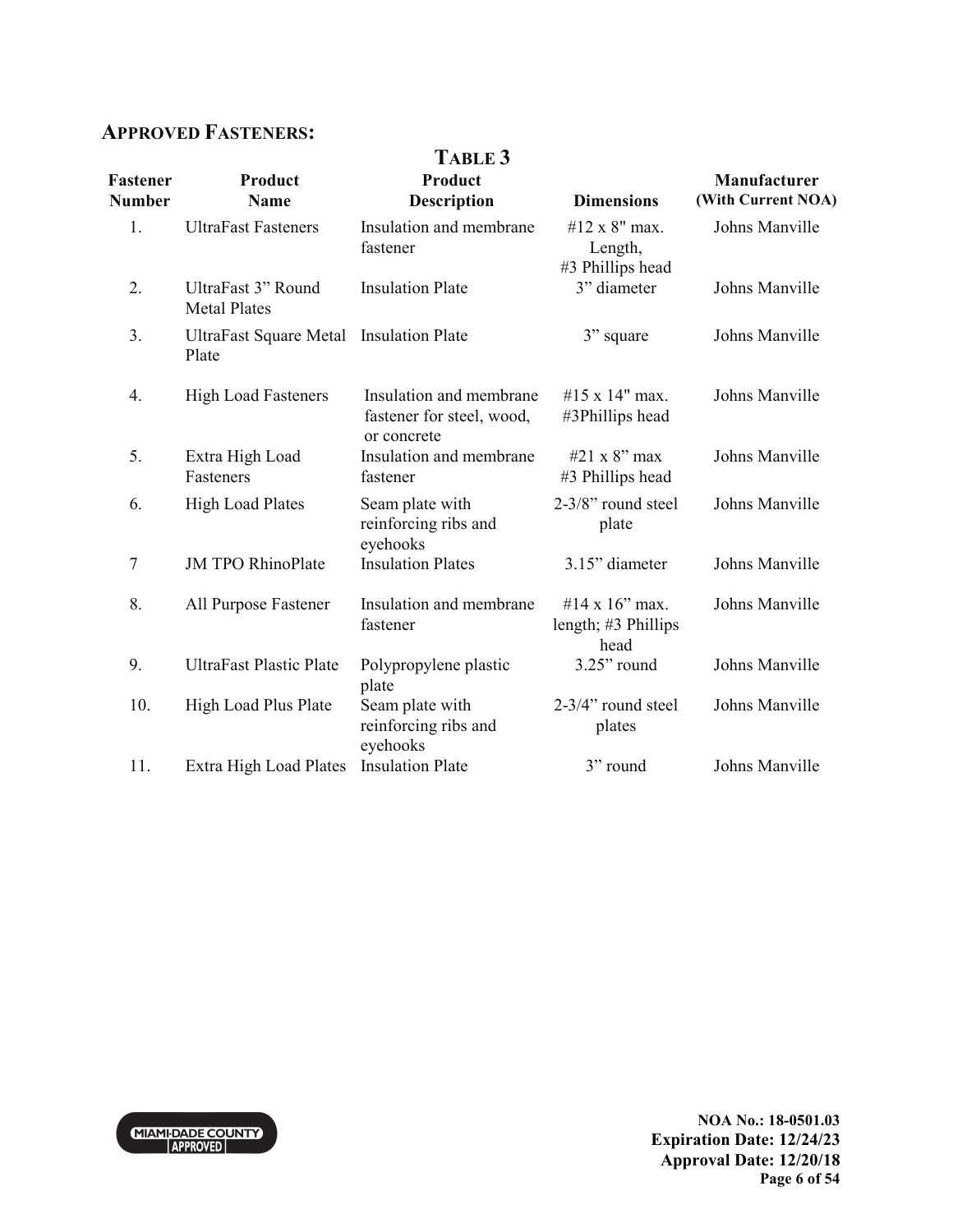### **EVIDENCE SUBMITTED:**

| <b>Test Agency</b>          | <b>Test Identifier</b> | <b>Test Name/Report</b>    | <b>Date</b> |
|-----------------------------|------------------------|----------------------------|-------------|
| <b>FM</b> Approvals         | 3032235                | FM 4470                    | 06/27/08    |
|                             | 3030259                | FM 4470                    | 06/02/08    |
|                             | 3031917                | FM 4470                    | 06/20/08    |
|                             | 3030383                | FM 4470                    | 05/13/08    |
|                             | 3033700                | FM 4470                    | 10/10/08    |
|                             | 3036842                | FM 4470                    | 10/02/09    |
|                             | 3036559                | FM 4470                    | 10/02/09    |
|                             | 3059030                | FM 4470                    | 04/29/16    |
|                             | 3023458                | FM 4450                    | 07/18/06    |
|                             | 3056677                | FM 4470                    | 02/22/16    |
|                             | 3056303                | FM 4470                    | 11/05/15    |
|                             | 3043824                | FM 4470                    | 02/29/12    |
|                             | 3037540                | FM 4470                    | 10/20/10    |
|                             | 3044716                | FM 4470                    | 10/29/12    |
|                             | 3046174                | FM 4470                    | 04/03/13    |
|                             | 3051609                | FM 4470                    | 08/24/14    |
|                             | 3053026                | FM 4470                    | 01/20/15    |
|                             | 3051348                | FM 4470                    | 01/02/14    |
|                             | 3060614                | FM 4470                    | 04/14/17    |
|                             | 3058326                | FM 4470                    | 09/30/16    |
|                             | 3063554                | FM 4470                    | 02/15/18    |
|                             | 3055845                | FM 4470                    | 05/25/16    |
|                             | 3058374                | FM 4470                    | 04/13/16    |
|                             | 3060138                | FM 4470                    | 01/11/17    |
|                             | 3033308                | FM 4470                    | 09/03/08    |
| Momentum Technologies, Inc. | RX10A8A                | <b>TAS 131</b>             | 03/29/10    |
|                             | RX14C8A                | <b>TAS 131</b>             | 03/29/10    |
|                             | RX10A8B                | <b>TAS 131</b>             | 03/29/10    |
| PRI Construction Materials  | JMC-088-02-01.5        | ASTM D1876/TAS 117(B)/     | 02/22/18    |
| Technologies LLC            |                        | TAS 117(A)/TAS 114(C)      |             |
|                             | JMC-180-02-01          | <b>Physical Properties</b> | 11/11/13    |
|                             | JMC-183-02-01.1        | <b>Physical Properties</b> | 12/18/13    |
|                             | JMC-186-02-01.1        | <b>TAS 131</b>             | 09/19/14    |
|                             | JMC-186-02-02.1        | <b>TAS 131</b>             | 10/10/14    |
|                             | JMC-193-02-01          | <b>TAS 114 J</b>           | 04/01/14    |
|                             | JMC-193-02-01A.1       | <b>TAS 114 J</b>           | 04/2/14     |
|                             | JMC-209-02-01          | <b>TAS 114 J</b>           | 10/15/14    |
|                             | JMC-214-02-01          | <b>Physical Properties</b> | 11/03/14    |
|                             | JMC-221-02-01          | <b>Physical Properties</b> | 11/19/14    |
|                             | JMC-277-02-01          | <b>TAS 114 D</b>           | 05/04/17    |
|                             | JMC-303-02-01          | <b>TAS 114 J</b>           | 05/25/17    |
| UL, LLC                     | R10167                 | <b>UL 790</b>              | 11/20/13    |
| Trinity ERD                 | J33600.08.13           | <b>TAS 131</b>             | 08/09/13    |
|                             | SC4910.02.14           | <b>TAS 114 J</b>           | 02/10/14    |
|                             | JM-11190.03.16         | <b>TAS 114 J</b>           | 03/11/16    |
|                             | P6860.06.07-R1         | <b>TAS 114 D</b>           | 09/10/09    |
|                             |                        |                            |             |



**NOA No.: 18-0501.03 Expiration Date: 12/24/23 Approval Date: 12/20/18 Page 7 of 54**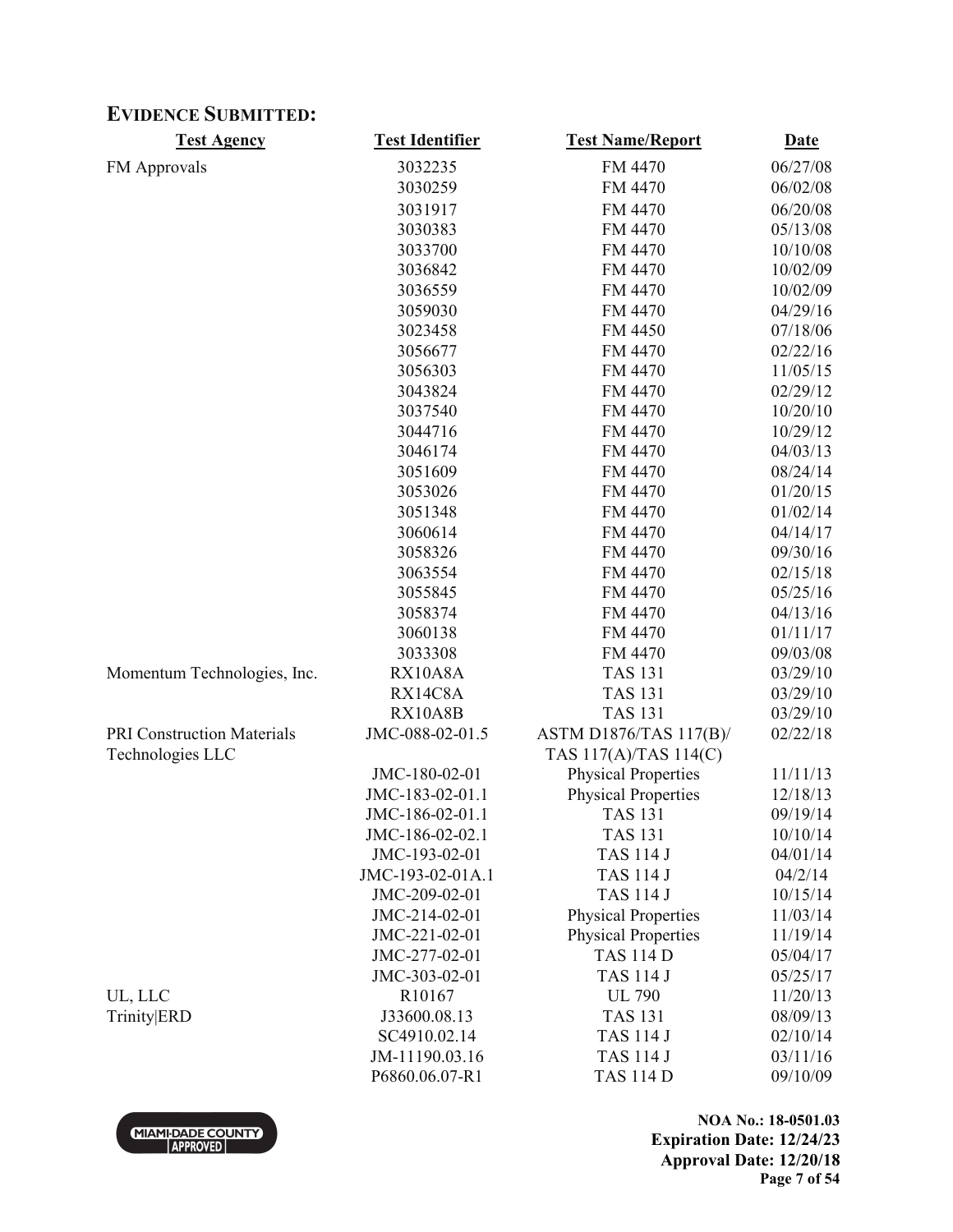#### **DECK STRESS ANALYSIS CALCULATIONS/REPORTS**

| <b>Engineer/Agency</b>       | <b>Identifier</b>             | <b>Assemblies</b>                                                                                                                                                           | <b>Date</b>                      |
|------------------------------|-------------------------------|-----------------------------------------------------------------------------------------------------------------------------------------------------------------------------|----------------------------------|
| Zachary R. Priest, P.E.      | Signed/Sealed<br>Calculations | $B(6)$ , C(16), D(5), D(6)<br>$C(9)$ , $C(10)$ , $C(11)$<br>C(17)                                                                                                           | 08/17/18<br>09/13/17<br>05/25/17 |
| FM Approval Deck Limitations | N/A                           | $B(3)$ , $B(4)$ , $B(5)$ , $B(7)$ , $C(3)$ ,<br>$C(4)$ , $C(5)$ , $C(6)$ , $C(7)$ , $C(8)$ ,<br>$C(12)$ , $C(13)$ , $C(14)$ , $C(15)$ ,<br>$C(18)$ , D(1), D(2), D(3), D(4) | 01/01/13                         |



**NOA No.: 18-0501.03 Expiration Date: 12/24/23 Approval Date: 12/20/18 Page 8 of 54**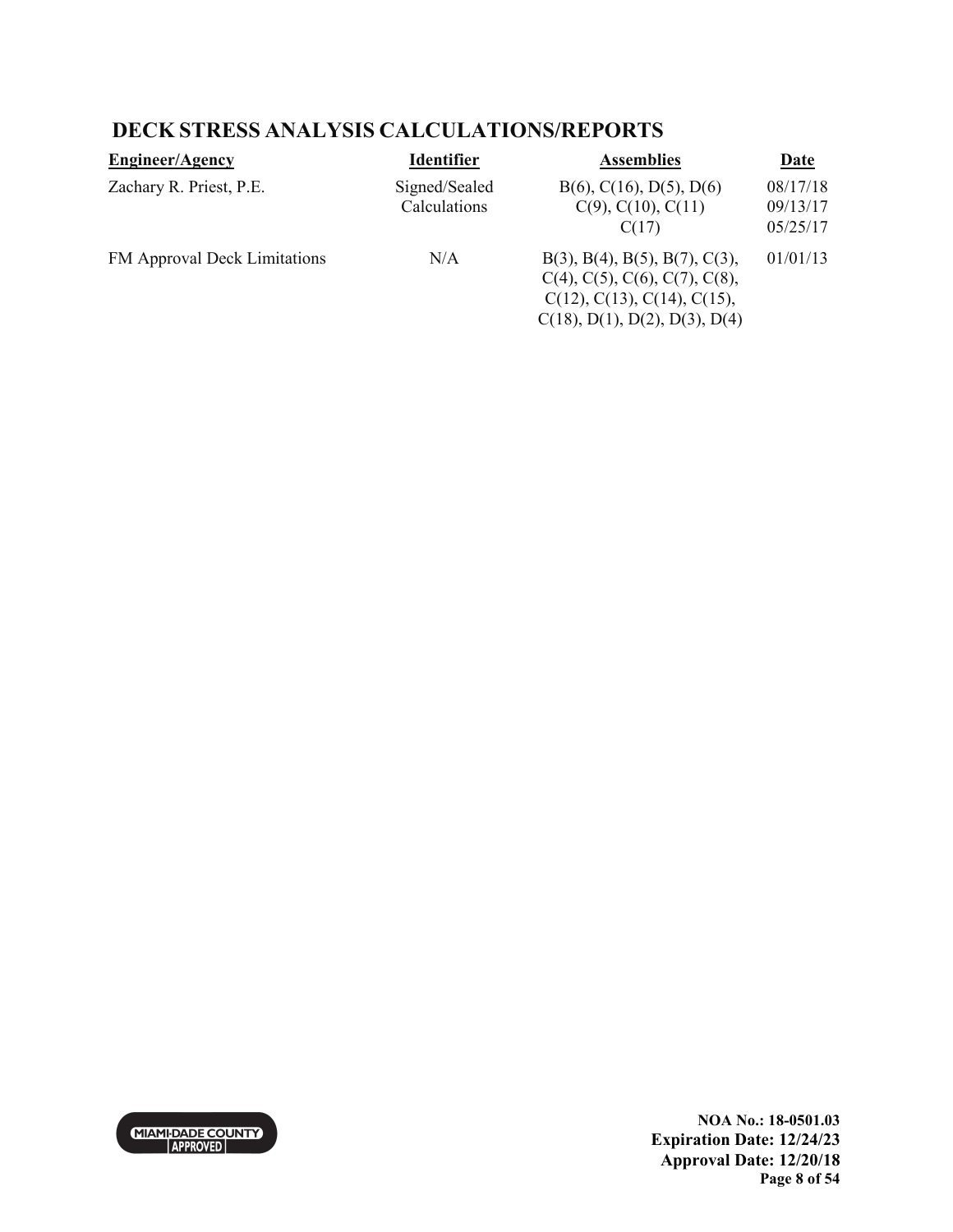#### **APPROVED ASSEMBLIES:**

| <b>Membrane Type:</b> | TPO                                                                                           |
|-----------------------|-----------------------------------------------------------------------------------------------|
| Deck Type 2I:         | Steel, Insulated                                                                              |
|                       | <b>Deck Description:</b> 18-22 ga. Grade 33 steel                                             |
|                       | System Type B(1): Base layer of insulation mechanically fastened, optional top layer adhered. |

**All General and System Limitations apply. Roof accessories not listed in Table 1 of this NOA are not approved and shall not be installed unless said accessories demonstrate compliance with prescriptive Florida Building Code requirements and are field fabricated utilizing the approved membranes listed in Table 1.**

One or more layers of any of the following insulations.

| <b>Base Insulation Layer</b>                                                   | <b>Insulation Fasteners</b> | <b>Fastener</b>       |
|--------------------------------------------------------------------------------|-----------------------------|-----------------------|
|                                                                                | (Table 3)                   | Density/ $ft^2$       |
| ENRGY 3, ENRGY 3 25 PSI, ValuTherm, ValuTherm 25 PSI, R-Panel, R-Panel 25 PSI, |                             |                       |
| ENRGY 3 AGF, ENRGY 3 AGF 25 PSI, ValuTherm AGF, ValuTherm AGF 25 PSI,          |                             |                       |
| ENRGY 3 CGF, ENRGY 3 CGF 25 PSI, ValuTherm CGF, ValuTherm CGF 25 PSI           |                             |                       |
| Minimum 1.5" thick                                                             | $1$ with 2 or 3             | $1:2$ ft <sup>2</sup> |

**Note: Base layer shall be mechanically attached with fasteners and density listed above. Insulation panels listed are minimum sizes and dimensions; if larger panels are used the number of fasteners per board shall be increased maintaining the same fastener density (See Roofing Application Standard RAS 117 for fastening details).** 

| <b>Top Insulation Layer</b>                                                    | <b>Insulation Fasteners</b><br>(Table 3) | Fastener<br>Density/ft <sup>2</sup> |
|--------------------------------------------------------------------------------|------------------------------------------|-------------------------------------|
| ENRGY 3, ENRGY 3 25 PSI, ValuTherm, ValuTherm 25 PSI, R-Panel, R-Panel 25 PSI, |                                          |                                     |
| ENRGY 3 AGF, ENRGY 3 AGF 25 PSI, ValuTherm AGF, ValuTherm AGF 25 PSI,          |                                          |                                     |
| ENRGY 3 CGF, ENRGY 3 CGF 25 PSI, ValuTherm CGF, ValuTherm CGF 25 PSI           |                                          |                                     |
| Minimum 1.5" thick                                                             | N/A                                      | N/A                                 |
| <b>RetroPlus Roof Board</b><br>Minimum $\frac{1}{2}$ " thick                   | N/A                                      | N/A                                 |
| <b>DEXCell FA Glass Mat Roof Board</b><br>Minimum $\frac{1}{4}$ " thick        | N/A                                      | N/A                                 |
| <b>DEXCell Cement Roof Board</b><br>Minimum 7/16" thick                        | N/A                                      | N/A                                 |

**Note: Top layer of insulation shall be adhered with approved asphalt (not to DEXCell or RetroPlus) within the EVT range and at a rate of 20-25 lbs./100 ft<sup>2</sup> , JM Urethane Insulation Adhesive (not to DEXCell or RetroPlus), JM Two Part Urethane Insulation Adhesive, JM Two Part Urethane Insulation Adhesive Canister, JM Green Two Part Urethane Insulation Adhesive (not to DEXCell or ENRGY 3), JM Roofing System Urethane Adhesive (not to DEXCell) or JM One Step Foamable Adhesive (not to DEXCell) applied in ¾" ribbons spaced 12" o.c. Please refer to Roofing Application Standard RAS 117 for insulation attachment. Composite insulation boards used as a top layer shall be installed with the polyisocyanurate face down.** 



**NOA No.: 18-0501.03 Expiration Date: 12/24/23 Approval Date: 12/20/18 Page 9 of 54**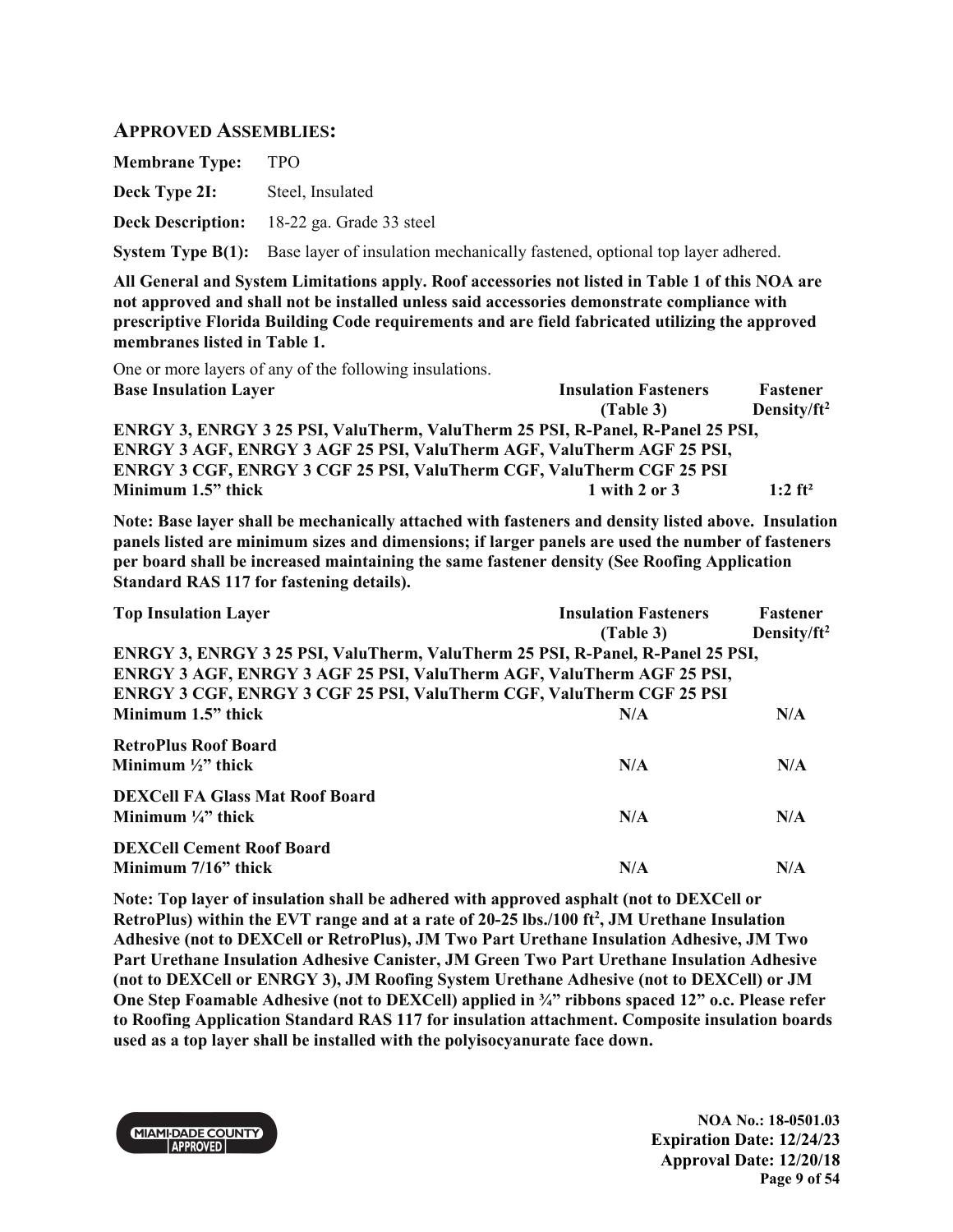| Membrane:                    | JM TPO FB 115 or 135 adhered to insulation using JM TPO Membrane Adhesive<br>(Water-Based) applied to substrate only at a rate of 0.84 gal./sq. or JM TPO Water<br>Based Membrane Adhesive applied at a rate of 0.63-0.83 gal./sq. or JM Roofing<br>System Urethane Adhesive (not to DEXCell) applied in $\frac{1}{2}$ " to $\frac{3}{4}$ " ribbons spaced<br>12" o.c. or JM Two Part Urethane Insulation Adhesive Canister (not to DEXCell)<br>applied in splatter pattern at 0.318 gal/sq. Side laps will be a minimum 2.5" wide<br>and shall be sealed with a minimum 1.5" wide heat weld.                                         |
|------------------------------|---------------------------------------------------------------------------------------------------------------------------------------------------------------------------------------------------------------------------------------------------------------------------------------------------------------------------------------------------------------------------------------------------------------------------------------------------------------------------------------------------------------------------------------------------------------------------------------------------------------------------------------|
|                              | <b>Or</b>                                                                                                                                                                                                                                                                                                                                                                                                                                                                                                                                                                                                                             |
|                              | (to DEXCell or RetroPlus only) JM TPO FB 150 or 175 adhered to insulation<br>with approved asphalt within the EVT range and at a rate of $20-25$ lbs./100 ft <sup>2</sup> .<br>Side laps will be a minimum 2.5" wide and shall be sealed with a minimum 1.5"<br>wide heat weld.                                                                                                                                                                                                                                                                                                                                                       |
|                              | <b>Or</b>                                                                                                                                                                                                                                                                                                                                                                                                                                                                                                                                                                                                                             |
|                              | (To DEXCell or RetroPlus only) JM TPO fully adhered to the insulation with JM<br>TPO Membrane Adhesive (Solvent Based) applied at a rate of 1.67 gal./sq., JM<br>TPO Low VOC Membrane Adhesive applied at a rate of 1.10 gal./sq., JM TPO<br>membranes Adhesive (Low VOC) applied at a rate of 1.67 gal./sq., JM TPO<br>Membrane Adhesive (Water Based) applied at a rate of 1.10 gal./sq. or JM TPO<br>Water Based Membrane Adhesive applied at a rate of 0.63-0.83 gal./sq. or JM<br>TPO LVOC Membrane Adhesive (not to DEXCell) or JM LVOC Membrane<br>Adhesive (TPO $&$ EPDM) (not to DEXCell) applied at a rate of 0.83 gal./sq. |
| Maximum Design<br>Pressures: | -45 psf. (See General Limitation #9)                                                                                                                                                                                                                                                                                                                                                                                                                                                                                                                                                                                                  |
|                              |                                                                                                                                                                                                                                                                                                                                                                                                                                                                                                                                                                                                                                       |

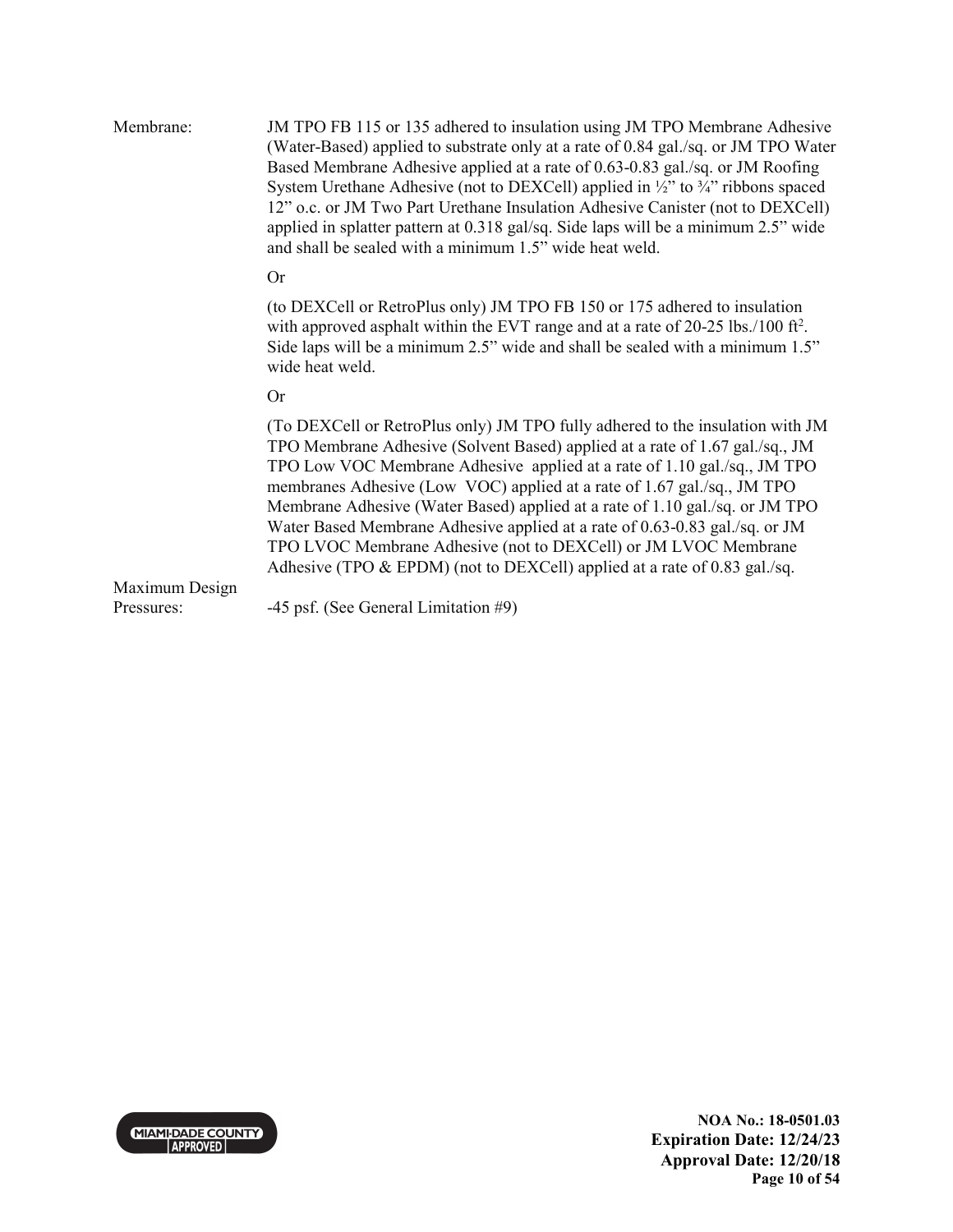| <b>Membrane Type:</b> | <b>TPO</b>                                                                                                                    |
|-----------------------|-------------------------------------------------------------------------------------------------------------------------------|
| Deck Type 2I:         | Steel, Insulated                                                                                                              |
|                       | <b>Deck Description:</b> 18-22 ga. Grade 33 steel                                                                             |
|                       | <b>System Type B(2):</b> Base layer of insulation mechanically fastened, optional top layer adhered with<br>approved asphalt. |

One or more layers of any of the following insulations.

| <b>Base Insulation Layer</b>                                                   | <b>Insulation Fasteners</b> | Fastener                |
|--------------------------------------------------------------------------------|-----------------------------|-------------------------|
|                                                                                | (Table 3)                   | Density/ $ft^2$         |
| ENRGY 3, ENRGY 3 25 PSI, ValuTherm, ValuTherm 25 PSI, R-Panel, R-Panel 25 PSI, |                             |                         |
| ENRGY 3 AGF, ENRGY 3 AGF 25 PSI, ValuTherm AGF, ValuTherm AGF 25 PSI,          |                             |                         |
| ENRGY 3 CGF, ENRGY 3 CGF 25 PSI, ValuTherm CGF, ValuTherm CGF 25 PSI           |                             |                         |
| Minimum 1.5" thick                                                             | 1 with 2 or 3, or 4 with 5  | 1: 2.67 ft <sup>2</sup> |

**Note: Base layer shall be mechanically attached with fasteners and density listed above. Insulation panels listed are minimum sizes and dimensions; if larger panels are used the number of fasteners per board shall be increased maintaining the same fastener density (See Roofing Application Standard RAS 117 for fastening details).** 

| <b>Top Insulation Layer</b>                                                 | <b>Insulation Fasteners</b><br>(Table 3) | <b>Fastener</b><br>Density/ $ft^2$ |
|-----------------------------------------------------------------------------|------------------------------------------|------------------------------------|
| <b>JM SECUROCK Gypsum-Fiber Roof Board, DEXCell FA Glass Mat Roof Board</b> |                                          |                                    |
| Minimum $\frac{1}{4}$ thick                                                 | N/A                                      | N/A                                |
| <b>DEXCell Cement Roof Board</b>                                            |                                          |                                    |
| Minimum 7/16" thick                                                         | N/A                                      | N/A                                |

**Note: Top layer of insulation shall be adhered with JM Two Part Urethane Insulation Adhesive, JM Two Part Urethane Insulation Adhesive Canister, or JM Roofing System Urethane Adhesive (not to DEXCell) applied in ¾" ribbons spaced 12" o.c. Please refer to Roofing Application Standard RAS 117 for insulation attachment. Composite insulation boards used as a top layer shall be installed with the polyisocyanurate face down.** 

Membrane: JM TPO FB 115 or 135 adhered to insulation using JM TPO Membrane Adhesive (Water-Based) applied to substrate only at a rate of 0.84 gal./sq. or JM TPO Water Based Membrane Adhesive applied at a rate of 0.63-0.83 gal./sq. or JM Roofing System Urethane Adhesive (not to DEXCell) applied in  $\frac{1}{2}$  to  $\frac{3}{4}$  ribbons spaced 12" o.c. or JM Two Part Urethane Insulation Adhesive Canister (not to DEXCell) applied in splatter pattern at 0.318 gal/sq. or with ICP Adhesives CR-20 (not to DEXCell) applied in <sup>3</sup>/<sub>4</sub>" to 1" ribbons spaced 12" o.c. Side laps will be a minimum 2.5" wide and shall be sealed with a minimum 1.5" wide heat weld.

Or



**NOA No.: 18-0501.03 Expiration Date: 12/24/23 Approval Date: 12/20/18 Page 11 of 54**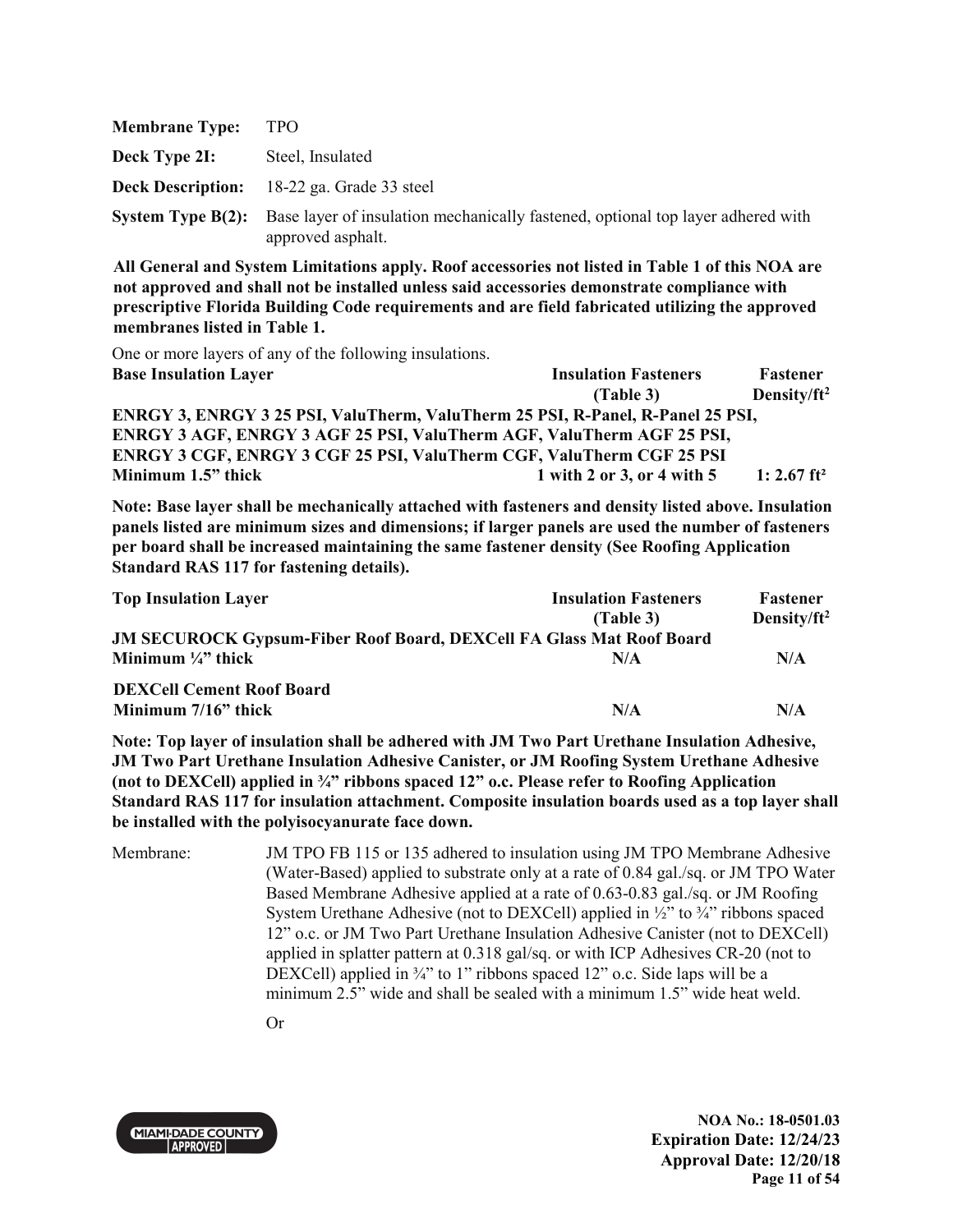| Membrane:      | JM TPO FB 150 or 175 adhered to insulation with approved asphalt within the                     |
|----------------|-------------------------------------------------------------------------------------------------|
| (Continued)    | EVT range and at a rate of 20-25 lbs./100 ft <sup>2</sup> . Side laps will be a minimum $2.5$ " |
|                | wide and shall be sealed with a minimum 1.5" wide heat weld.                                    |
| Maximum Design |                                                                                                 |
| Pressures:     | $-45$ psf. (See General Limitation #9)                                                          |



**NOA No.: 18-0501.03 Expiration Date: 12/24/23 Approval Date: 12/20/18 Page 12 of 54**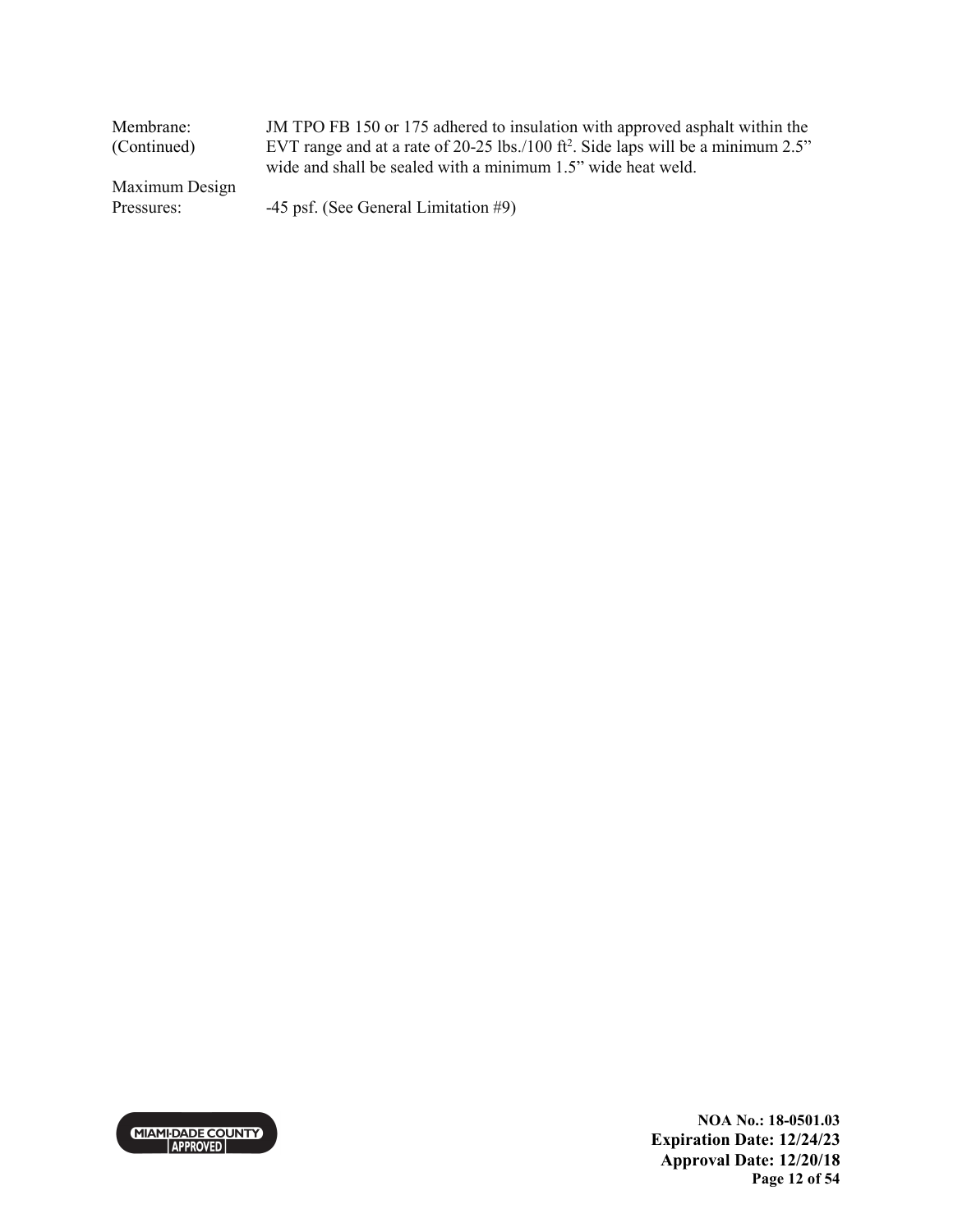| <b>Membrane Type:</b>    | TPO                                                                                                                                                                                                                                                                                                                                                                            |
|--------------------------|--------------------------------------------------------------------------------------------------------------------------------------------------------------------------------------------------------------------------------------------------------------------------------------------------------------------------------------------------------------------------------|
| Deck Type 2I:            | Steel, Insulated                                                                                                                                                                                                                                                                                                                                                               |
| <b>Deck Description:</b> | Min 18-22 ga., Grade 33 steel deck fastened maximum 6" o.c. at every rib with<br>one Traxx/5 fastener (one per flute) over structural supports spaced maximum 6<br>ft. o.c. Side laps fastened with Traxx/1 screws spaced maximum 24" o.c. between<br>supports.<br>This Tested Assembly has been analyzed for allowable deck stress. See Deck<br><b>Stress Analysis Table.</b> |
| System Type $B(3)$ :     | Base layer of insulation mechanically fastened, optional top layer adhered with                                                                                                                                                                                                                                                                                                |

approved adhesive.

**All General and System Limitations apply. Roof accessories not listed in Table 1 of this NOA are not approved and shall not be installed unless said accessories demonstrate compliance with prescriptive Florida Building Code requirements and are field fabricated utilizing the approved membranes listed in Table 1.**

| <b>Base Insulation Layer</b>                                                   | <b>Insulation Fasteners</b> | <b>Fastener</b>         |
|--------------------------------------------------------------------------------|-----------------------------|-------------------------|
|                                                                                | (Table 3)                   | Density/ft <sup>2</sup> |
| ENRGY 3, ENRGY 3 25 PSI, ValuTherm, ValuTherm 25 PSI, R-Panel, R-Panel 25 PSI, |                             |                         |
| ENRGY 3 AGF, ENRGY 3 AGF 25 PSI, ValuTherm AGF, ValuTherm AGF 25 PSI,          |                             |                         |
| ENRGY 3 CGF, ENRGY 3 CGF 25 PSI, ValuTherm CGF, ValuTherm CGF 25 PSI           |                             |                         |
| Minimum 1.5" thick                                                             | 1 with 2, 3 or 9            | 1:1.33 $ft^2$           |

**Note: Base layer shall be mechanically attached with fasteners and density listed above. Insulation panels listed are minimum sizes and dimensions; if larger panels are used the number of fasteners per board shall be increased maintaining the same fastener density (See Roofing Application Standard RAS 117 for fastening details).**

| <b>Top Insulation Layer</b>             | <b>Insulation Fasteners</b> | <b>Fastener</b> |
|-----------------------------------------|-----------------------------|-----------------|
|                                         | (Table 3)                   | Density/ $ft^2$ |
| <b>SECUROCK Gypsum-Fiber Roof Board</b> |                             |                 |
| Minimum $\frac{1}{4}$ thick             | N/A                         | N/A             |

**Note: Top layer of insulation shall be adhered with JM Two Part Urethane Insulation Adhesive, JM Two Part Urethane Insulation Adhesive Canister, or JM Roofing System Urethane Adhesive applied in ¾" ribbons spaced 12" o.c. Please refer to Roofing Application Standard RAS 117 for insulation attachment. Composite insulation boards used as a top layer shall be installed with the polyisocyanurate face down.** 

Membrane: JM TPO fully adhered to insulation as described below; side laps will be a minimum 2.5" wide and shall be sealed with a minimum 1.5" wide heat weld. Option #1: JM TPO fully adhered to insulation using JM TPO Membrane Adhesive (Water-Based), JM TPO Membrane Adhesive (Solvent-Based) ,or JM TPO Membrane Adhesive (Low VOC) applied at a rate of 0.83-1.10 gal./sq. or JM TPO Water Based Membrane Adhesive applied at a rate of 0.63-0.83 gal./sq. or JM TPO Low VOC Membrane Adhesive applied at a rate of 1.10 gal./sq. or JM TPO LVOC Membrane Adhesive, JM Membrane Bonding Adhesive (TPO & EPDM), or JM LVOC Membrane Adhesive (TPO & EPDM) applied at a rate of 0.83 gal./sq.

**MIAMI-DADE COUNTY APPROVED** 

**NOA No.: 18-0501.03 Expiration Date: 12/24/23 Approval Date: 12/20/18 Page 13 of 54**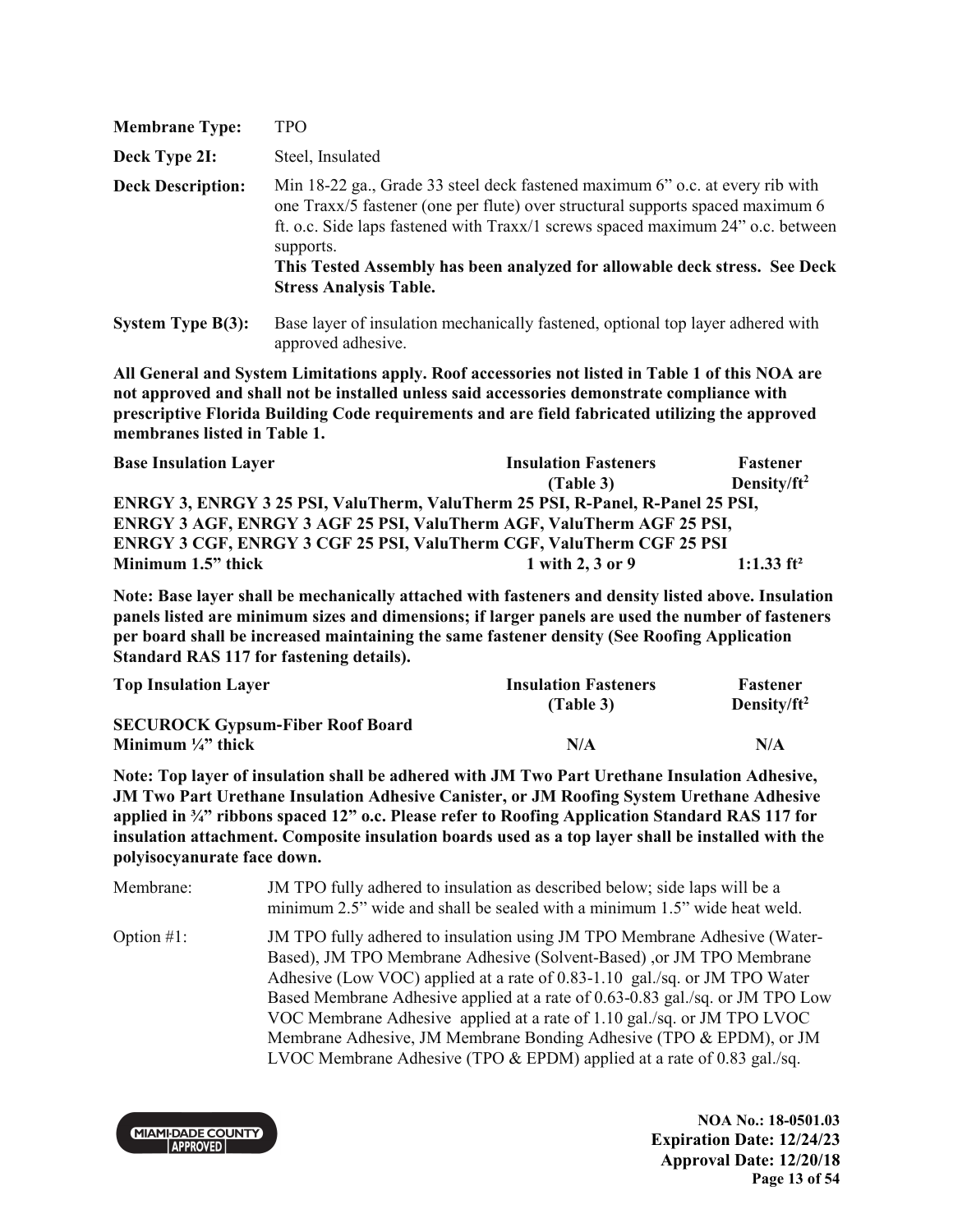| Membrane:<br>(Continued) | JM TPO fully adhered to insulation as described below; side laps will be a<br>minimum 2.5" wide and shall be sealed with a minimum 1.5" wide heat weld.                                                                                                                                                                                                                                                                                     |
|--------------------------|---------------------------------------------------------------------------------------------------------------------------------------------------------------------------------------------------------------------------------------------------------------------------------------------------------------------------------------------------------------------------------------------------------------------------------------------|
| Option $#2$ :            | JM TPO FB 115 or 135 fully adhered to insulation using JM TPO Membrane<br>Adhesive (Water-Based) applied at a rate of 0.83 gal./sq. or JM TPO Water Based<br>Membrane Adhesive applied at a rate of 0.63-0.83 gal./sq. or JM Roofing System<br>Urethane Adhesive applied in $\frac{1}{2}$ " to $\frac{3}{4}$ " ribbons spaced 12" o.c. or JM Two Part<br>Urethane Insulation Adhesive Canister applied in splatter pattern at 0.318 gal/sq. |
| Maximum Design           |                                                                                                                                                                                                                                                                                                                                                                                                                                             |
| Pressures:               | $-52.5$ psf. (See General Limitation #7)                                                                                                                                                                                                                                                                                                                                                                                                    |

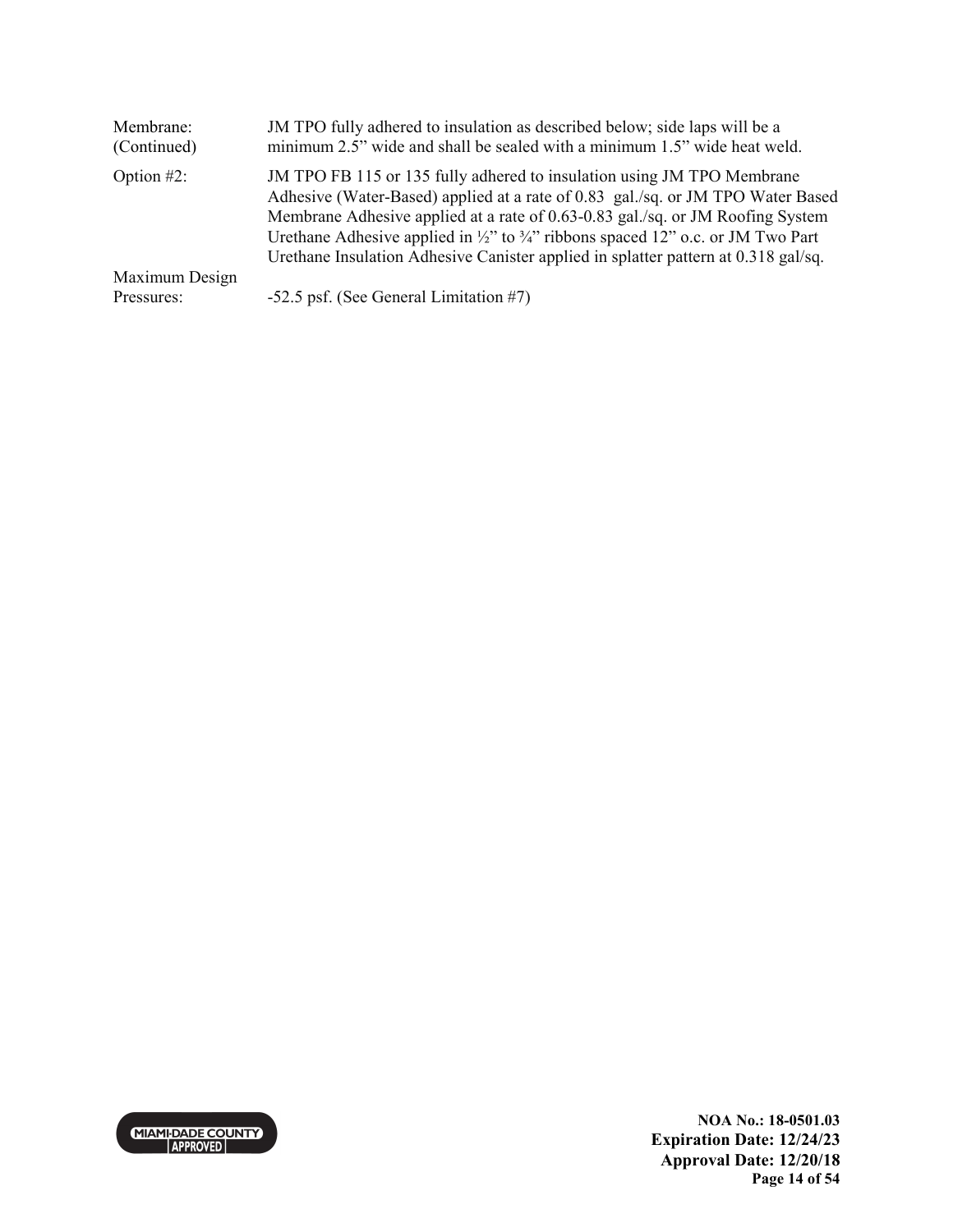| <b>Membrane Type:</b>    | TPO                                                                                                                                                                                                                                                             |
|--------------------------|-----------------------------------------------------------------------------------------------------------------------------------------------------------------------------------------------------------------------------------------------------------------|
| Deck Type 2I:            | Steel, Insulated                                                                                                                                                                                                                                                |
| <b>Deck Description:</b> | Min 18-22 ga., Grade 33 steel deck fastened maximum 6" o.c. at every rib with<br>one Traxx/5 fastener (one per flute) over structural supports spaced maximum 6<br>ft. o.c. Side laps fastened with Traxx/1 screws spaced maximum 24" o.c. between<br>supports. |
|                          | This Tested Assembly has been analyzed for allowable deck stress. See Deck<br><b>Stress Analysis Table.</b>                                                                                                                                                     |
| System Type $B(4)$ :     | Base layer of insulation mechanically fastened, optional top layer adhered with<br>approved adhesive.                                                                                                                                                           |

| <b>Base Insulation Layer</b>                                                   | <b>Insulation Fasteners</b> | <b>Fastener</b>       |
|--------------------------------------------------------------------------------|-----------------------------|-----------------------|
|                                                                                | (Table 3)                   | Density/ $ft^2$       |
| ENRGY 3, ENRGY 3 25 PSI, ValuTherm, ValuTherm 25 PSI, R-Panel, R-Panel 25 PSI, |                             |                       |
| <b>ENRGY 3 AGF, ENRGY 3 AGF 25 PSI, ValuTherm AGF, ValuTherm AGF 25 PSI,</b>   |                             |                       |
| ENRGY 3 CGF, ENRGY 3 CGF 25 PSI, ValuTherm CGF, ValuTherm CGF 25 PSI           |                             |                       |
| Minimum 2" thick                                                               | $1$ with $2$ or $3$         | $1:4$ ft <sup>2</sup> |

**Note: Base layer shall be mechanically attached with fasteners and density listed above. Insulation panels listed are minimum sizes and dimensions; if larger panels are used the number of fasteners per board shall be increased maintaining the same fastener density (See Roofing Application Standard RAS 117 for fastening details).** 

| <b>Top Insulation Layer</b>             | <b>Insulation Fasteners</b> | <b>Fastener</b> |
|-----------------------------------------|-----------------------------|-----------------|
|                                         | (Table 3)                   | Density/ $ft^2$ |
| <b>SECUROCK Gypsum-Fiber Roof Board</b> |                             |                 |
| Minimum $\frac{1}{4}$ thick             | N/A                         | N/A             |

**Note: Top layer of insulation shall be adhered with JM Two Part Urethane Insulation Adhesive, JM Two Part Urethane Insulation Adhesive Canister, or JM Roofing System Urethane Adhesive applied in ¾" ribbons spaced 12" o.c. Please refer to Roofing Application Standard RAS 117 for insulation attachment. Composite insulation boards used as a top layer shall be installed with the polyisocyanurate face down.** 

Membrane: JM TPO fully adhered to insulation as described below; side laps will be a minimum 2.5" wide and shall be sealed with a minimum 1.5" wide heat weld. Option #1: JM TPO fully adhered to insulation using JM TPO Membrane Adhesive (Water-Based) ,JM TPO Membrane Adhesive (Solvent-Based) ,JM TPO Membrane Adhesive (Low VOC) applied at a rate of 0.83-1.10 gal./sq or JM TPO Water Based Membrane Adhesive applied at a rate of 0.63-0.83 gal./sq. or JM TPO Low VOC Membrane Adhesive applied at a rate of 1.10 gal./sq. or JM TPO LVOC Membrane Adhesive, JM Membrane Bonding Adhesive (TPO & EPDM), or JM LVOC Membrane Adhesive (TPO & EPDM) applied at a rate of 0.83 gal./sq.

**MIAMI-DADE COUNTY APPROVED** 

**NOA No.: 18-0501.03 Expiration Date: 12/24/23 Approval Date: 12/20/18 Page 15 of 54**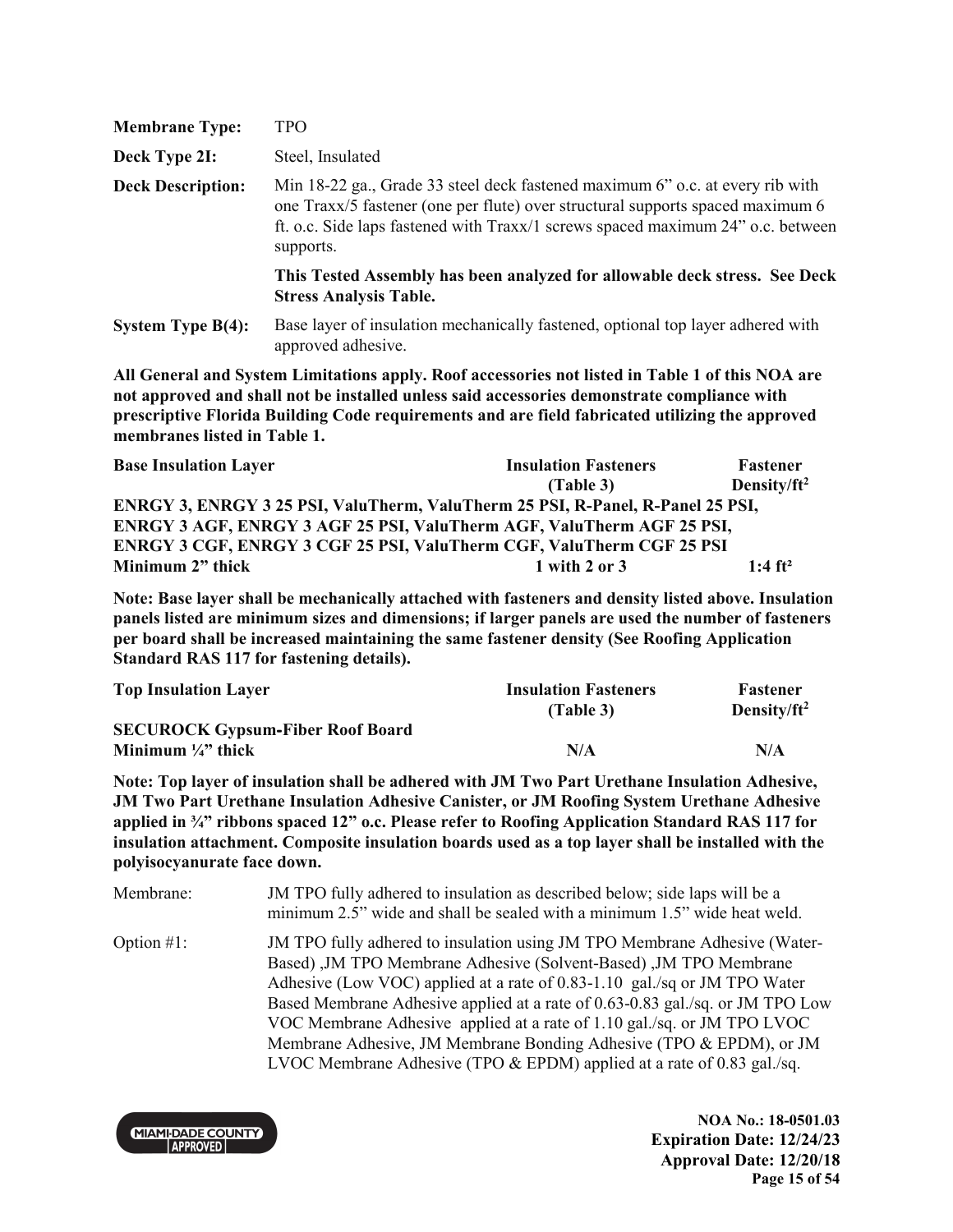| Membrane:<br>(Continued)     | JM TPO fully adhered to insulation as described below; side laps will be a<br>minimum 2.5" wide and shall be sealed with a minimum 1.5" wide heat weld.                                                                                                                                                                                                                                                                          |
|------------------------------|----------------------------------------------------------------------------------------------------------------------------------------------------------------------------------------------------------------------------------------------------------------------------------------------------------------------------------------------------------------------------------------------------------------------------------|
| Option $#2$ :                | JM TPO FB fully adhered to insulation using JM TPO Membrane Adhesive<br>(Water-Based) applied at a rate of 0.83 gal./sq. or JM TPO Water Based<br>Membrane Adhesive applied at a rate of 0.63-0.83 gal./sq. or JM Roofing System<br>Urethane Adhesive applied in $\frac{1}{2}$ " to $\frac{3}{4}$ " ribbons spaced 12" o.c. or JM Two Part<br>Urethane Insulation Adhesive Canister applied in splatter pattern at 0.318 gal/sq. |
| Maximum Design<br>Pressures: | -45 psf. (See General Limitation #7)                                                                                                                                                                                                                                                                                                                                                                                             |
|                              |                                                                                                                                                                                                                                                                                                                                                                                                                                  |

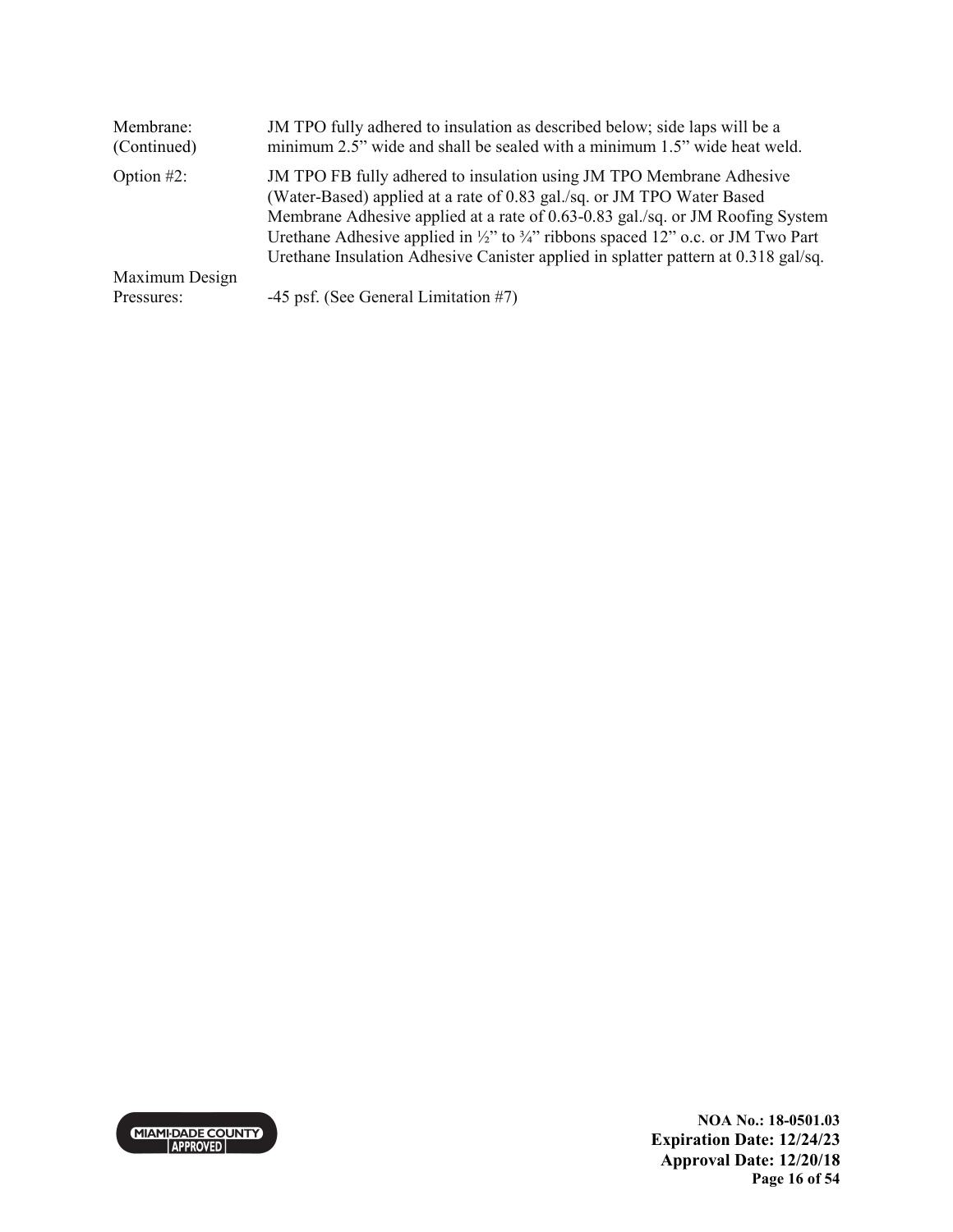| <b>Membrane Type:</b>    | Single ply, TPO                                                                                                                                                                                                                                                                                                                   |
|--------------------------|-----------------------------------------------------------------------------------------------------------------------------------------------------------------------------------------------------------------------------------------------------------------------------------------------------------------------------------|
| Deck Type 2I:            | Steel, Insulated                                                                                                                                                                                                                                                                                                                  |
| <b>Deck Description:</b> | Minimum 22 ga., min. Grade 33, Type B steel deck fastened to supports spaced<br>maximum 6 ft. with two ICH Traxx/5 fasteners and $\frac{3}{4}$ " diameter washers (two<br>fasteners and washers installed at each bearing attachment point.) The deck side<br>laps are secured with ICH Traxx/1 fasteners spaced maximum 18" o.c. |
|                          | This Tested Assembly has been analyzed for allowable deck stress. See Deck<br><b>Stress Analysis Table.</b>                                                                                                                                                                                                                       |
| <b>System Type B(5):</b> | Base layer of insulation mechanically attached. Top layer of insulation fully<br>adhered with approved asphalt or adhesive.                                                                                                                                                                                                       |

| One or more layers of the following:                                                                                  |                             |                         |
|-----------------------------------------------------------------------------------------------------------------------|-----------------------------|-------------------------|
| <b>Base Insulation Layer</b>                                                                                          | <b>Insulation Fasteners</b> | Fastener                |
|                                                                                                                       | (Table 3)                   | Density/ft <sup>2</sup> |
| ENRGY 3, ENRGY 3 25 PSI, ValuTherm, ValuTherm 25 PSI, R-Panel, R-Panel 25 PSI                                         |                             |                         |
| Minimum 1.5" thick                                                                                                    | $1$ with $2$ or $3$         | 1:1 $ft^2$              |
| <b>Top Insulation Layer</b>                                                                                           | <b>Insulation Fasteners</b> | Fastener                |
|                                                                                                                       | (Table 3)                   | Density/ft <sup>2</sup> |
| <b>Invinsa Roof Board, SECUROCK Gypsum-Fiber roof board</b>                                                           |                             |                         |
| Minimum $\frac{1}{2}$ " thick                                                                                         | N/A                         | N/A                     |
| Note: All insulation shall be adhered to the deck with $\frac{1}{2}$ " to $\frac{3}{4}$ " wide ribbons of JM Two-Part |                             |                         |

**Urethane Insulation Adhesive, JM Two-Part Urethane Insulation Adhesive Canister, JM Roofing System Urethane Adhesive or JM One Step Foamable Adhesive (JM SECUROCK Gypsum-Fiber Roof Board only) 6" o.c. Please refer to Roofing Application Standard RAS 117 for insulation attachment.** 

| Membrane:      | JM TPO FB 115 or 135 adhered with JM Roofing System Urethane Adhesive                                                                                            |
|----------------|------------------------------------------------------------------------------------------------------------------------------------------------------------------|
|                | applied in $\frac{1}{2}$ " to $\frac{3}{4}$ " ribbons spaced 12" o.c. or JM Two Part Urethane Insulation                                                         |
|                | Adhesive Canister applied in splatter pattern at 0.318 gal/sq. or with JM TPO                                                                                    |
|                | Membrane Adhesive (Water Based) applied at a rate of 0.83 gal./sq. or JM TPO                                                                                     |
|                | Water Based Membrane Adhesive applied at a rate of 0.63-0.83 gal./sq. Side laps<br>will be a minimum 2.5" wide and shall be sealed with a minimum 1.5" wide heat |
|                |                                                                                                                                                                  |
|                |                                                                                                                                                                  |
| Maximum Design | weld.                                                                                                                                                            |

Pressure: -67.5 psf. (See General Limitation #7)

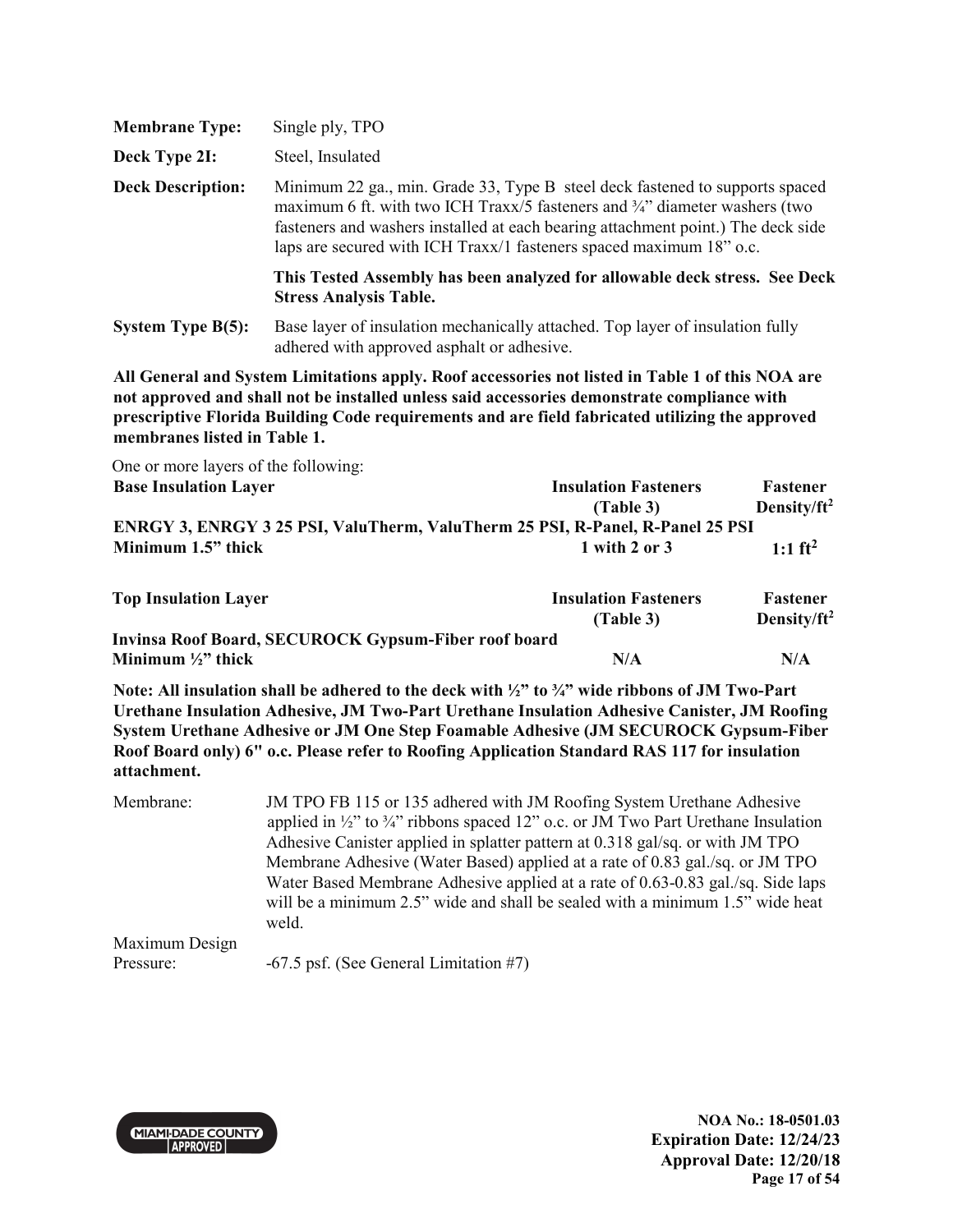| <b>Membrane Type:</b>    | Single ply, TPO                                                                                                                                                                                                        |
|--------------------------|------------------------------------------------------------------------------------------------------------------------------------------------------------------------------------------------------------------------|
| Deck Type 2I:            | Steel, Insulated                                                                                                                                                                                                       |
| <b>Deck Description:</b> | Minimum 22 ga., min. Grade 40, Type B steel deck attached 6" o.c. to supports<br>spaced maximum 6 ft. with 5/8" diameter puddle welds. The deck side laps are<br>secured with Teks/1 fasteners spaced maximum 20" o.c. |
|                          | This Tested Assembly has been analyzed for allowable deck stress. See Deck<br><b>Stress Analysis Table.</b>                                                                                                            |
| System Type $B(6)$ :     | Base layer of insulation mechanically attached. Top layer of insulation fully<br>adhered with approved asphalt or adhesive.                                                                                            |

| One or more layers of the following:                                          |                             |                        |
|-------------------------------------------------------------------------------|-----------------------------|------------------------|
| <b>Base Insulation Layer</b>                                                  | <b>Insulation Fasteners</b> | Fastener               |
|                                                                               | (Table 3)                   | Density/ $ft^2$        |
| ENRGY 3, ENRGY 3 25 PSI, ValuTherm, ValuTherm 25 PSI, R-Panel, R-Panel 25 PSI |                             |                        |
| Minimum 1.5" thick                                                            | $1$ with $2$ or $3$         | 1:1.45 ft <sup>2</sup> |
| <b>Top Insulation Layer</b>                                                   | <b>Insulation Fasteners</b> | Fastener               |
|                                                                               | (Table 3)                   | Density/ $ft^2$        |
| <b>Invinsa Roof Board</b>                                                     |                             |                        |
| Minimum $\frac{1}{4}$ " thick                                                 | N/A                         | N/A                    |

**Note: All insulation shall be adhered to the deck with ½" to ¾" wide ribbons of JM Two-Part Urethane Insulation Adhesive, JM Two-Part Urethane Insulation Adhesive Canister, or JM Roofing System Urethane Adhesive, 6" o.c. Please refer to Roofing Application Standard RAS 117 for insulation attachment.** 

| Membrane:      | JM TPO FB 115 or 135 adhered with JM Roofing System Urethane Adhesive                                    |  |  |  |  |
|----------------|----------------------------------------------------------------------------------------------------------|--|--|--|--|
|                | applied in $\frac{1}{2}$ " to $\frac{3}{4}$ " ribbons spaced 12" o.c. or JM Two Part Urethane Insulation |  |  |  |  |
|                | Adhesive Canister applied in splatter pattern at 0.318 gal/sq. or with JM TPO                            |  |  |  |  |
|                | Membrane Adhesive (Water Based) applied at a rate of 0.83 gal./sq. or JM TPO                             |  |  |  |  |
|                | Water Based Membrane Adhesive applied at a rate of 0.63-0.83 gal./sq. Side laps                          |  |  |  |  |
|                | will be a minimum 2.5" wide and shall be sealed with a minimum 1.5" wide heat                            |  |  |  |  |
|                | weld.                                                                                                    |  |  |  |  |
| Maximum Design |                                                                                                          |  |  |  |  |
| Pressure:      | -52.5 psf. (See General Limitation #7)                                                                   |  |  |  |  |



**NOA No.: 18-0501.03 Expiration Date: 12/24/23 Approval Date: 12/20/18 Page 18 of 54**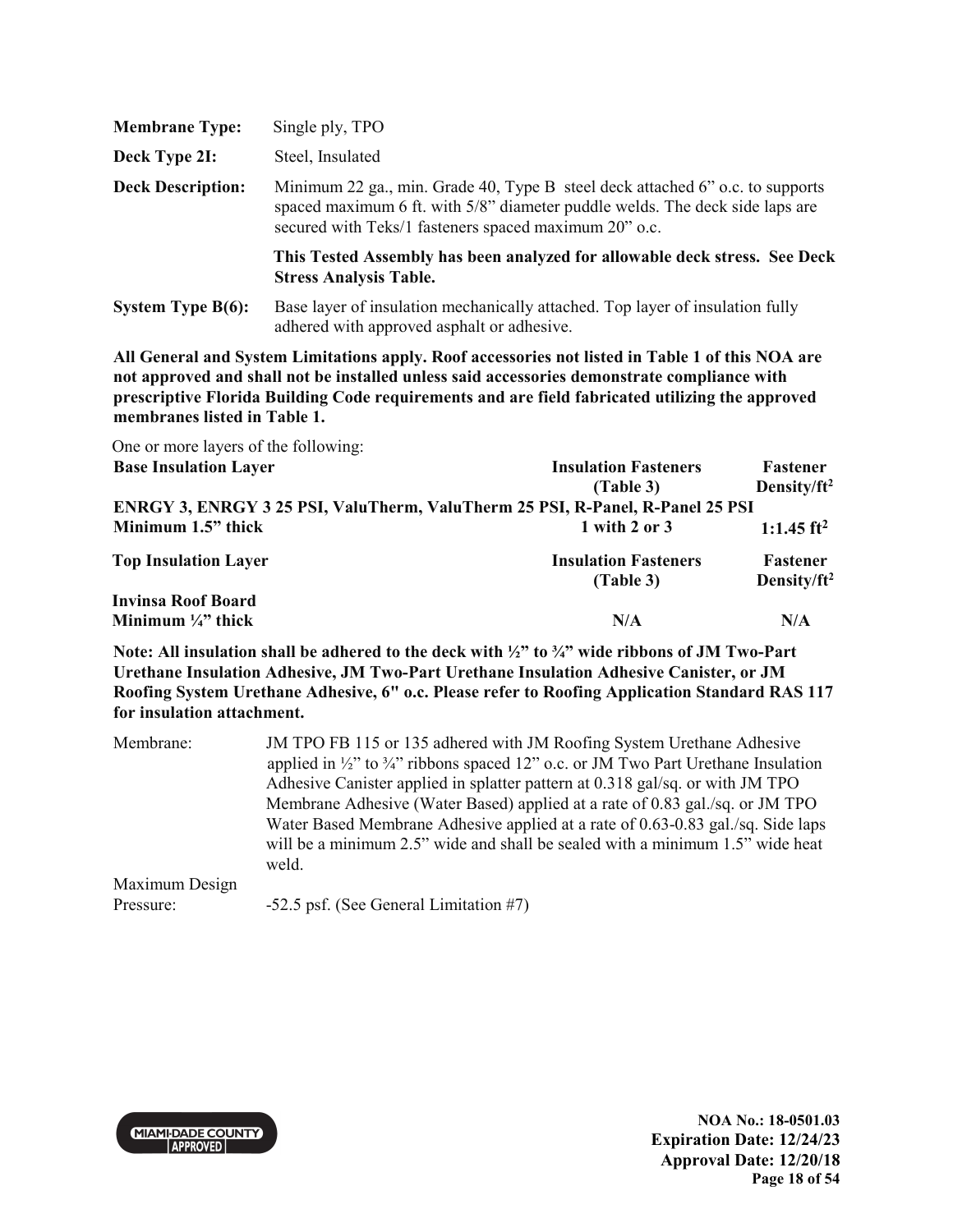| <b>Membrane Type:</b>                                                                                                                                                                                                                                                                                                                                                             | <b>TPO</b>                                                                                                                                                                                                                                                                                                   |                                          |                         |  |
|-----------------------------------------------------------------------------------------------------------------------------------------------------------------------------------------------------------------------------------------------------------------------------------------------------------------------------------------------------------------------------------|--------------------------------------------------------------------------------------------------------------------------------------------------------------------------------------------------------------------------------------------------------------------------------------------------------------|------------------------------------------|-------------------------|--|
| Deck Type 3I:                                                                                                                                                                                                                                                                                                                                                                     | Steel, Insulated                                                                                                                                                                                                                                                                                             |                                          |                         |  |
| <b>Deck Description:</b>                                                                                                                                                                                                                                                                                                                                                          | Min 18-22 ga., Grade 80 steel deck fastened maximum 6" o.c. at every rib with<br>one Traxx/5 fastener and 3/4" washers over structural supports spaced maximum 6<br>ft. o.c. Side laps fastened with #10 HWH Teks 3, #12 HWH Teks 1 or #12 HWH<br>Teks 3 fasteners spaced maximum 24" o.c. between supports. |                                          |                         |  |
|                                                                                                                                                                                                                                                                                                                                                                                   | This Tested Assembly has been analyzed for allowable deck stress. See Deck<br><b>Stress Analysis Table.</b>                                                                                                                                                                                                  |                                          |                         |  |
| System Type B(7):                                                                                                                                                                                                                                                                                                                                                                 | One or more layers of insulation adhered with approved adhesive; membrane fully<br>adhered.                                                                                                                                                                                                                  |                                          |                         |  |
| All General and System Limitations apply. Roof accessories not listed in Table 1 of this NOA are<br>not approved and shall not be installed unless said accessories demonstrate compliance with<br>prescriptive Florida Building Code requirements and are field fabricated utilizing the approved<br>membranes listed in Table 1.                                                |                                                                                                                                                                                                                                                                                                              |                                          |                         |  |
| <b>Thermal Barrier:</b>                                                                                                                                                                                                                                                                                                                                                           | Min. 1/2" thick DEXCell FA Glass Mat Roof Board mechanically fastened at a rate<br>of 1 ft <sup>2</sup> per fastener to the steel deck using UltraFast Metal Plates (Round),<br>UltraFast Square Metal Plates, and UltraFast Fasteners or All Purpose Fasteners.                                             |                                          |                         |  |
| <b>Vapor Retarder:</b>                                                                                                                                                                                                                                                                                                                                                            | JM Vapor Barrier SA, self-adhered to the thermal barrier primed with JM SA<br>Primer, applied with a roller at approximately 1 gal./sq. Lap, 3" wide, is self-<br>adhered.                                                                                                                                   |                                          |                         |  |
| <b>Base Insulation Layer</b>                                                                                                                                                                                                                                                                                                                                                      |                                                                                                                                                                                                                                                                                                              | <b>Insulation Fasteners</b><br>(Table 3) | Fastener<br>Density/ft2 |  |
| ENRGY 3, ENRGY 3 25 PSI, ValuTherm, ValuTherm 25 PSI, R-Panel, R-Panel 25 PSI,<br>ENRGY 3 AGF, ENRGY 3 AGF 25 PSI, ValuTherm AGF, ValuTherm AGF 25 PSI,<br>ENRGY 3 CGF, ENRGY 3 CGF 25 PSI, ValuTherm CGF, ValuTherm CGF 25 PSI<br>Minimum 1.5" thick<br>N/A<br>N/A                                                                                                               |                                                                                                                                                                                                                                                                                                              |                                          |                         |  |
| <b>Top Insulation Layer</b>                                                                                                                                                                                                                                                                                                                                                       |                                                                                                                                                                                                                                                                                                              | <b>Insulation Fasteners</b><br>(Table 3) | Fastener<br>Density/ft2 |  |
| <b>DEXCell FA Glass Mat Roof Board</b><br>Minimum $\frac{1}{2}$ " thick                                                                                                                                                                                                                                                                                                           |                                                                                                                                                                                                                                                                                                              | N/A                                      | N/A                     |  |
| Note: All insulation shall be adhered in $\frac{3}{4}$ " wide ribbons of JM Roofing System Urethane<br>Adhesive, JM Two Part Urethane Insulation Adhesive (Top Insulation only), or JM Two Part<br>Urethane Insulation Adhesive Canister (Top Insulation only) spaced 6" o.c. Please refer to Roofing<br><b>Application Standard RAS 117 for insulation attachment.</b>           |                                                                                                                                                                                                                                                                                                              |                                          |                         |  |
| Membrane:<br>JM TPO FB 115 or 135 adhered to insulation using JM Roofing Systems Urethane<br>Insulation Adhesive applied in 3/4" ribbons spaced 6" o.c. or JM Two Part<br>Urethane Insulation Adheive Canister applied in splatter pattern at 0.318 gal/sq.<br>Side laps will be a minimum 2.5" wide and shall be sealed with a minimum 1.5"<br>wide heat weld.<br>Maximum Design |                                                                                                                                                                                                                                                                                                              |                                          |                         |  |

Pressures: -82.5 psf. (See General Limitation #7)



**NOA No.: 18-0501.03 Expiration Date: 12/24/23 Approval Date: 12/20/18 Page 19 of 54**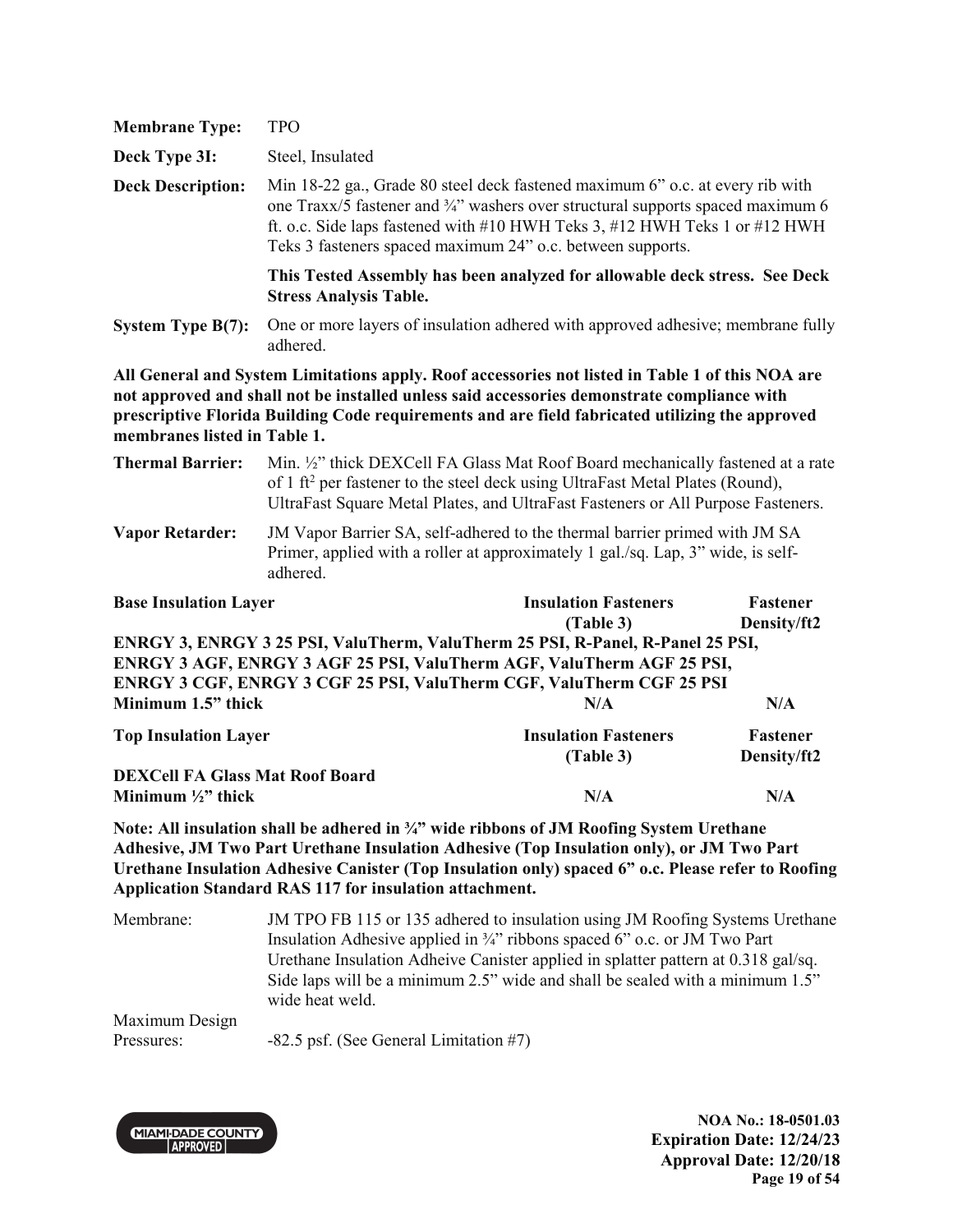| <b>Membrane Type:</b> | TPO.                                                                                        |
|-----------------------|---------------------------------------------------------------------------------------------|
| Deck Type 2I:         | Steel, Insulated                                                                            |
|                       | <b>Deck Description:</b> Min. 22 ga. Grade 33 steel deck                                    |
|                       | System Type C(1): All layers of insulation simultaneously fastened; membrane fully adhered. |

| <b>Insulation Layer</b>                                                        | <b>Insulation Fasteners</b> | <b>Fastener</b>         |
|--------------------------------------------------------------------------------|-----------------------------|-------------------------|
|                                                                                | (Table 3)                   | Density/ft <sup>2</sup> |
| ENRGY 3, ENRGY 3 25 PSI, ValuTherm, ValuTherm 25 PSI, R-Panel, R-Panel 25 PSI, |                             |                         |
| <b>ENRGY 3 AGF, ENRGY 3 AGF 25 PSI, ValuTherm AGF, ValuTherm AGF 25 PSI,</b>   |                             |                         |
| ENRGY 3 CGF, ENRGY 3 CGF 25 PSI, ValuTherm CGF, ValuTherm CGF 25 PSI,          |                             |                         |
| <b>ENRGY 3 FR, ENRGY 3 FR 25 PSI</b>                                           |                             |                         |
| Minimum 1.5" thick                                                             | 1 with 2 or 3               | $1:2$ ft <sup>2</sup>   |
| <b>DEXCell FA Glass Mat Roof Board</b>                                         |                             |                         |
| Minimum $\frac{1}{4}$ " thick                                                  | 1 with 2 or $3$             | $1:2$ ft <sup>2</sup>   |
| <b>DEXCell Cement Roof Board</b>                                               |                             |                         |
| Minimum 7/16" thick                                                            | 1 with 2 or 3               | $1:2$ ft <sup>2</sup>   |
| Invinsa Foam                                                                   |                             |                         |
| Minimum 2" thick                                                               | 1 with 2 or 3               | $1:2$ ft <sup>2</sup>   |

**Note: Insulation layer shall be mechanically attached with fasteners and density listed above. Insulation panels listed are minimum sizes and dimensions; if larger panels are used the number of fasteners per board shall be increased maintaining the same fastener density (See Roofing Application Standard RAS 117 for fastening details).**

Membrane: JM TPO fully adhered with JM TPO Membrane Adhesive (Water-Based) applied to substrate only at a rate of 0.84 gal./sq. or JM TPO Water Based Membrane Adhesive applied at a rate of 0.63-0.83 gal./sq. or JM Membrane Bonding Adhesive (TPO & EPDM) (not to DEXCell or Invinsa) applied to both the membrane and substrate for a combined rate of 1.10 gal./sq. Side laps will be a minimum 2.5" wide and shall be sealed with a minimum 1.5" wide heat weld.

#### Or

JM TPO FB 115 or 135 adhered to insulation using JM TPO Membrane Adhesive (Water-Based) applied to substrate only at a rate of 0.84 gal./sq. or JM TPO Water Based Membrane Adhesive applied at a rate of 0.63-0.83 gal./sq. or with JM Two Part Urethane Insulation Adhesive Canister (not to DEXCell Cement Roof Board or Invinsa) applied in splatter pattern at 0.318 gal/sq. or with JM Roofing System Urethane Adhesive (not to DEXCell or Invinsa) applied in  $\frac{1}{2}$  to  $\frac{3}{4}$  ribbons spaced 12" o.c. Side laps will be a minimum 2.5" wide and shall be sealed with a minimum 1.5" wide heat weld.

Or



**NOA No.: 18-0501.03 Expiration Date: 12/24/23 Approval Date: 12/20/18 Page 20 of 54**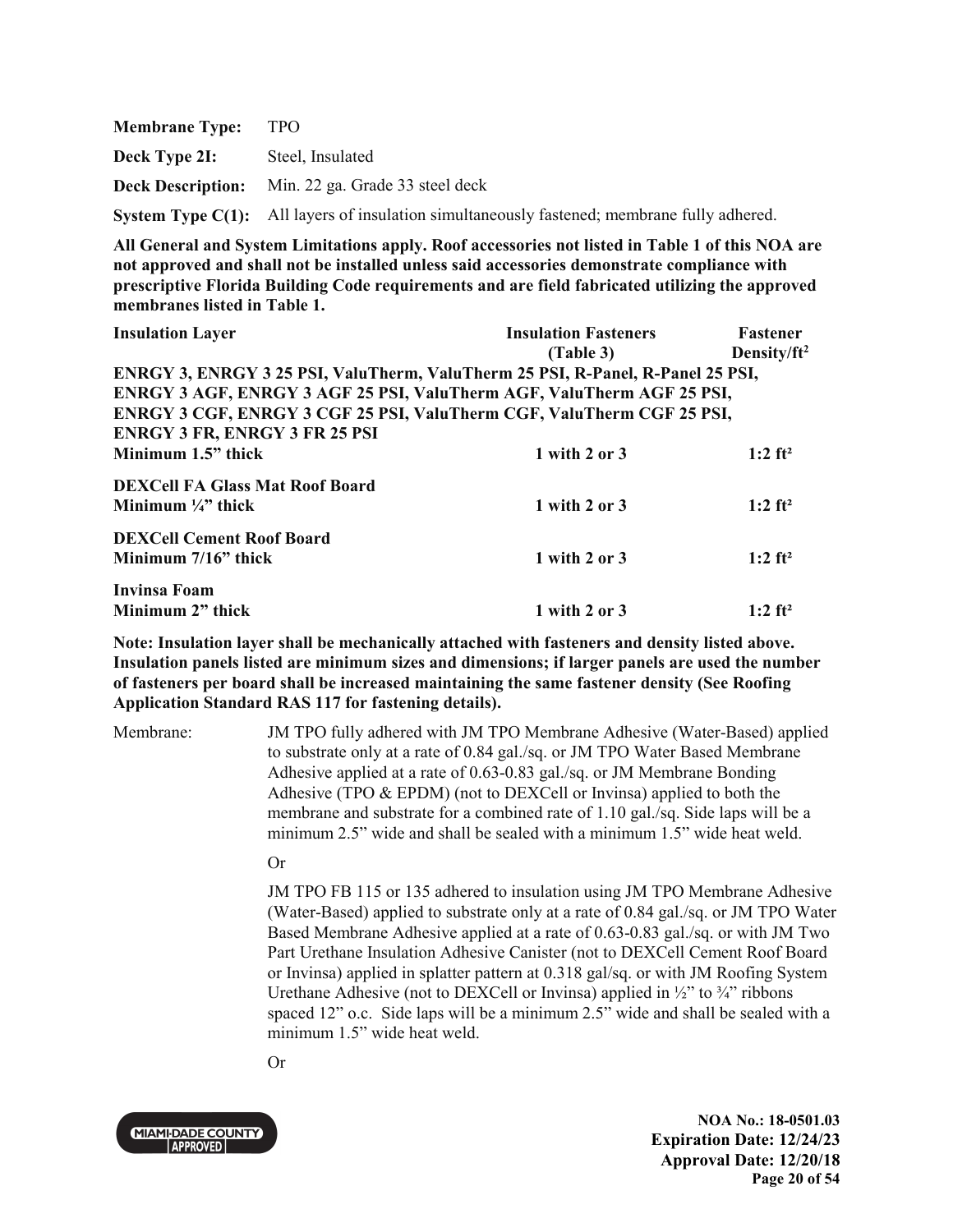| Membrane:<br>(Continued) | (not to Invinsa or DEXCell Cement Roof Board) JM TPO FB 150 or 175 fully<br>adhered to the insulation with approved hot asphalt applied at 20-25 lbs./sq. with |  |  |
|--------------------------|----------------------------------------------------------------------------------------------------------------------------------------------------------------|--|--|
|                          | minimum 2.5" wide side laps that shall be sealed with a minimum 1.5" wide heat<br>weld.                                                                        |  |  |
| Maximum Design           |                                                                                                                                                                |  |  |
| Pressures:               | $-45$ psf. (See General Limitation #9)                                                                                                                         |  |  |



**NOA No.: 18-0501.03 Expiration Date: 12/24/23 Approval Date: 12/20/18 Page 21 of 54**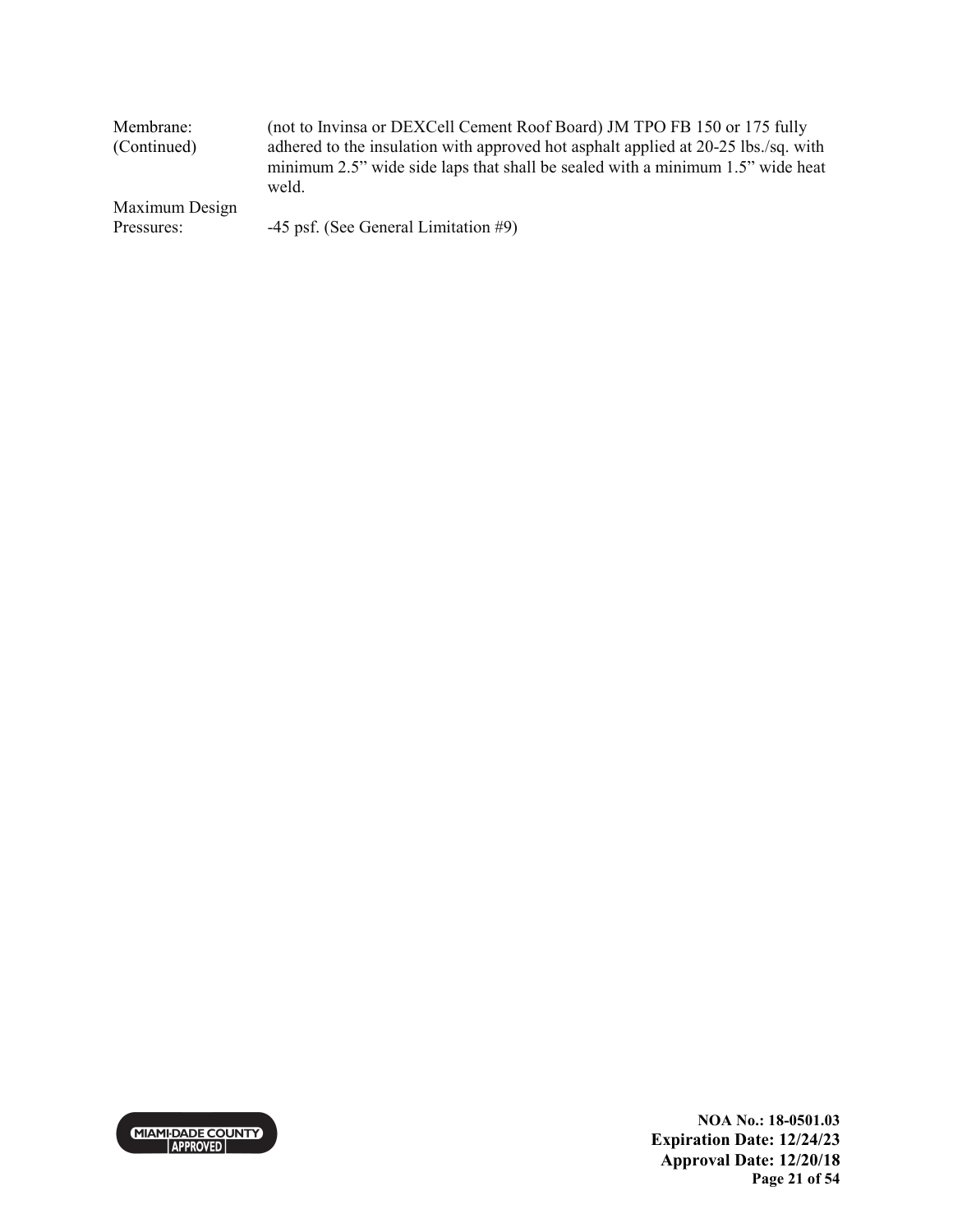| <b>Membrane Type:</b> | TPO.                                                                                        |
|-----------------------|---------------------------------------------------------------------------------------------|
| Deck Type 2I:         | Steel, Insulated                                                                            |
|                       | <b>Deck Description:</b> Min. 22 ga. Grade 33 steel deck                                    |
|                       | System Type C(2): All layers of insulation simultaneously fastened; membrane fully adhered. |

| <b>Base Insulation Layer</b>               | <b>Insulation Fasteners</b> | Fastener                |
|--------------------------------------------|-----------------------------|-------------------------|
|                                            | (Table 3)                   | Density/ $ft^2$         |
| <b>JM SECUROCK Gypsum-Fiber Roof Board</b> |                             |                         |
| Minimum $\frac{1}{2}$ thick                | N/A                         | N/A                     |
| <b>Top Insulation Layer</b>                | <b>Insulation Fasteners</b> | <b>Fastener</b>         |
|                                            | (Table 3)                   | Density/ft <sup>2</sup> |
| <b>JM SECUROCK Gypsum-Fiber Roof Board</b> |                             |                         |
| Minimum 5/8" thick                         | 1 or 8 with 2               | 1:4 $ft^2$              |
| <b>DEXCell FA Glass Mat Roof Board</b>     |                             |                         |
| Minimum $\frac{1}{2}$ thick                | 1 or 8 with 2               | $1:4 \text{ ft}^2$      |
| Invinsa Foam                               |                             |                         |
| Minimum 2" thick                           | 1 or 8 with 2               | 1:4 $ft^2$              |

**Note: All layers of insulation shall be mechanically attached using the fastener density listed above. The insulation panels listed are minimum sizes and dimensions; if larger panels are used, the number of fasteners shall be increased maintaining the same fastener density. Please refer to Roofing Application Standard RAS 117 for insulation attachment.**

| Membrane:                    | JM TPO FB 115 or 135 adhered to insulation using JM TPO Membrane Adhesive<br>(Water-Based) applied to substrate only at a rate of 0.84 gal./sq. or JM TPO Water<br>Based Membrane Adhesive applied at a rate of 0.63-0.83 gal./sq. or JM Roofing<br>System Urethane Adhesive (not to DEXCell or Invinsa) applied in 1/2" to 3/4"<br>ribbons spaced 12" o.c. or with JM Two Part Urethane Insulation Adhesive<br>Canister (not to Invinsa) applied in splatter pattern at 0.318 gal/sq. or with ICP<br>Adhesives CR-20 (not to DEXCell or Invinsa) applied in $\frac{3}{4}$ to 1" ribbons spaced<br>12" o.c. Side laps shall be a minimum 2.5" wide and are sealed with a minimum<br>1.5-inch wide heat weld. |
|------------------------------|--------------------------------------------------------------------------------------------------------------------------------------------------------------------------------------------------------------------------------------------------------------------------------------------------------------------------------------------------------------------------------------------------------------------------------------------------------------------------------------------------------------------------------------------------------------------------------------------------------------------------------------------------------------------------------------------------------------|
|                              | Or                                                                                                                                                                                                                                                                                                                                                                                                                                                                                                                                                                                                                                                                                                           |
|                              | (to SECUROCK only) JM TPO FB 150 or 175 adhered to insulation with<br>approved asphalt within the EVT range and at a rate of $20-25$ lbs./100 ft <sup>2</sup> . Side<br>laps will be a minimum 2.5" wide and shall be sealed with a minimum 1.5" wide<br>heat weld.                                                                                                                                                                                                                                                                                                                                                                                                                                          |
| Maximum Design<br>Pressures: | -45 psf. (See General Limitation #9)                                                                                                                                                                                                                                                                                                                                                                                                                                                                                                                                                                                                                                                                         |



**NOA No.: 18-0501.03 Expiration Date: 12/24/23 Approval Date: 12/20/18 Page 22 of 54**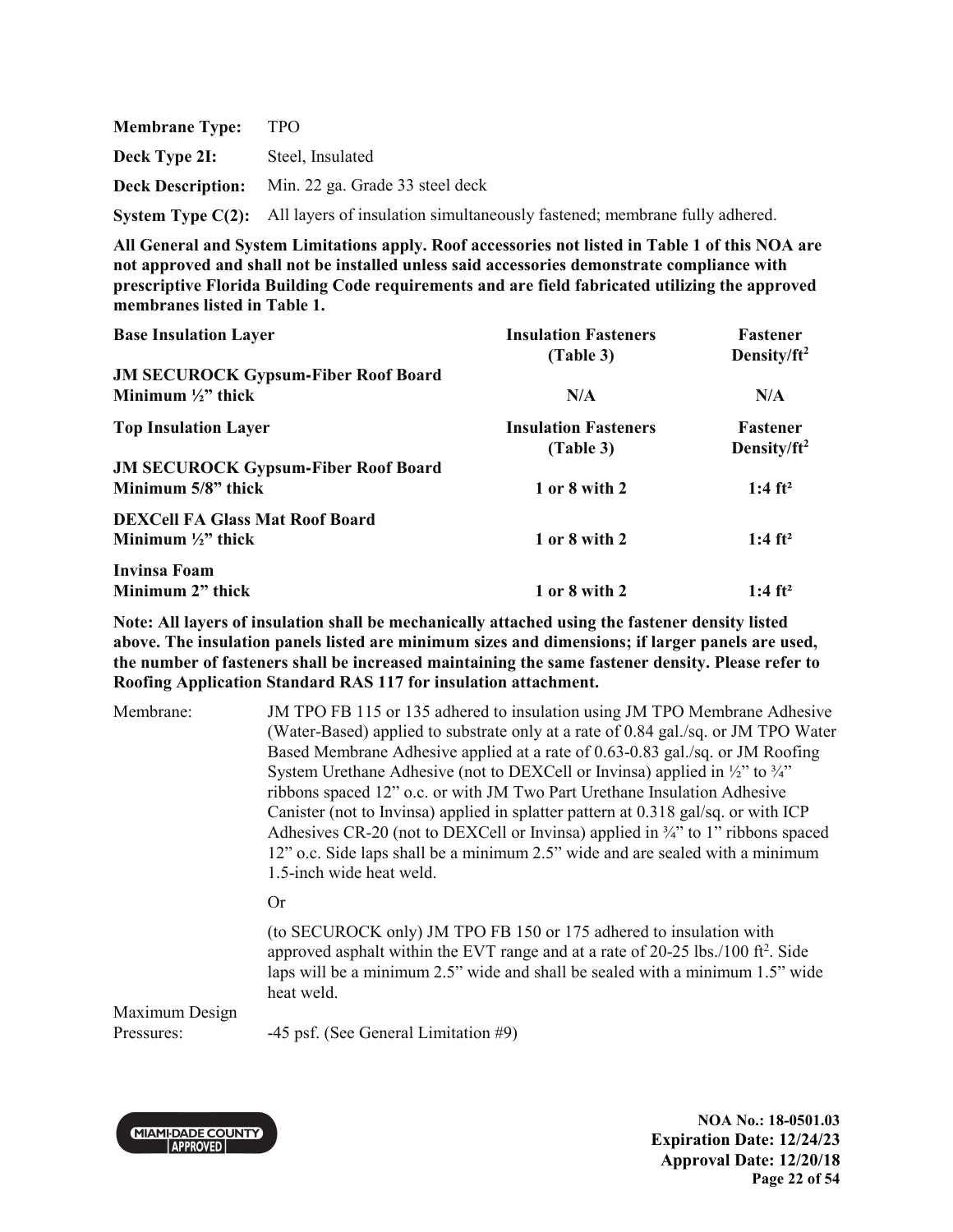| <b>Membrane Type:</b>    | TPO                                                                                                                                                                                                                                                                                                                                |
|--------------------------|------------------------------------------------------------------------------------------------------------------------------------------------------------------------------------------------------------------------------------------------------------------------------------------------------------------------------------|
| Deck Type 2I:            | Steel, Insulated                                                                                                                                                                                                                                                                                                                   |
| <b>Deck Description:</b> | Min 18-22 ga., Grade 33 steel deck fastened maximum 6" o.c. with two Traxx/5<br>fasteners in supports spaced maximum 6 ft. o.c. Side laps fastened with Traxx/1<br>screws spaced maximum 18" o.c. between supports.<br>This Tested Assembly has been analyzed for allowable deck stress. See Deck<br><b>Stress Analysis Table.</b> |
| System Type $C(3)$ :     | Top layer of insulation mechanically fastened; membrane adhered to fastener<br>plates.                                                                                                                                                                                                                                             |
|                          | All Congrel and Cryptom Limitations angly. Dayf assessment as not listed in Takle 1 of this NOA, and                                                                                                                                                                                                                               |

| <b>Base Insulation Layer</b>                                                                                                                                                                                                     | <b>Insulation Fasteners</b> | Fastener                                |
|----------------------------------------------------------------------------------------------------------------------------------------------------------------------------------------------------------------------------------|-----------------------------|-----------------------------------------|
|                                                                                                                                                                                                                                  | (Table 3)                   | Density/ft <sup>2</sup>                 |
| ENRGY 3, ENRGY 3 25 PSI, ValuTherm, ValuTherm 25 PSI, R-Panel, R-Panel 25 PSI,                                                                                                                                                   |                             |                                         |
| ENRGY 3 AGF, ENRGY 3 AGF 25 PSI, ValuTherm AGF, ValuTherm AGF 25 PSI,                                                                                                                                                            |                             |                                         |
| ENRGY 3 CGF, ENRGY 3 CGF 25 PSI, ValuTherm CGF, ValuTherm CGF 25 PSI,                                                                                                                                                            |                             |                                         |
| <b>ENRGY 3 FR, ENRGY 3 FR 25 PSI</b>                                                                                                                                                                                             |                             |                                         |
| Minimum 1.5" thick                                                                                                                                                                                                               | 4 with 7                    | 1:4 $ft^2$ or secured<br>with top layer |
| <b>Top Insulation Layer (Optional)</b>                                                                                                                                                                                           | <b>Insulation Fasteners</b> | Fastener                                |
|                                                                                                                                                                                                                                  | (Table 3)                   | Density/ $ft^2$                         |
| DensDeck, JM SECUROCK Gypsum-Fiber Roof Board, Invinsa Roof Board, Invinsa FR Roof<br><b>Board</b>                                                                                                                               |                             |                                         |
| Minimum $\frac{1}{4}$ thick                                                                                                                                                                                                      | 4 with 7                    | 1:4 $ft^2$                              |
| <b>Plywood</b>                                                                                                                                                                                                                   |                             |                                         |
| Minimum 19/32" thick                                                                                                                                                                                                             | 4 with 7                    | 1:4 $ft^2$                              |
| ENRGY 3, ENRGY 3 25 PSI, ValuTherm, ValuTherm 25 PSI, R-Panel, R-Panel 25 PSI,<br>ENRGY 3 AGF, ENRGY 3 AGF 25 PSI, ValuTherm AGF, ValuTherm AGF 25 PSI,<br>ENRGY 3 CGF, ENRGY 3 CGF 25 PSI, ValuTherm CGF, ValuTherm CGF 25 PSI, |                             |                                         |
| <b>ENRGY 3 FR, ENRGY 3 FR 25 PSI</b>                                                                                                                                                                                             |                             |                                         |
| Minimum 1.5" thick                                                                                                                                                                                                               | 4 with 7                    | $1:4 \text{ ft}^2$                      |

**Note: Top layer of insulation shall be mechanically attached using the fastener density listed above. The insulation panels listed are minimum sizes and dimensions; if larger panels are used, the number of fasteners shall be increased maintaining the same fastener density. Please refer to Roofing Application Standard RAS 117 for insulation attachment.** 

Membrane: JM TPO (min. 60 mil) membrane bonded to JM TPO RhinoPlates fastened as specified above. Side laps shall be a minimum 2.5" wide and are sealed with a minimum 1.5" wide heat weld offset from the plates. Maximum Design Pressures:  $-67.5$  psf. (See General Limitation #7)



**NOA No.: 18-0501.03 Expiration Date: 12/24/23 Approval Date: 12/20/18 Page 23 of 54**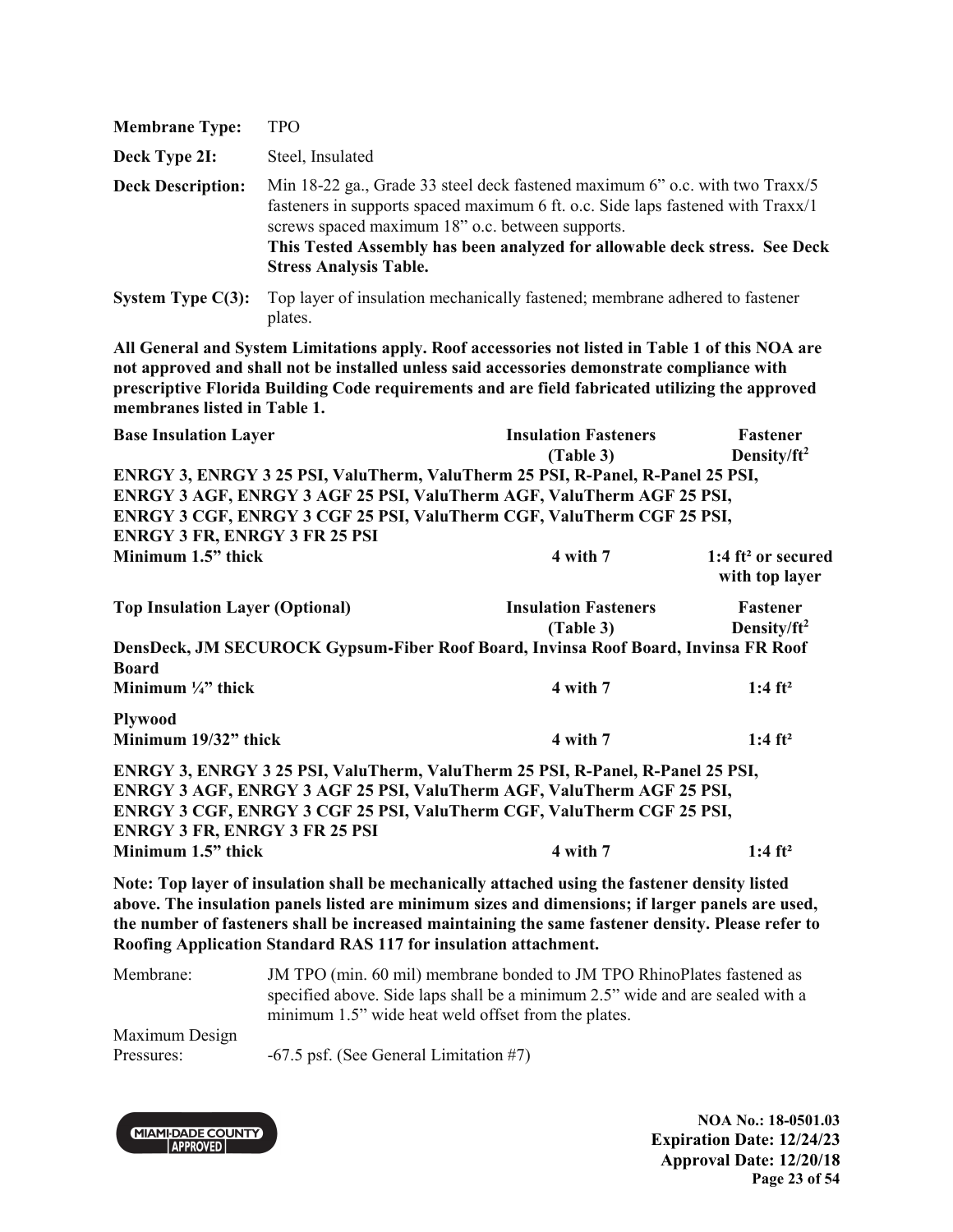| <b>Membrane Type:</b>    | <b>TPO</b>                                                                                                                                                                                                                                                      |
|--------------------------|-----------------------------------------------------------------------------------------------------------------------------------------------------------------------------------------------------------------------------------------------------------------|
| Deck Type 2I:            | Steel, Insulated                                                                                                                                                                                                                                                |
| <b>Deck Description:</b> | Min 18-22 ga., Grade 33 steel deck fastened maximum 6" o.c. at every rib with<br>one Traxx/5 fastener (one per flute) over structural supports spaced maximum 6 ft.<br>o.c. Side laps fastened with Traxx/1 screws spaced maximum 24" o.c. between<br>supports. |
|                          | This Tested Assembly has been analyzed for allowable deck stress. See Deck<br><b>Stress Analysis Table.</b>                                                                                                                                                     |

**System Type C(4):** All layers of insulation simultaneously fastened; membrane fully adhered.

**All General and System Limitations apply. Roof accessories not listed in Table 1 of this NOA are not approved and shall not be installed unless said accessories demonstrate compliance with prescriptive Florida Building Code requirements and are field fabricated utilizing the approved membranes listed in Table 1.**

| <b>Base Insulation Layer</b>                                                   | <b>Insulation Fasteners</b> | Fastener                |
|--------------------------------------------------------------------------------|-----------------------------|-------------------------|
|                                                                                | (Table 3)                   | Density/ $ft^2$         |
| ENRGY 3, ENRGY 3 25 PSI, ValuTherm, ValuTherm 25 PSI, R-Panel, R-Panel 25 PSI, |                             |                         |
| ENRGY 3 AGF, ENRGY 3 AGF 25 PSI, ValuTherm AGF, ValuTherm AGF 25 PSI,          |                             |                         |
| ENRGY 3 CGF, ENRGY 3 CGF 25 PSI, ValuTherm CGF, ValuTherm CGF 25 PSI,          |                             |                         |
| <b>ENRGY 3 FR, ENRGY 3 FR 25 PSI</b>                                           |                             |                         |
| Minimum 1.5" thick                                                             | N/A                         | N/A                     |
| <b>Top Insulation Layer</b>                                                    | <b>Insulation Fasteners</b> | <b>Fastener</b>         |
|                                                                                | (Table 3)                   | Density/ft <sup>2</sup> |
| <b>SECUROCK Gypsum-Fiber Roof Board</b>                                        |                             |                         |
| Minimum $\frac{1}{4}$ thick                                                    | 1 with 3                    | 1:1.33 $ft^2$           |

**Note: All layers of insulation shall be mechanically attached using the fastener density listed above. The insulation panels listed are minimum sizes and dimensions; if larger panels are used, the number of fasteners shall be increased maintaining the same fastener density. Please refer to Roofing Application Standard RAS 117 for insulation attachment.** 

Membrane: JM TPO fully adhered to insulation as described below; side laps will be a minimum 2.5" wide and shall be sealed with a minimum 1.5" wide heat weld. Option #1: JM TPO fully adhered to insulation using JM TPO Membrane Adhesive (Water-Based) or JM TPO Membrane Adhesive (Solvent-Based) or JM TPO Membrane Adhesive (Low VOC) applied at a rate of 0.83-1.10 gal./sq or JM TPO Low VOC Membrane Adhesive applied at a rate of 1.10 gal./sq. or JM TPO Water Based Membrane Adhesive applied at a rate of 0.63-0.83 gal./sq. or JM TPO LVOC Membrane Adhesive, JM LVOC Membrane Adhesive (TPO & EPDM), or JM Membrane Adhesive (TPO & EPDM) applied at a rate of 0.83 gal./sq.



**NOA No.: 18-0501.03 Expiration Date: 12/24/23 Approval Date: 12/20/18 Page 24 of 54**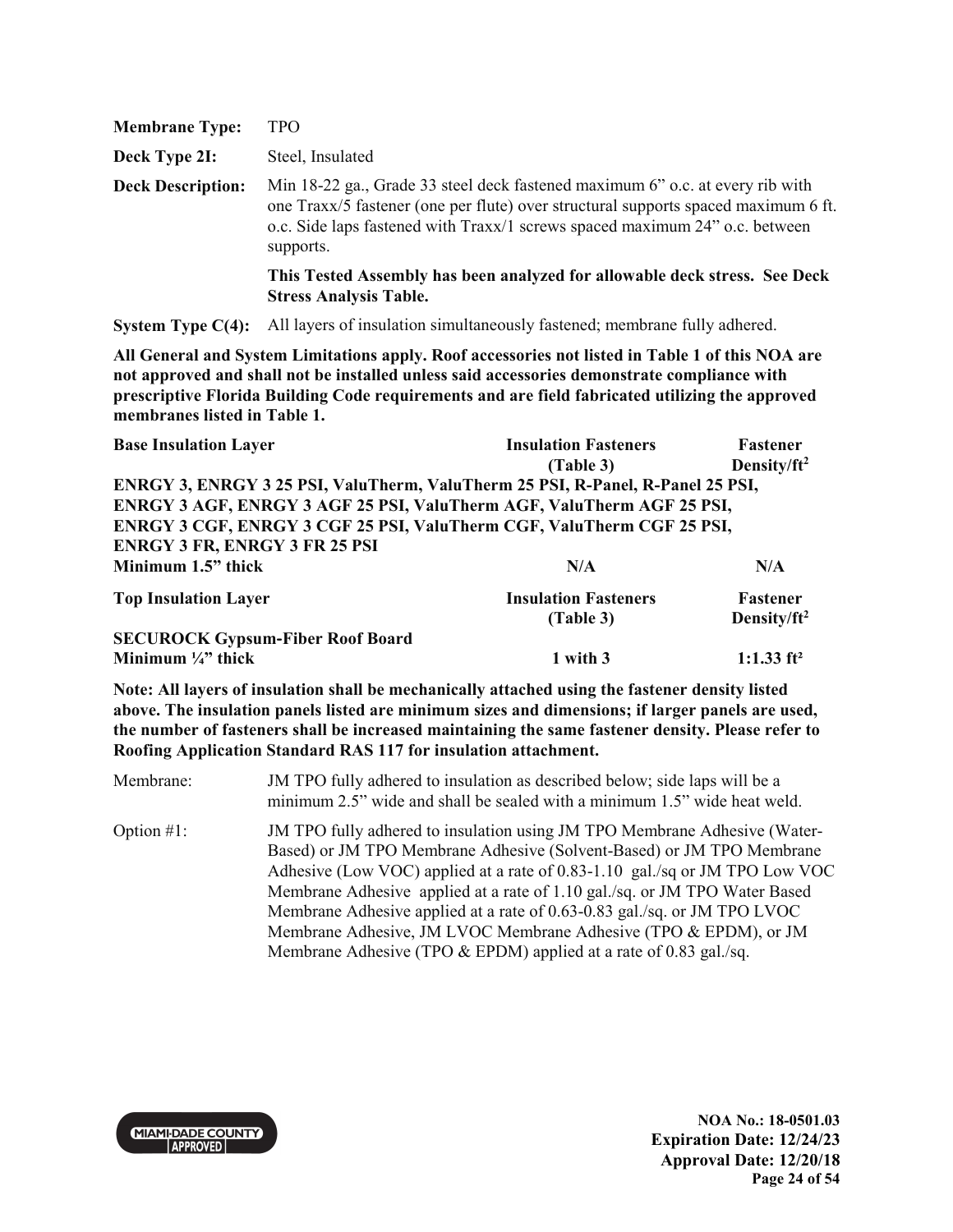| Option $#2$ :                | JM TPO FB fully adhered to insulation using JM TPO Membrane Adhesive<br>(Water-Based) applied at a rate of 0.83 gal./sq. or JM TPO Water Based<br>Membrane Adhesive applied at a rate of 0.63-0.83 gal./sq. or JM Roofing System<br>Urethane Adhesive applied in $\frac{1}{2}$ " to $\frac{3}{4}$ " ribbons spaced 12" o.c. |
|------------------------------|-----------------------------------------------------------------------------------------------------------------------------------------------------------------------------------------------------------------------------------------------------------------------------------------------------------------------------|
|                              | ()r                                                                                                                                                                                                                                                                                                                         |
|                              | JM TPO FB 150 or 175 adhered to insulation with approved asphalt within the<br>EVT range and at a rate of 20-25 lbs./100 ft <sup>2</sup> . Side laps will be a minimum $2.5$ "<br>wide and shall be sealed with a minimum 1.5" wide heat weld.                                                                              |
| Maximum Design<br>Pressures: | -52.5 psf. (See General Limitation #7)                                                                                                                                                                                                                                                                                      |

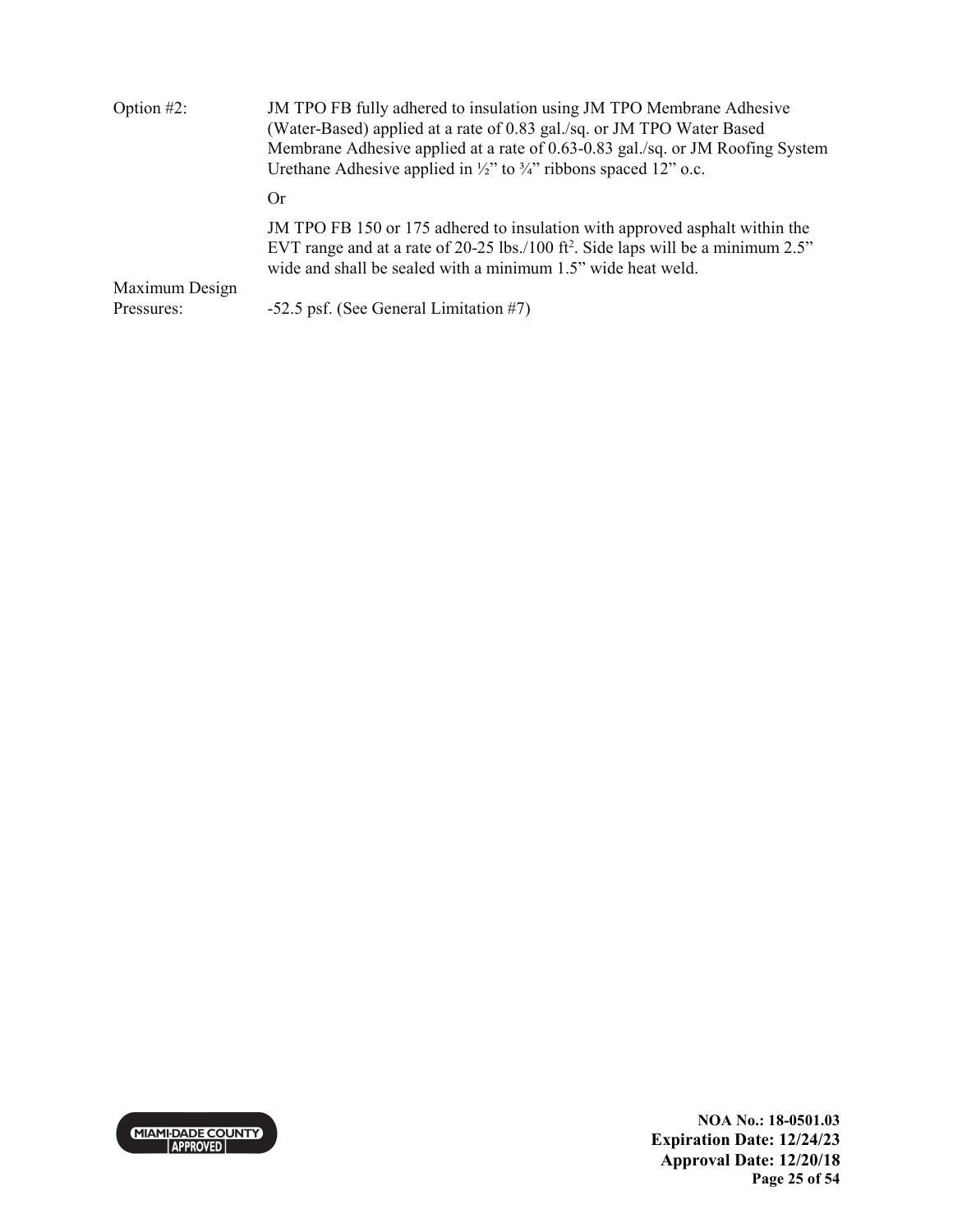| <b>Membrane Type:</b>    | TPO                                                                                                                                                                                                                                                                                  |
|--------------------------|--------------------------------------------------------------------------------------------------------------------------------------------------------------------------------------------------------------------------------------------------------------------------------------|
| Deck Type 2I:            | Steel, Insulated                                                                                                                                                                                                                                                                     |
| <b>Deck Description:</b> | Min 18-22 ga., Grade 33 steel deck fastened maximum 6" o.c. at every rib with<br>two Traxx/5 fasteners (one per flute) and 3/4" OD washers over structural<br>supports spaced maximum 6 ft. o.c. Side laps fastened with Traxx/1 screws<br>spaced maximum 24" o.c. between supports. |
|                          | This Tested Assembly has been analyzed for allowable deck stress. See Deck<br><b>Stress Analysis Table.</b>                                                                                                                                                                          |

**System Type C(5):** All layers of insulation simultaneously fastened; membrane fully adhered.

**All General and System Limitations apply. Roof accessories not listed in Table 1 of this NOA are not approved and shall not be installed unless said accessories demonstrate compliance with prescriptive Florida Building Code requirements and are field fabricated utilizing the approved membranes listed in Table 1.**

| <b>Base Insulation Layer</b>                                                   | <b>Insulation Fasteners</b> | Fastener                |
|--------------------------------------------------------------------------------|-----------------------------|-------------------------|
|                                                                                | (Table 3)                   | Density/ $ft^2$         |
| ENRGY 3, ENRGY 3 25 PSI, ValuTherm, ValuTherm 25 PSI, R-Panel, R-Panel 25 PSI, |                             |                         |
| ENRGY 3 AGF, ENRGY 3 AGF 25 PSI, ValuTherm AGF, ValuTherm AGF 25 PSI,          |                             |                         |
| ENRGY 3 CGF, ENRGY 3 CGF 25 PSI, ValuTherm CGF, ValuTherm CGF 25 PSI,          |                             |                         |
| <b>ENRGY 3 FR, ENRGY 3 FR 25 PSI</b>                                           |                             |                         |
| Minimum 1.5" thick                                                             | N/A                         | N/A                     |
| <b>Top Insulation Layer</b>                                                    | <b>Insulation Fasteners</b> | <b>Fastener</b>         |
|                                                                                | (Table 3)                   | Density/ft <sup>2</sup> |
| <b>SECUROCK Gypsum-Fiber Roof Board</b>                                        |                             |                         |
| Minimum $\frac{1}{4}$ thick                                                    | 1 with 3                    | $1:1$ ft <sup>2</sup>   |

**Note: All layers of insulation shall be mechanically attached using the fastener density listed above. The insulation panels listed are minimum sizes and dimensions; if larger panels are used, the number of fasteners shall be increased maintaining the same fastener density. Please refer to Roofing Application Standard RAS 117 for insulation attachment.** 

Membrane: JM TPO fully adhered to insulation as described below; side laps will be a minimum 2.5" wide and shall be sealed with a minimum 1.5" wide heat weld. Option #1: (Min. 18 ga. steel deck only) JM TPO fully adhered to insulation using JM TPO Membrane Adhesive (Water-Based) or JM TPO Membrane Adhesive (Solvent-Based) or JM TPO Membrane Adhesive (Low VOC) applied at a rate of 0.83-1.10 gal./sq. or JM TPO Low VOC Membrane Adhesive applied at a rate of 1.10 gal./sq. or JM TPO Water Based Membrane Adhesive applied at a rate of 0.63- 0.83 gal./sq. or JM TPO LVOC Membrane Adhesive, JM LVOC Membrane Adhesive (TPO & EPDM), or JM Membrane Adhesive (TPO & EPDM) applied at a rate of 0.83 gal./sq.

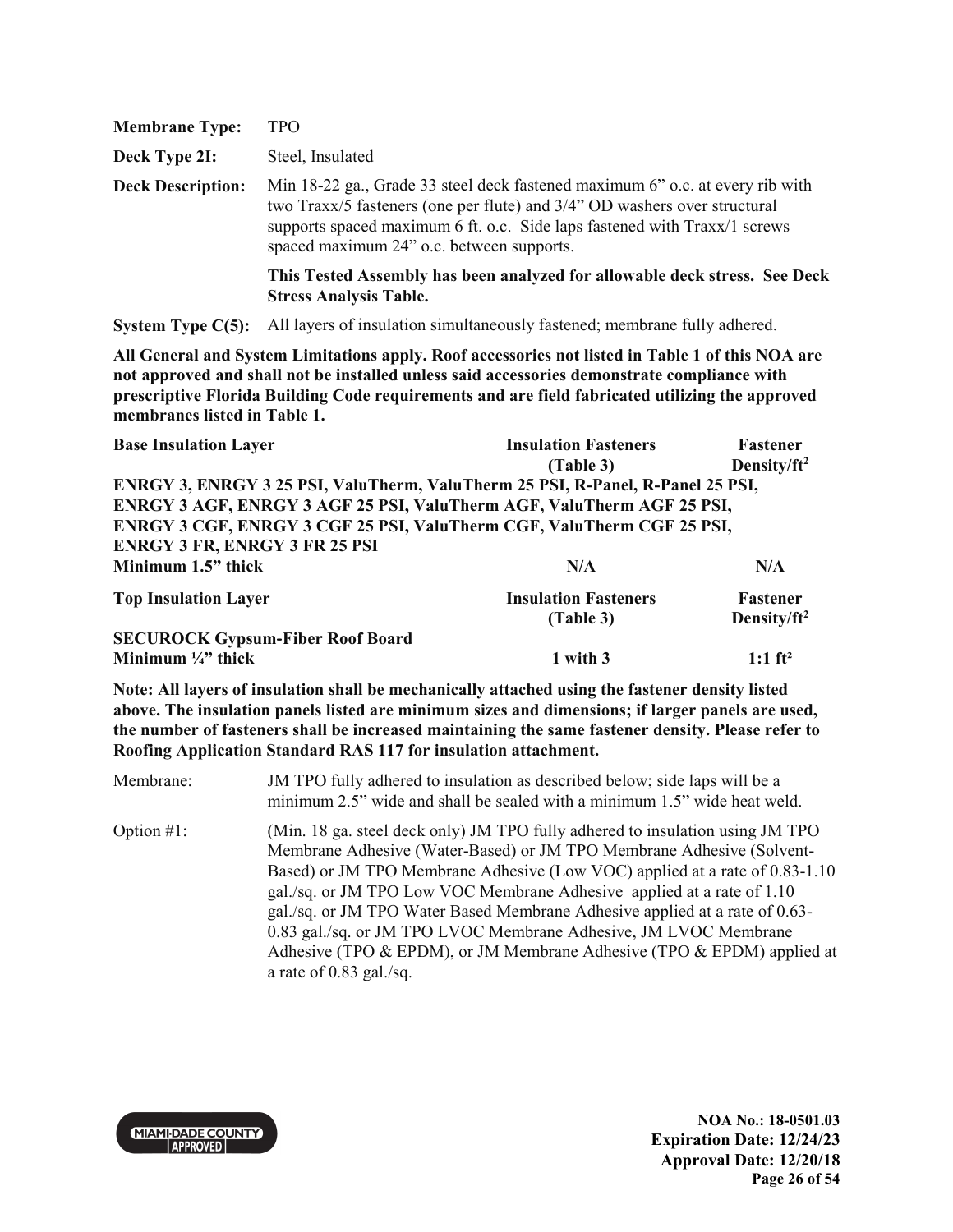| Option $#2$ :  | JM TPO FB 115 or 135 fully adhered to insulation using JM TPO Membrane<br>Adhesive (Water-Based) applied at a rate of 0.83 gal./sq. or JM TPO Water Based<br>Membrane Adhesive applied at a rate of 0.63-0.83 gal./sq. or JM Roofing System<br>Urethane Adhesive applied in $\frac{1}{2}$ " to $\frac{3}{4}$ " ribbons spaced 12" o.c. or with JM Two<br>Part Urethane Insulation Adhesive Canister applied in splatter pattern at 0.318<br>gal/sq. |
|----------------|-----------------------------------------------------------------------------------------------------------------------------------------------------------------------------------------------------------------------------------------------------------------------------------------------------------------------------------------------------------------------------------------------------------------------------------------------------|
| Option $#3$ :  | JM TPO FB 150 or 175 adhered to insulation with approved asphalt within the<br>EVT range and at a rate of 20-25 lbs./100 ft <sup>2</sup> .                                                                                                                                                                                                                                                                                                          |
| Maximum Design |                                                                                                                                                                                                                                                                                                                                                                                                                                                     |
| Pressures:     | $-60$ psf. (See General Limitation #7)                                                                                                                                                                                                                                                                                                                                                                                                              |

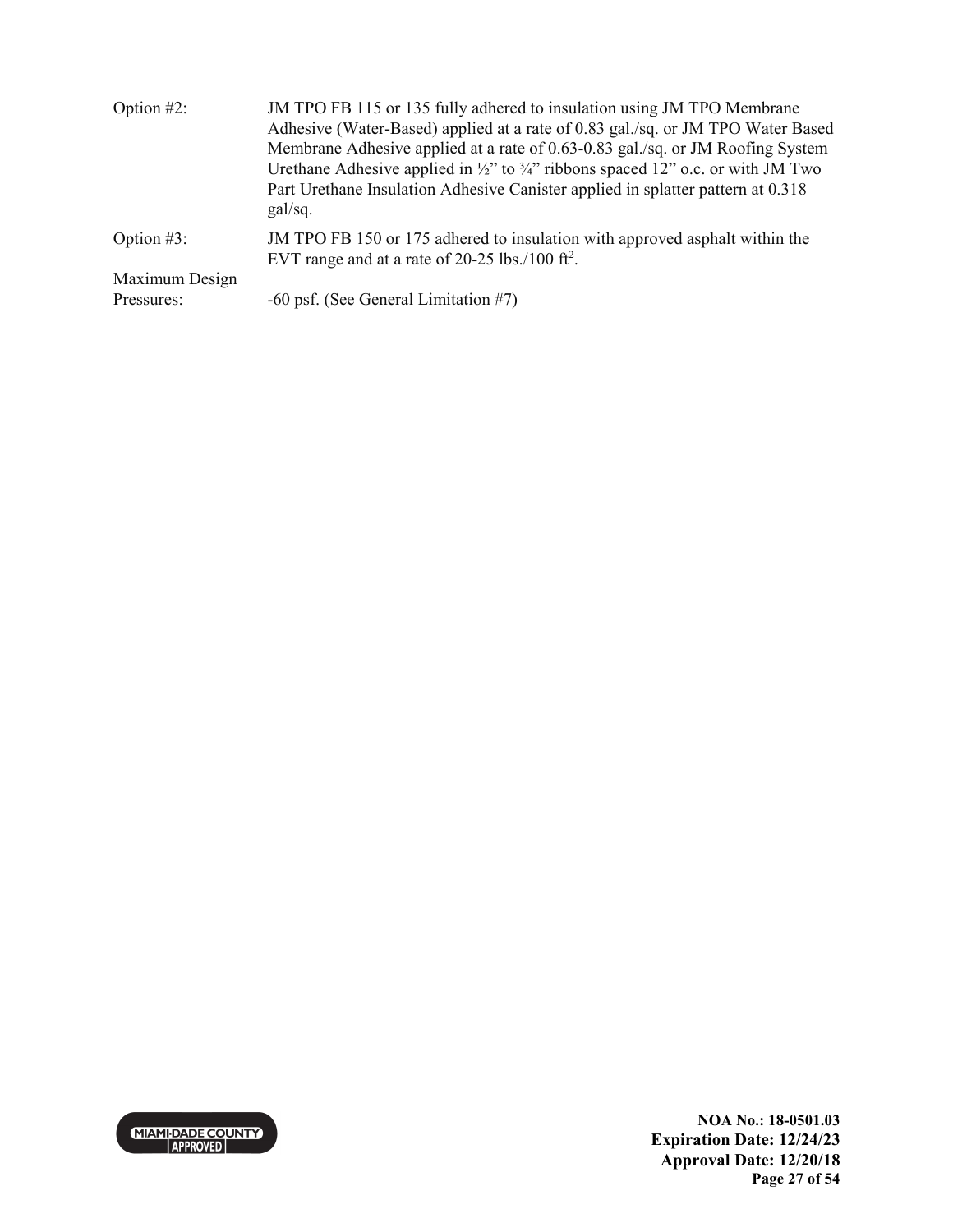| <b>Membrane Type:</b>    | TPO                                                                                                                                                                                                                                                                                                                                                                                                           |
|--------------------------|---------------------------------------------------------------------------------------------------------------------------------------------------------------------------------------------------------------------------------------------------------------------------------------------------------------------------------------------------------------------------------------------------------------|
| Deck Type 2I:            | Steel, Insulated                                                                                                                                                                                                                                                                                                                                                                                              |
| <b>Deck Description:</b> | Min 18-22 ga., steel deck (see fastening options for ga./grade of steel) fastened<br>maximum 6" o.c. with two Traxx/5 fasteners in supports spaced a maximum 6<br>ft. o.c. See below for steel deck Grade. Side laps fastened with Traxx/1 screws<br>spaced maximum 18" o.c. between supports.<br>This Tested Assembly has been analyzed for allowable deck stress. See<br><b>Deck Stress Analysis Table.</b> |
|                          |                                                                                                                                                                                                                                                                                                                                                                                                               |

**System Type C(6):** All layers of insulation simultaneously fastened; membrane adhered.

**All General and System Limitations apply. Roof accessories not listed in Table 1 of this NOA are not approved and shall not be installed unless said accessories demonstrate compliance with prescriptive Florida Building Code requirements and are field fabricated utilizing the approved membranes listed in Table 1.**

| <b>Base Insulation Layer</b>                                  |                                                                                                                                                                                                                     | <b>Insulation Fasteners</b><br>(Table 3)                                                                                                                                                                                                                                                                | Fastener<br>Density/ft2 |
|---------------------------------------------------------------|---------------------------------------------------------------------------------------------------------------------------------------------------------------------------------------------------------------------|---------------------------------------------------------------------------------------------------------------------------------------------------------------------------------------------------------------------------------------------------------------------------------------------------------|-------------------------|
|                                                               |                                                                                                                                                                                                                     | ENRGY 3, ENRGY 3 25 PSI, ValuTherm, ValuTherm 25 PSI, R-Panel, R-Panel 25 PSI,                                                                                                                                                                                                                          |                         |
|                                                               |                                                                                                                                                                                                                     | ENRGY 3 AGF, ENRGY 3 AGF 25 PSI, ValuTherm AGF, ValuTherm AGF 25 PSI,                                                                                                                                                                                                                                   |                         |
|                                                               |                                                                                                                                                                                                                     | ENRGY 3 CGF, ENRGY 3 CGF 25 PSI, ValuTherm CGF, ValuTherm CGF 25 PSI,                                                                                                                                                                                                                                   |                         |
| <b>ENRGY 3 FR, ENRGY 3 FR 25 PSI</b>                          |                                                                                                                                                                                                                     |                                                                                                                                                                                                                                                                                                         |                         |
| Minimum 1.5" thick                                            |                                                                                                                                                                                                                     | 4 with 7                                                                                                                                                                                                                                                                                                | <b>See below</b>        |
| <b>Top Insulation Layer (Optional)</b>                        |                                                                                                                                                                                                                     | <b>Insulation Fasteners</b>                                                                                                                                                                                                                                                                             | <b>Fastener</b>         |
|                                                               |                                                                                                                                                                                                                     | (Table 3)                                                                                                                                                                                                                                                                                               | Density/ft2             |
|                                                               | DensDeck, JM SECUROCK Gypsum-Fiber Roof Board, Invinsa Roof Board,                                                                                                                                                  |                                                                                                                                                                                                                                                                                                         |                         |
| <b>Invinsa FR Roof Board</b><br>Minimum $\frac{1}{4}$ " thick |                                                                                                                                                                                                                     | 4 with 7                                                                                                                                                                                                                                                                                                | <b>See below</b>        |
|                                                               |                                                                                                                                                                                                                     |                                                                                                                                                                                                                                                                                                         |                         |
| <b>Plywood</b>                                                |                                                                                                                                                                                                                     |                                                                                                                                                                                                                                                                                                         |                         |
| Minimum 19/32" thick                                          |                                                                                                                                                                                                                     | 4 with 7                                                                                                                                                                                                                                                                                                | <b>See below</b>        |
|                                                               | Roofing Application Standard RAS 117 for insulation attachment.                                                                                                                                                     | Note: Top layer of insulation shall be mechanically attached using the fastener density listed<br>above. The insulation panels listed are minimum sizes and dimensions; if larger panels are used,<br>the number of fasteners shall be increased maintaining the same fastener density. Please refer to |                         |
| Membrane:                                                     | JM TPO (min. 60 mil) induction welded to the JM TPO RhinoPlates as described<br>below. Side laps shall be a minimum 2.5" wide and sealed with a minimum 1.5"<br>heat weld offset from the plates.                   |                                                                                                                                                                                                                                                                                                         |                         |
| Fastening #1:                                                 | (Min. 18-20 ga., Grade 80 deck) Insulation shall be mechanically fastened at<br>maximum 6" o.c. in fastener rows spaced a maximum 120" o.c.<br><b>Maximum Design Pressure -45 psf. (See General Limitations #7)</b> |                                                                                                                                                                                                                                                                                                         |                         |
| Fastening #2:                                                 |                                                                                                                                                                                                                     | (Min. 18-22 ga., Grade 33 deck) Insulation shall be mechanically fastened at a<br>maximum 12" o.c. in fastener rows spaced a maximum 60" o.c.<br>Maximum Design Pressure -52.5 psf. (See General Limitations # 7)                                                                                       |                         |

MIAMI-DADE COUNTY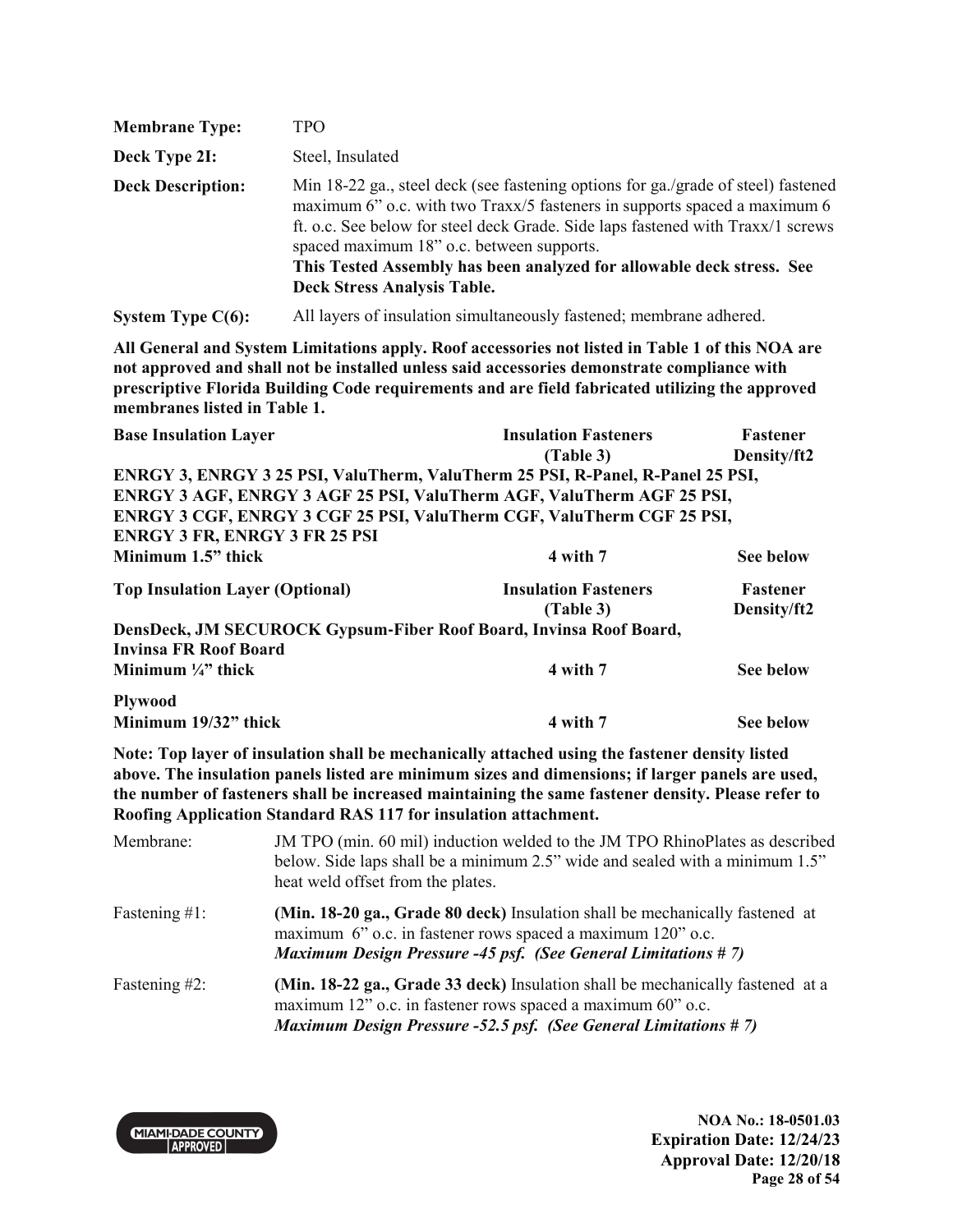| Membrane:<br>(Continued)     | JM TPO (min. 60 mil) induction welded to the JM TPO RhinoPlates as described<br>below. Side laps shall be a minimum 2.5" wide and sealed with a minimum 1.5"<br>heat weld offset from the plates.                     |
|------------------------------|-----------------------------------------------------------------------------------------------------------------------------------------------------------------------------------------------------------------------|
| Fastening $#3$ :             | (Min. 18-22 ga., Grade 80 deck) Insulation shall be mechanically fastened at a<br>maximum 6" o.c. in fastener rows spaced a maximum 60" o.c.<br><b>Maximum Design Pressure -105 psf. (See General Limitations #7)</b> |
| Maximum Design<br>Pressures: | See Fastening Pattern.                                                                                                                                                                                                |



**NOA No.: 18-0501.03 Expiration Date: 12/24/23 Approval Date: 12/20/18 Page 29 of 54**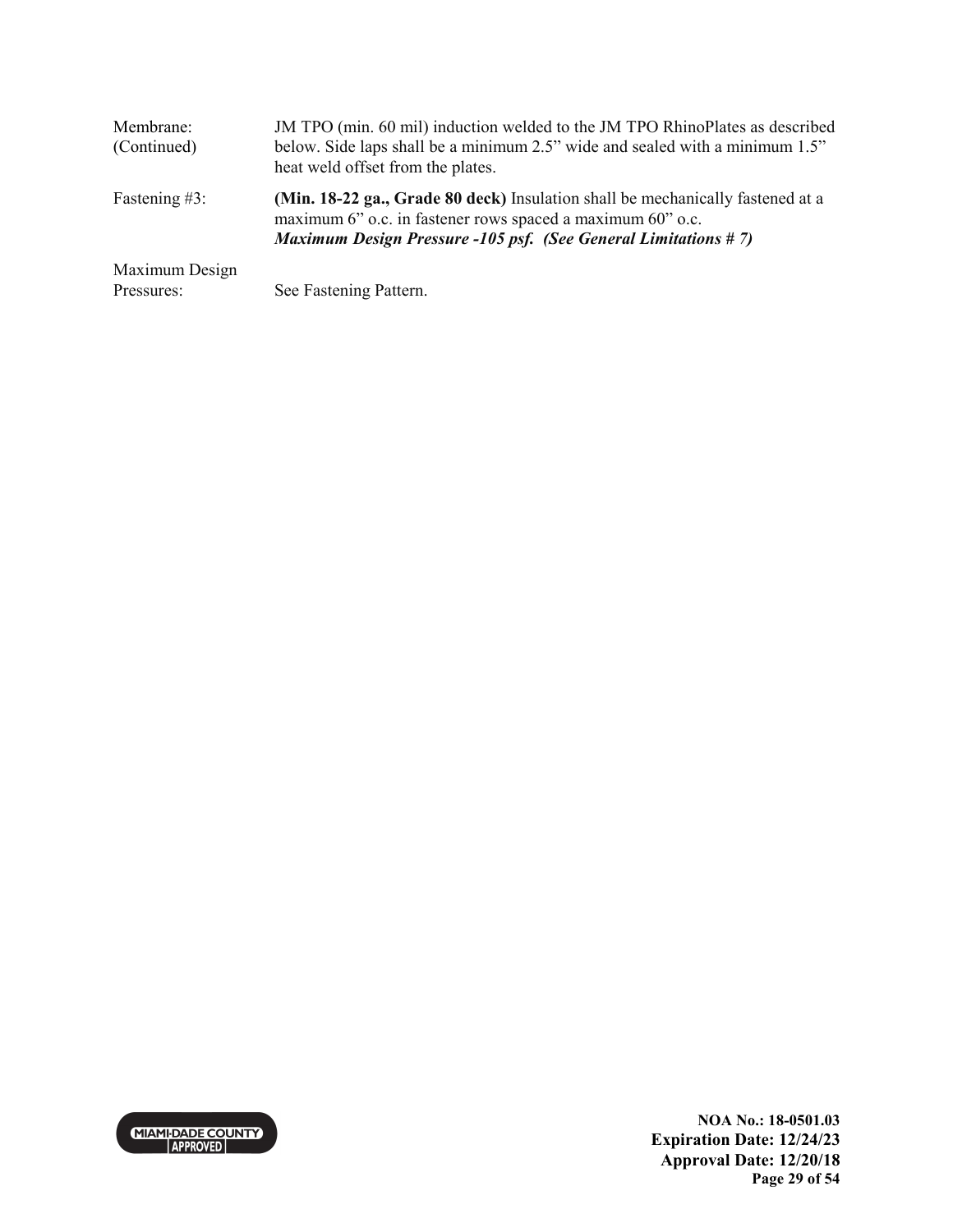| <b>Membrane Type:</b>    | <b>TPO</b>                                                                                                                                                                                                                                                                                        |
|--------------------------|---------------------------------------------------------------------------------------------------------------------------------------------------------------------------------------------------------------------------------------------------------------------------------------------------|
| Deck Type 2I:            | Steel, Insulated                                                                                                                                                                                                                                                                                  |
| <b>Deck Description:</b> | Min 22 ga., Grade 80, type B, steel deck fastened maximum 6" o.c. at every rib<br>with #12 Traxx/5 fastener (one per flute) and 3/4" OD washers over structural<br>supports spaced a maximum 6 ft. o.c. Side laps fastened with $#10$ Traxx/1<br>screws spaced maximum 24" o.c. between supports. |
|                          | This Tested Assembly has been analyzed for allowable deck stress. See<br><b>Deck Stress Analysis Table.</b>                                                                                                                                                                                       |

**System Type C(7):** All layers of insulation simultaneously fastened; membrane fully adhered.

**All General and System Limitations apply. Roof accessories not listed in Table 1 of this NOA are not approved and shall not be installed unless said accessories demonstrate compliance with prescriptive Florida Building Code requirements and are field fabricated utilizing the approved membranes listed in Table 1.**

| <b>Base Insulation Layer</b>                                                   | <b>Insulation Fasteners</b> | Fastener                |
|--------------------------------------------------------------------------------|-----------------------------|-------------------------|
|                                                                                | (Table 3)                   | Density/ft <sup>2</sup> |
| ENRGY 3, ENRGY 3 25 PSI, ValuTherm, ValuTherm 25 PSI, R-Panel, R-Panel 25 PSI, |                             |                         |
| ENRGY 3 AGF, ENRGY 3 AGF 25 PSI, ValuTherm AGF, ValuTherm AGF 25 PSI,          |                             |                         |
| ENRGY 3 CGF, ENRGY 3 CGF 25 PSI, ValuTherm CGF, ValuTherm CGF 25 PSI,          |                             |                         |
| <b>ENRGY 3 FR, ENRGY 3 FR 25 PSI</b>                                           |                             |                         |
| Minimum 1.5" thick                                                             | N/A                         | N/A                     |
| <b>Top Insulation Layer</b>                                                    | <b>Insulation Fasteners</b> | Fastener                |
|                                                                                | (Table 3)                   | Density/ft <sup>2</sup> |
| <b>SECUROCK Gypsum-Fiber Roof Board</b>                                        |                             |                         |
| Minimum $\frac{1}{2}$ thick                                                    | 1 with 3                    | $1:1$ ft <sup>2</sup>   |

**Note: All layers of insulation shall be mechanically attached using the fastener density listed above. The insulation panels listed are minimum sizes and dimensions; if larger panels are used, the number of fasteners shall be increased maintaining the same fastener density. Please refer to Roofing Application Standard RAS 117 for insulation attachment.** 

| Membrane:      | Membrane fully adhered to insulation as described below; side laps will be a<br>minimum 2.5" wide and shall be sealed with a minimum 1.5" wide heat weld. |
|----------------|-----------------------------------------------------------------------------------------------------------------------------------------------------------|
| Option $#1$ :  | JM TPO fully adhered to insulation using JM TPO Water Based Membrane<br>Adhesive applied at a rate of 0.59-0.77 gal./sq.                                  |
| Option $#2$ :  | JM TPO FB 115 or 135 fully adhered to insulation using JM TPO Water Based<br>Membrane Adhesive applied at a rate of 0.59-0.79 gal./sq.                    |
| Maximum Design |                                                                                                                                                           |
| Pressures:     | $-150$ psf. (See General Limitation #7)                                                                                                                   |

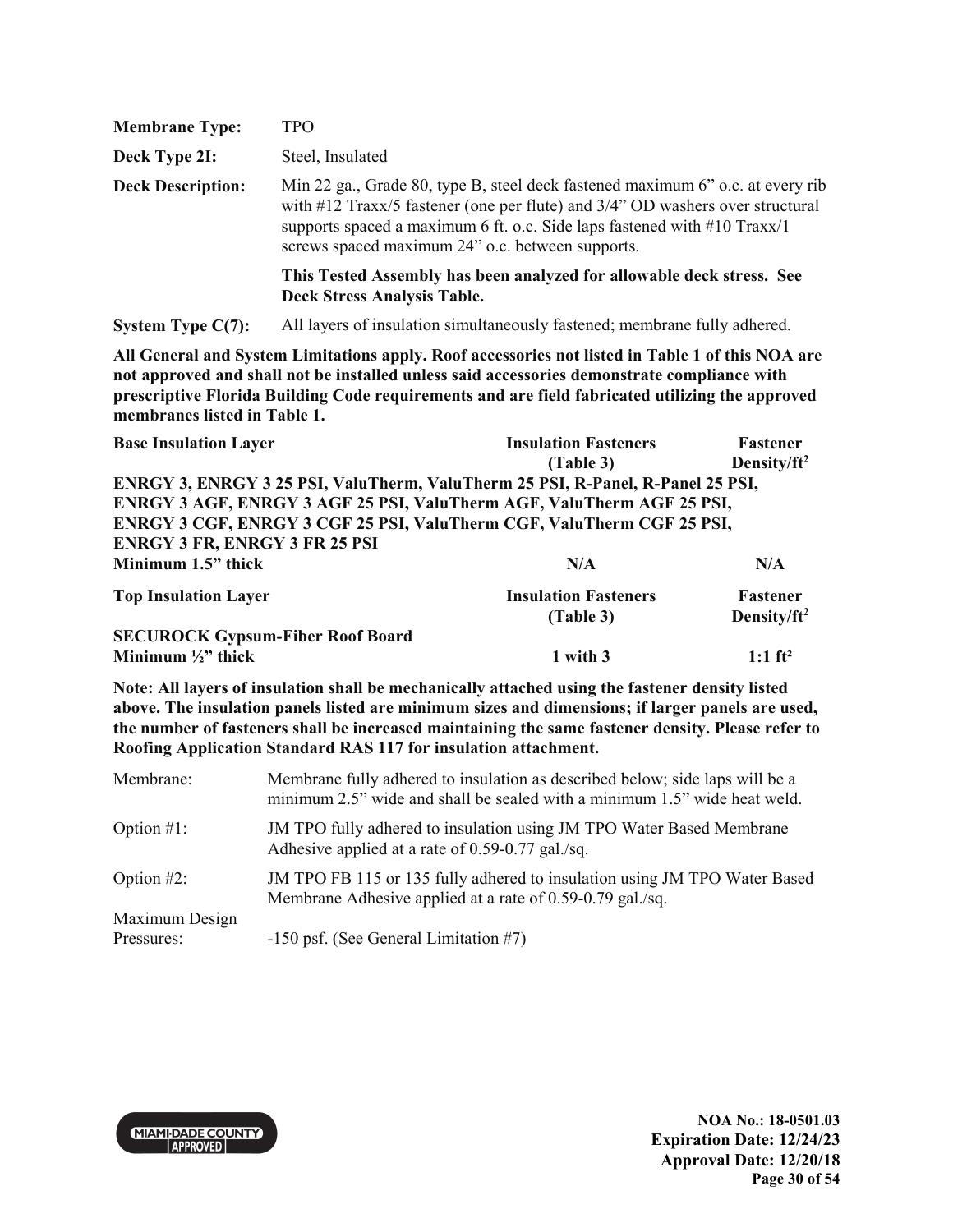| <b>Membrane Type:</b>    | TPO                                                                                                                                                                                                                                                                                  |
|--------------------------|--------------------------------------------------------------------------------------------------------------------------------------------------------------------------------------------------------------------------------------------------------------------------------------|
| Deck Type 2I:            | Steel, Insulated                                                                                                                                                                                                                                                                     |
| <b>Deck Description:</b> | Min 22 ga., Grade 33, type B, steel deck fastened maximum 6" o.c. at every rib<br>with two $(2)$ #12 Traxx/5 fasteners at each bearing point over structural supports<br>spaced 6 ft. o.c. Side laps fastened with #10 Traxx/1 screws spaced a maximum<br>24" o.c. between supports. |
|                          | This Tested Assembly has been analyzed for allowable deck stress. See<br><b>Deck Stress Analysis Table.</b>                                                                                                                                                                          |

**System Type C(8):** All layers of insulation simultaneously fastened; membrane fully adhered.

**All General and System Limitations apply. Roof accessories not listed in Table 1 of this NOA are not approved and shall not be installed unless said accessories demonstrate compliance with prescriptive Florida Building Code requirements and are field fabricated utilizing the approved membranes listed in Table 1.**

| <b>Base Insulation Layer</b>                                                   | <b>Insulation Fasteners</b> | Fastener                |
|--------------------------------------------------------------------------------|-----------------------------|-------------------------|
|                                                                                | (Table 3)                   | Density/ft <sup>2</sup> |
| ENRGY 3, ENRGY 3 25 PSI, ValuTherm, ValuTherm 25 PSI, R-Panel, R-Panel 25 PSI, |                             |                         |
| ENRGY 3 AGF, ENRGY 3 AGF 25 PSI, ValuTherm AGF, ValuTherm AGF 25 PSI,          |                             |                         |
| ENRGY 3 CGF, ENRGY 3 CGF 25 PSI, ValuTherm CGF, ValuTherm CGF 25 PSI,          |                             |                         |
| <b>ENRGY 3 FR, ENRGY 3 FR 25 PSI</b>                                           |                             |                         |
| Minimum 1.5" thick                                                             | N/A                         | N/A                     |
| <b>Top Insulation Layer</b>                                                    | <b>Insulation Fasteners</b> | Fastener                |
|                                                                                | (Table 3)                   | Density/ft <sup>2</sup> |
| <b>SECUROCK Gypsum-Fiber Roof Board</b>                                        |                             |                         |
| Minimum $\frac{1}{2}$ thick                                                    | 1 with 3                    | $1:1$ ft <sup>2</sup>   |

**Note: All layers of insulation shall be mechanically attached using the fastener density listed above. The insulation panels listed are minimum sizes and dimensions; if larger panels are used, the number of fasteners shall be increased maintaining the same fastener density. Please refer to Roofing Application Standard RAS 117 for insulation attachment.** 

| Membrane:      | Membrane fully adhered to insulation as described below; side laps will be a<br>minimum 2.5" wide and shall be sealed with a minimum 1.5" wide heat weld. |
|----------------|-----------------------------------------------------------------------------------------------------------------------------------------------------------|
| Option $#1$ :  | JM TPO fully adhered to insulation using JM TPO Water Based Membrane<br>Adhesive applied at a rate of 0.59-0.77 gal./sq.                                  |
| Option $#2$ :  | JM TPO FB 115 or 135 fully adhered to insulation using JM TPO Water Based<br>Membrane Adhesive applied at a rate of 0.59-0.79 gal./sq.                    |
| Maximum Design |                                                                                                                                                           |
| Pressures:     | $-82.5$ psf. (See General Limitation #7)                                                                                                                  |

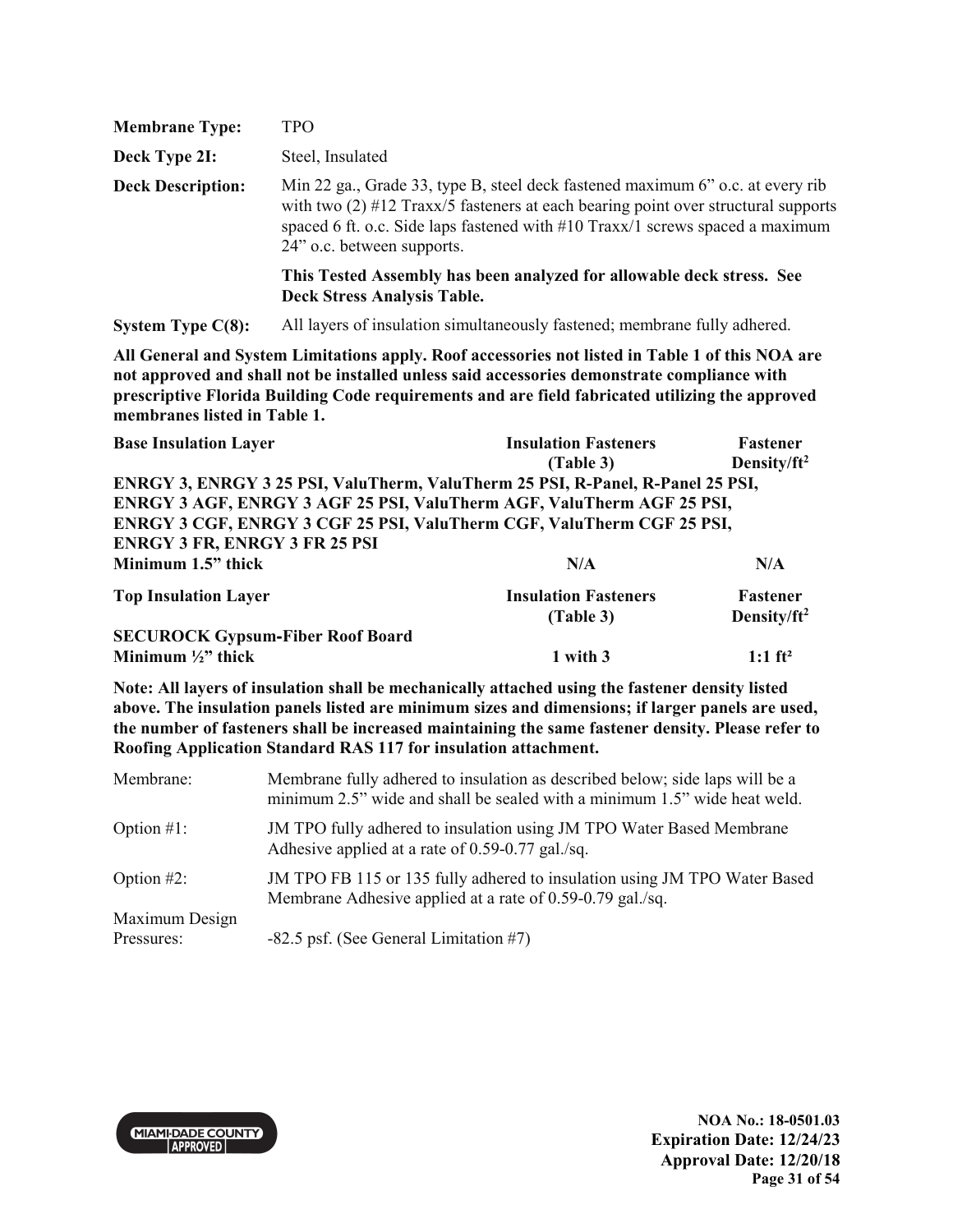| <b>Membrane Type:</b>    | <b>TPO</b>                                                                                                                                                                                                                                                                      |
|--------------------------|---------------------------------------------------------------------------------------------------------------------------------------------------------------------------------------------------------------------------------------------------------------------------------|
| Deck Type 2I:            | Steel, Insulated                                                                                                                                                                                                                                                                |
| <b>Deck Description:</b> | Min 22 ga., Grade 40 type B steel deck fastened maximum 6" o.c. with two $\#12$ -<br>24 HWH screws and 3/4" O.D. washers into supports spaced maximum 6 ft. o.c.<br>This Tested Assembly has been analyzed for allowable deck stress. See<br><b>Deck Stress Analysis Table.</b> |
| System Type $C(9)$ :     | Top layer of insulation mechanically fastened; membrane adhered to fastener<br>plates.                                                                                                                                                                                          |

| <b>Base Insulation Layer (Optional)</b>                                                              | <b>Insulation Fasteners</b> | Fastener                |
|------------------------------------------------------------------------------------------------------|-----------------------------|-------------------------|
|                                                                                                      | (Table 3)                   | Density/ft <sup>2</sup> |
| ENRGY 3, ENRGY 3 25 PSI, ValuTherm, ValuTherm 25 PSI, R-Panel, R-Panel 25 PSI,                       |                             |                         |
| ENRGY 3 AGF, ENRGY 3 AGF 25 PSI, ValuTherm AGF, ValuTherm AGF 25 PSI,                                |                             |                         |
| ENRGY 3 CGF, ENRGY 3 CGF 25 PSI, ValuTherm CGF, ValuTherm CGF 25 PSI,                                |                             |                         |
| <b>ENRGY 3 FR, ENRGY 3 FR 25 PSI</b>                                                                 |                             |                         |
| Minimum 1" thick                                                                                     | N/A                         | N/A                     |
| <b>Top Insulation Layer:</b>                                                                         | <b>Insulation Fasteners</b> | Fastener                |
|                                                                                                      | (Table 3)                   | Density/ft <sup>2</sup> |
| <b>JM SECUROCK Gypsum-Fiber Roof Board, Invinsa Roof Board, Invinsa FR Roof Board</b>                |                             |                         |
| Minimum $\frac{1}{4}$ thick                                                                          | 4 with 7                    | $1:2.13-ft^2$           |
| ENRGY 3, ENRGY 3 25 PSI, ValuTherm, ValuTherm 25 PSI, R-Panel, R-Panel 25 PSI,                       |                             |                         |
| ENRGY 3 AGF, ENRGY 3 AGF 25 PSI, ValuTherm AGF, ValuTherm AGF 25 PSI,                                |                             |                         |
| ENRGY 3 CGF, ENRGY 3 CGF 25 PSI, ValuTherm CGF, ValuTherm CGF 25 PSI,                                |                             |                         |
| <b>ENRGY 3 FR, ENRGY 3 FR 25 PSI</b>                                                                 |                             |                         |
| Minimum 1" thick                                                                                     | 4 with 7                    | $1:2.13-ft^2$           |
| Note: The minimum total thickness of the insulation layer(s) shall be 1.25". Top layer of insulation |                             |                         |
| shall be mechanically attached using the fastener density listed above. The insulation panels listed |                             |                         |
| are minimum sizes and dimensions; if larger panels are used, the number of fasteners shall be        |                             |                         |
| increased maintaining the same fastener density. Please refer to Roofing Application Standard        |                             |                         |
| RAS 117 for insulation attachment.                                                                   |                             |                         |

| Membrane:      | JM TPO (min. 60 mil) membrane bonded to JM TPO RhinoPlates fastened as        |
|----------------|-------------------------------------------------------------------------------|
|                | specified above. Side laps shall be a minimum 2.5" wide and are sealed with a |
|                | minimum 1.5" wide heat weld offset from the plates.                           |
| Maximum Design |                                                                               |
| Pressures:     | $-90$ psf. (See General Limitation #7)                                        |

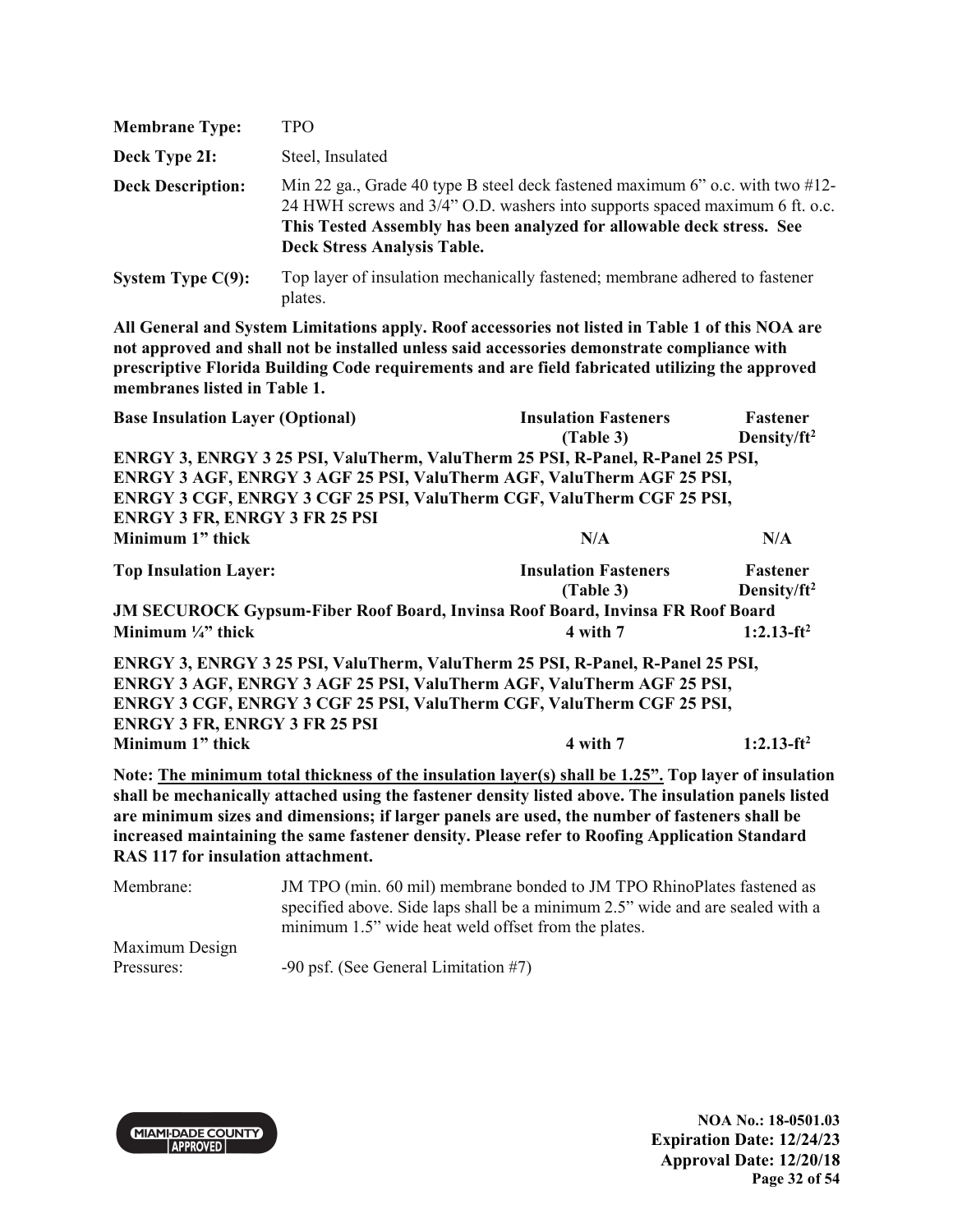| <b>Membrane Type:</b>    | TPO                                                                                                                                                                                                                                                                                                                                                                           |
|--------------------------|-------------------------------------------------------------------------------------------------------------------------------------------------------------------------------------------------------------------------------------------------------------------------------------------------------------------------------------------------------------------------------|
| Deck Type 2I:            | Steel, Insulated                                                                                                                                                                                                                                                                                                                                                              |
| <b>Deck Description:</b> | Min 22 ga., Grade 33 type B steel deck secured maximum 6" o.c. with minimum<br>5/8" diameter puddle welds to supports spaced maximum 6 ft. o.c. steel deck<br>side laps fastened with $\frac{1}{4}$ -14 x 7/8" HWH screws spaced 24" o.c. between<br>supports.<br>This Tested Assembly has been analyzed for allowable deck stress. See<br><b>Deck Stress Analysis Table.</b> |
| System Type $C(10)$ :    | Top layer of insulation mechanically fastened; membrane adhered to fastener                                                                                                                                                                                                                                                                                                   |

plates.

| <b>Base Insulation Layer (Optional)</b> |                                      | <b>Insulation Fasteners</b><br>(Table 3)                                                                                                                                                                                                                                                                      | Fastener<br>Density/ft <sup>2</sup> |
|-----------------------------------------|--------------------------------------|---------------------------------------------------------------------------------------------------------------------------------------------------------------------------------------------------------------------------------------------------------------------------------------------------------------|-------------------------------------|
|                                         |                                      | ENRGY 3, ENRGY 3 25 PSI, ValuTherm, ValuTherm 25 PSI, R-Panel, R-Panel 25 PSI,                                                                                                                                                                                                                                |                                     |
|                                         |                                      | ENRGY 3 AGF, ENRGY 3 AGF 25 PSI, ValuTherm AGF, ValuTherm AGF 25 PSI,                                                                                                                                                                                                                                         |                                     |
|                                         |                                      | ENRGY 3 CGF, ENRGY 3 CGF 25 PSI, ValuTherm CGF, ValuTherm CGF 25 PSI,                                                                                                                                                                                                                                         |                                     |
|                                         | <b>ENRGY 3 FR, ENRGY 3 FR 25 PSI</b> |                                                                                                                                                                                                                                                                                                               |                                     |
| Minimum 1" thick                        |                                      | N/A                                                                                                                                                                                                                                                                                                           | N/A                                 |
| <b>Top Insulation Layer</b>             |                                      | <b>Insulation Fasteners</b>                                                                                                                                                                                                                                                                                   | <b>Fastener</b>                     |
|                                         |                                      | (Table 3)                                                                                                                                                                                                                                                                                                     | Density/ft <sup>2</sup>             |
|                                         |                                      | <b>JM SECUROCK Gypsum-Fiber Roof Board, Invinsa Roof Board, Invinsa FR Roof Board</b>                                                                                                                                                                                                                         |                                     |
| Minimum $\frac{1}{4}$ " thick           |                                      | 4 with 7                                                                                                                                                                                                                                                                                                      | 1:4 $ft^2$                          |
|                                         |                                      | ENRGY 3, ENRGY 3 25 PSI, ValuTherm, ValuTherm 25 PSI, R-Panel, R-Panel 25 PSI,                                                                                                                                                                                                                                |                                     |
|                                         |                                      | ENRGY 3 AGF, ENRGY 3 AGF 25 PSI, ValuTherm AGF, ValuTherm AGF 25 PSI,                                                                                                                                                                                                                                         |                                     |
|                                         |                                      | ENRGY 3 CGF, ENRGY 3 CGF 25 PSI, ValuTherm CGF, ValuTherm CGF 25 PSI,                                                                                                                                                                                                                                         |                                     |
|                                         | <b>ENRGY 3 FR, ENRGY 3 FR 25 PSI</b> |                                                                                                                                                                                                                                                                                                               |                                     |
| Minimum 1" thick                        |                                      | 4 with 7                                                                                                                                                                                                                                                                                                      | 1:4 $ft^2$                          |
|                                         |                                      | Note: The minimum total thickness of the insulation layer(s) shall be 1.25". Top layer of insulation<br>shall be mechanically attached using the fastener density listed above. The insulation panels listed<br>are minimum sizes and dimensions; if larger panels are used, the number of fasteners shall be |                                     |
|                                         | RAS 117 for insulation attachment.   | increased maintaining the same fastener density. Please refer to Roofing Application Standard                                                                                                                                                                                                                 |                                     |
| Membrane <sup>.</sup>                   |                                      | JM TPO (min. 60 mil) membrane bonded to JM TPO RhinoPlates fastened as                                                                                                                                                                                                                                        |                                     |

| Membrane:      | JM TPO (min. 60 mil) membrane bonded to JM TPO RhinoPlates fastened as  |
|----------------|-------------------------------------------------------------------------|
|                | specified above. Side laps shall be a minimum 6" wide and sealed with a |
|                | minimum 1.5" wide heat weld offset from the plates.                     |
| Maximum Design |                                                                         |
| Pressures:     | $-52.5$ psf. (See General Limitation #7)                                |

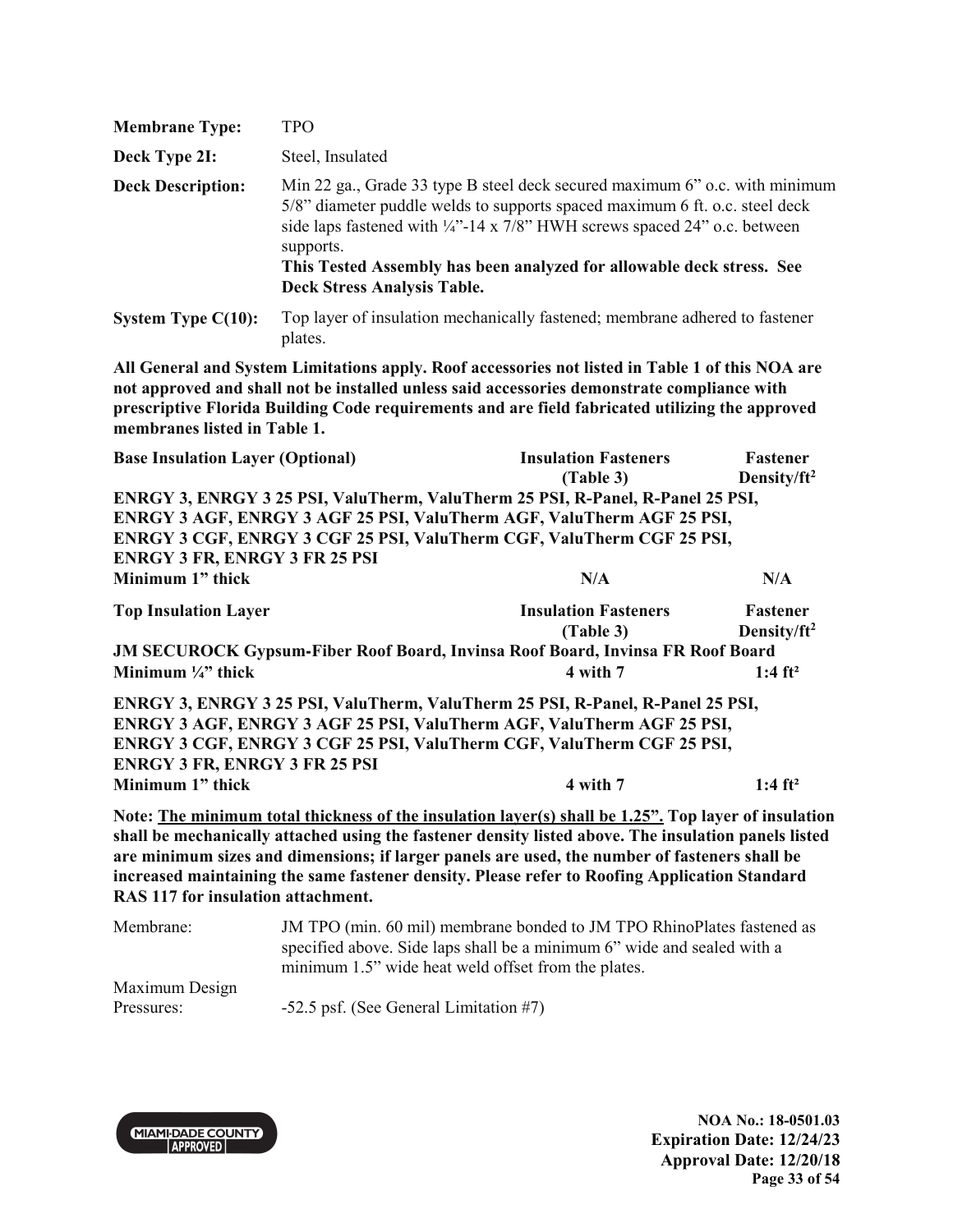| <b>Membrane Type:</b>    | <b>TPO</b>                                                                                                                                                                                                                                                                                                                                                                                 |
|--------------------------|--------------------------------------------------------------------------------------------------------------------------------------------------------------------------------------------------------------------------------------------------------------------------------------------------------------------------------------------------------------------------------------------|
| Deck Type 2I:            | Steel, Insulated                                                                                                                                                                                                                                                                                                                                                                           |
| <b>Deck Description:</b> | Min 18-22 ga., steel deck (see below for grade) fastened maximum 6" o.c. See<br>steel deck grade below. With #12-24 HWH fasteners in supports spaced a<br>maximum 6 ft. o.c. Side laps fastened with 1/4"-14 x 7/8" HWH screws<br>spaced maximum 24" o.c. between supports.<br>This Tested Assembly has been analyzed for allowable deck stress. See<br><b>Deck Stress Analysis Table.</b> |

**System Type C(11):** All layers of insulation simultaneously fastened; membrane adhered.

**All General and System Limitations apply. Roof accessories not listed in Table 1 of this NOA are not approved and shall not be installed unless said accessories demonstrate compliance with prescriptive Florida Building Code requirements and are field fabricated utilizing the approved membranes listed in Table 1.**

| <b>Base Insulation Layer (Optional)</b>                                                                                                                                                                                                                                                                                                                                                                                                              |                                                                    | <b>Insulation Fasteners</b><br>(Table 3)                                                                                                                                                                                         | Fastener<br>Density/ft <sup>2</sup> |  |
|------------------------------------------------------------------------------------------------------------------------------------------------------------------------------------------------------------------------------------------------------------------------------------------------------------------------------------------------------------------------------------------------------------------------------------------------------|--------------------------------------------------------------------|----------------------------------------------------------------------------------------------------------------------------------------------------------------------------------------------------------------------------------|-------------------------------------|--|
|                                                                                                                                                                                                                                                                                                                                                                                                                                                      |                                                                    | ENRGY 3, ENRGY 3 25 PSI, ValuTherm, ValuTherm 25 PSI, R-Panel, R-Panel 25 PSI,<br>ENRGY 3 AGF, ENRGY 3 AGF 25 PSI, ValuTherm AGF, ValuTherm AGF 25 PSI,<br>ENRGY 3 CGF, ENRGY 3 CGF 25 PSI, ValuTherm CGF, ValuTherm CGF 25 PSI, |                                     |  |
| <b>ENRGY 3 FR, ENRGY 3 FR 25 PSI</b>                                                                                                                                                                                                                                                                                                                                                                                                                 |                                                                    |                                                                                                                                                                                                                                  |                                     |  |
| Minimum 1" thick                                                                                                                                                                                                                                                                                                                                                                                                                                     |                                                                    | N/A                                                                                                                                                                                                                              | N/A                                 |  |
| <b>Top Insulation Layer</b>                                                                                                                                                                                                                                                                                                                                                                                                                          |                                                                    | <b>Insulation Fasteners</b><br>(Table 3)                                                                                                                                                                                         | Fastener<br>Density/ft <sup>2</sup> |  |
|                                                                                                                                                                                                                                                                                                                                                                                                                                                      | DensDeck, JM SECUROCK Gypsum-Fiber Roof Board, Invinsa Roof Board, |                                                                                                                                                                                                                                  |                                     |  |
| <b>Invinsa FR Roof Board</b><br>Minimum $\frac{1}{4}$ " thick                                                                                                                                                                                                                                                                                                                                                                                        |                                                                    | 4 with 7                                                                                                                                                                                                                         | <b>See below</b>                    |  |
| <b>ENRGY 3 FR, ENRGY 3 FR 25 PSI</b>                                                                                                                                                                                                                                                                                                                                                                                                                 |                                                                    | ENRGY 3, ENRGY 3 25 PSI, ValuTherm, ValuTherm 25 PSI, R-Panel, R-Panel 25 PSI,<br>ENRGY 3 AGF, ENRGY 3 AGF 25 PSI, ValuTherm AGF, ValuTherm AGF 25 PSI,<br>ENRGY 3 CGF, ENRGY 3 CGF 25 PSI, ValuTherm CGF, ValuTherm CGF 25 PSI, |                                     |  |
| Minimum 1" thick                                                                                                                                                                                                                                                                                                                                                                                                                                     |                                                                    | 4 with 7                                                                                                                                                                                                                         | <b>See below</b>                    |  |
| Note: The minimum total thickness of the insulation layer(s) shall be 1.25". Top layer of insulation<br>shall be mechanically attached using the fastener density listed above. The insulation panels listed<br>are minimum sizes and dimensions; if larger panels are used, the number of fasteners shall be<br>increased maintaining the same fastener density. Please refer to Roofing Application Standard<br>RAS 117 for insulation attachment. |                                                                    |                                                                                                                                                                                                                                  |                                     |  |
| Membrane:                                                                                                                                                                                                                                                                                                                                                                                                                                            | heat weld offset from the plates.                                  | JM TPO (min. 60 mil) induction welded to the JM TPO RhinoPlates as described<br>below. Side laps shall be a minimum 6" wide and sealed with a minimum 1.5"                                                                       |                                     |  |

Fastening #1: **(Min. Grade 33 steel deck only)** Insulation shall be mechanically fastened at maximum 12" o.c. in fastener rows spaced a maximum 60" o.c. *Maximum Design Pressure -45 psf. (See General Limitations # 7)*

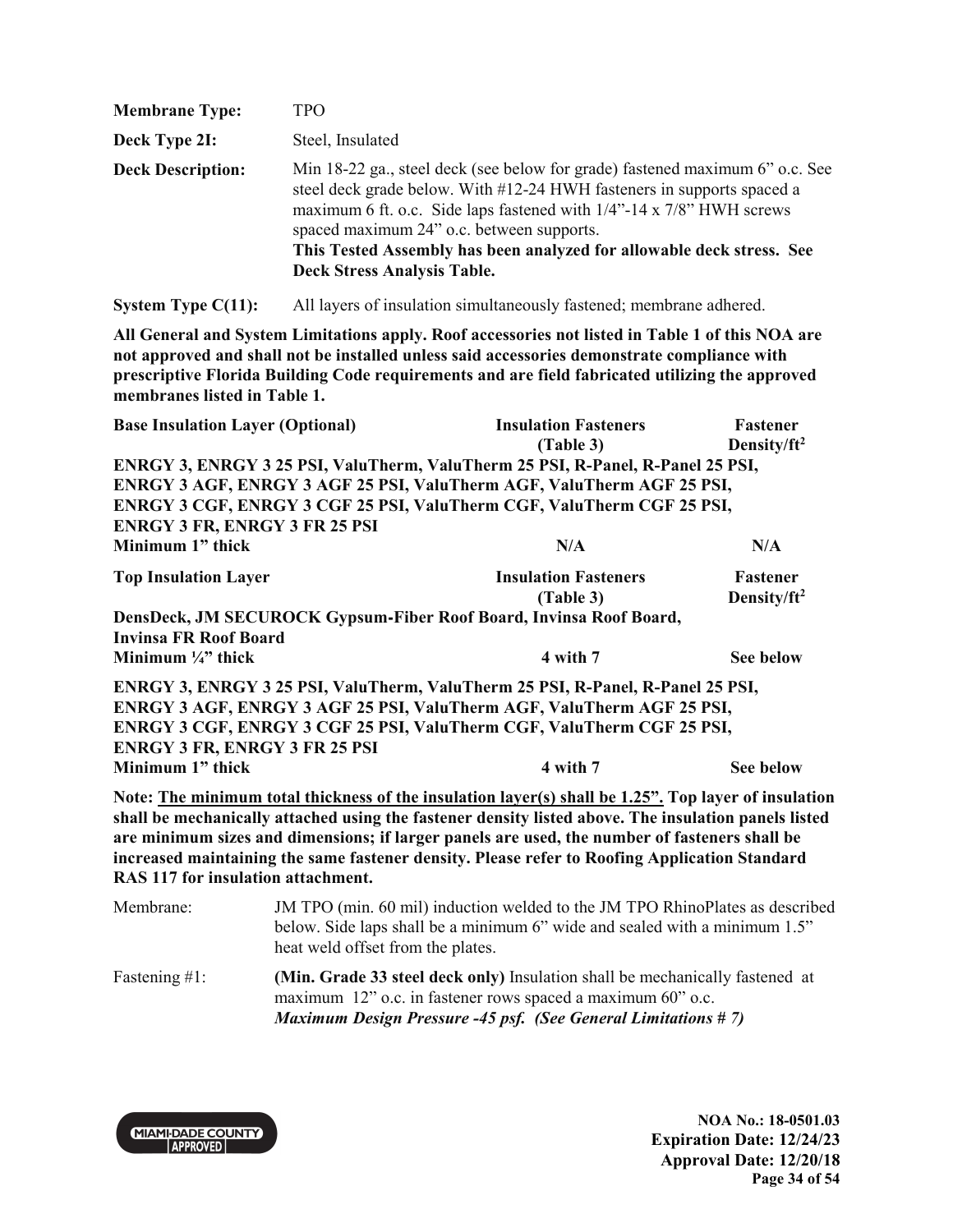| Membrane:<br>(Continued) | JM TPO (min. 60 mil) induction welded to the JM TPO RhinoPlates as described<br>below. Side laps shall be a minimum 6" wide and sealed with a minimum 1.5"<br>heat weld offset from the plates.                        |
|--------------------------|------------------------------------------------------------------------------------------------------------------------------------------------------------------------------------------------------------------------|
| Fastening #2:            | (Min. Grade 80 steel deck only) Insulation shall be mechanically fastened at a<br>maximum 6" o.c. in fastener rows spaced a maximum 72" o.c.<br><b>Maximum Design Pressure -82.5 psf. (See General Limitations #7)</b> |
| Fastening #3:            | (Min. Grade 50 steel deck only) Insulation shall be mechanically fastened at a<br>maximum 6" o.c. in fastener rows spaced a maximum 60" o.c.<br><b>Maximum Design Pressure -90 psf. (See General Limitations #7)</b>   |
| Maximum Design           |                                                                                                                                                                                                                        |
| Pressures:               | See Fastening Pattern.                                                                                                                                                                                                 |

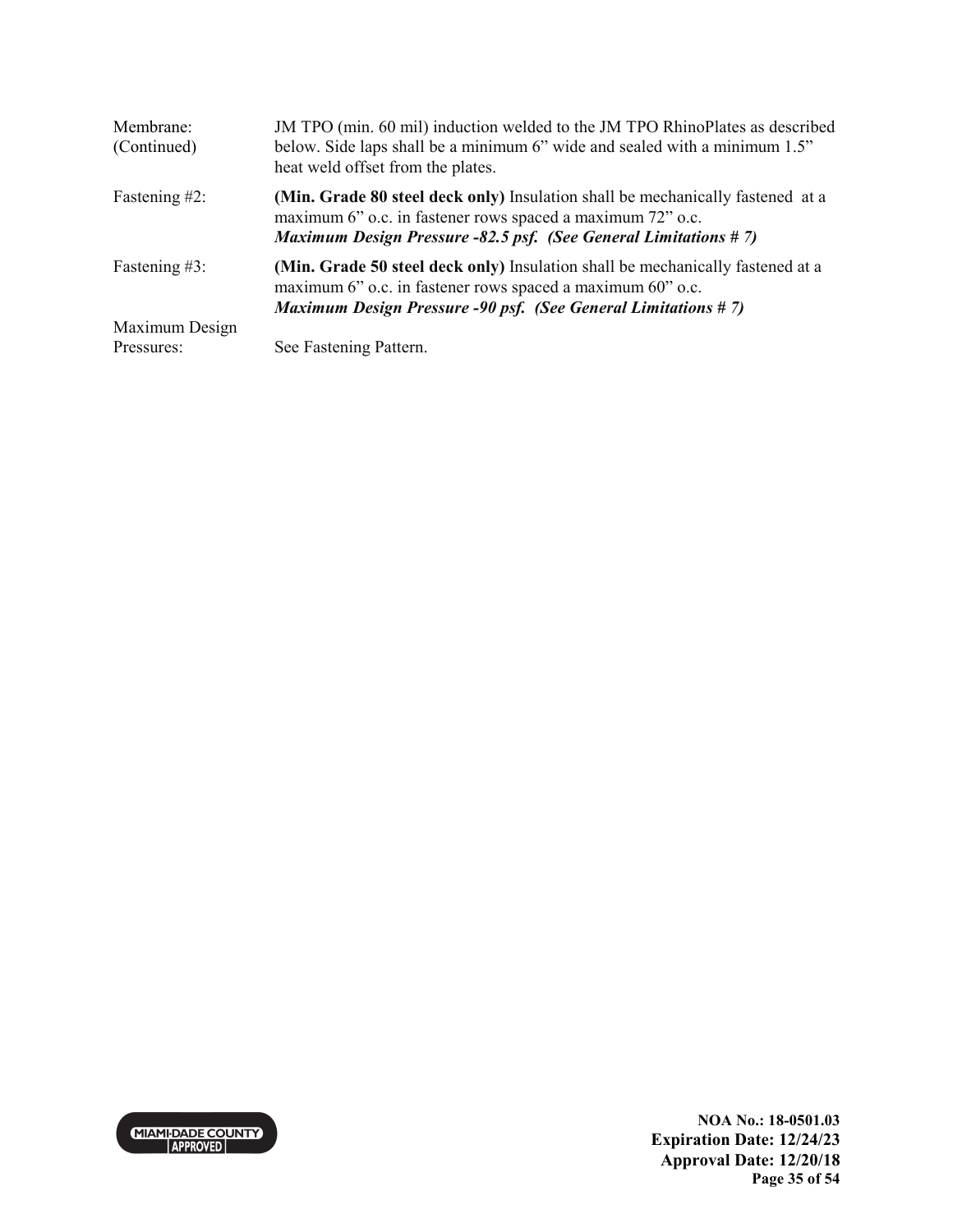| <b>Membrane Type:</b>    | TPO                                                                                                                                                                                                                            |
|--------------------------|--------------------------------------------------------------------------------------------------------------------------------------------------------------------------------------------------------------------------------|
| Deck Type 3I:            | Steel, Insulated                                                                                                                                                                                                               |
| <b>Deck Description:</b> | Min. 22 ga., Grade 33 steel decking attached to steel supports spaced maximum<br>6ft. o.c. using two #12 HWH Teks 5 fasteners spaced maximum 6" o.c. and with<br>side laps fastened with #10 HWH Teks 3 screws spaced 24" o.c. |
|                          | This Tested Assembly has been analyzed for allowable deck stress. See<br><b>Deck Stress Analysis Table.</b>                                                                                                                    |

**System Type C(12):** All layers of insulation simultaneously fastened; membrane fully adhered.

**All General and System Limitations apply. Roof accessories not listed in Table 1 of this NOA are not approved and shall not be installed unless said accessories demonstrate compliance with prescriptive Florida Building Code requirements and are field fabricated utilizing the approved membranes listed in Table 1.**

| <b>Insulation Layer</b>                                                        | <b>Insulation Fasteners</b> | <b>Fastener</b>          |  |
|--------------------------------------------------------------------------------|-----------------------------|--------------------------|--|
|                                                                                | (Table 3)                   | Density/ft2              |  |
| ENRGY 3, ENRGY 3 25 PSI, ValuTherm, ValuTherm 25 PSI, R-Panel, R-Panel 25 PSI, |                             |                          |  |
| ENRGY 3 AGF, ENRGY 3 AGF 25 PSI, ValuTherm AGF, ValuTherm AGF 25 PSI,          |                             |                          |  |
| <b>ENRGY 3 CGF, ENRGY 3 CGF 25 PSI, ValuTherm CGF, ValuTherm CGF 25 PSI,</b>   |                             |                          |  |
| <b>ENRGY 3 FR, ENRGY 3 FR 25 PSI</b>                                           |                             |                          |  |
| Minimum 1.5" thick                                                             | 1 with 2 or $3$             | $1:1.78$ ft <sup>2</sup> |  |

**Note: All Insulation shall be simultaneously fastened; see above for fasteners and density. Insulation panels listed are minimum sizes and dimensions; if larger panels are used, the number of fasteners shall be increased maintaining the same fastener density. Please refer to Roofing Application Standard RAS 117 for insulation attachment.** 

| Membrane:     | Membrane adhered to insulation using as stated below with minimum 2.5" wide<br>laps with a minmum 1.5" wide heat weld.                                                                                                                                                                                                                                           |
|---------------|------------------------------------------------------------------------------------------------------------------------------------------------------------------------------------------------------------------------------------------------------------------------------------------------------------------------------------------------------------------|
| Option $#1$ : | JM TPO adhered to insulation using JM TPO LVOC Membrane Adhesive, JM<br>LVOC Membrane Adhesive (TPO & EPDM), or JM Membrane Bonding<br>Adhesive (TPO $&$ EPDM) applied at a rate of 1.10 gal./sq.<br><b>Maximum Design Pressure -60 psf. (See General Limitations #7)</b>                                                                                        |
| Option $#2$ : | JM TPO FB 115 or 135 adhered to insulation using JM Two Part Urethane<br>Insulation Adhesive Canister applied in splatter pattern at 0.318 gal/sq.<br><b>Maximum Design Pressure -60 psf. (See General Limitations #7)</b>                                                                                                                                       |
| Option $#3$ : | JM TPO adhered with JM TPO Membrane Adhesive (Solvent-Based) or JM<br>TPO Membrane Adhesive (Low VOC) applied to both the membrane and<br>substrate for a combined rate of 1.67 gal./sq. or JM Membrane Bonding<br>Adhesive (TPO $&$ EPDM) applied at a combined rate of 1.10 gal./sq.<br><b>Maximum Design Pressure -52.5 psf. (See General Limitations #7)</b> |
| Option $#4$ : | JM TPO adhered with JM TPO Low VOC Membrane Adhesive applied at a<br>combined rate of 1.10 gal./sq.<br><b>Maximum Design Pressure -45 psf. (See General Limitations #7)</b>                                                                                                                                                                                      |

**MIAMI-DADE COUNTY APPROVED** 

**NOA No.: 18-0501.03 Expiration Date: 12/24/23 Approval Date: 12/20/18 Page 36 of 54**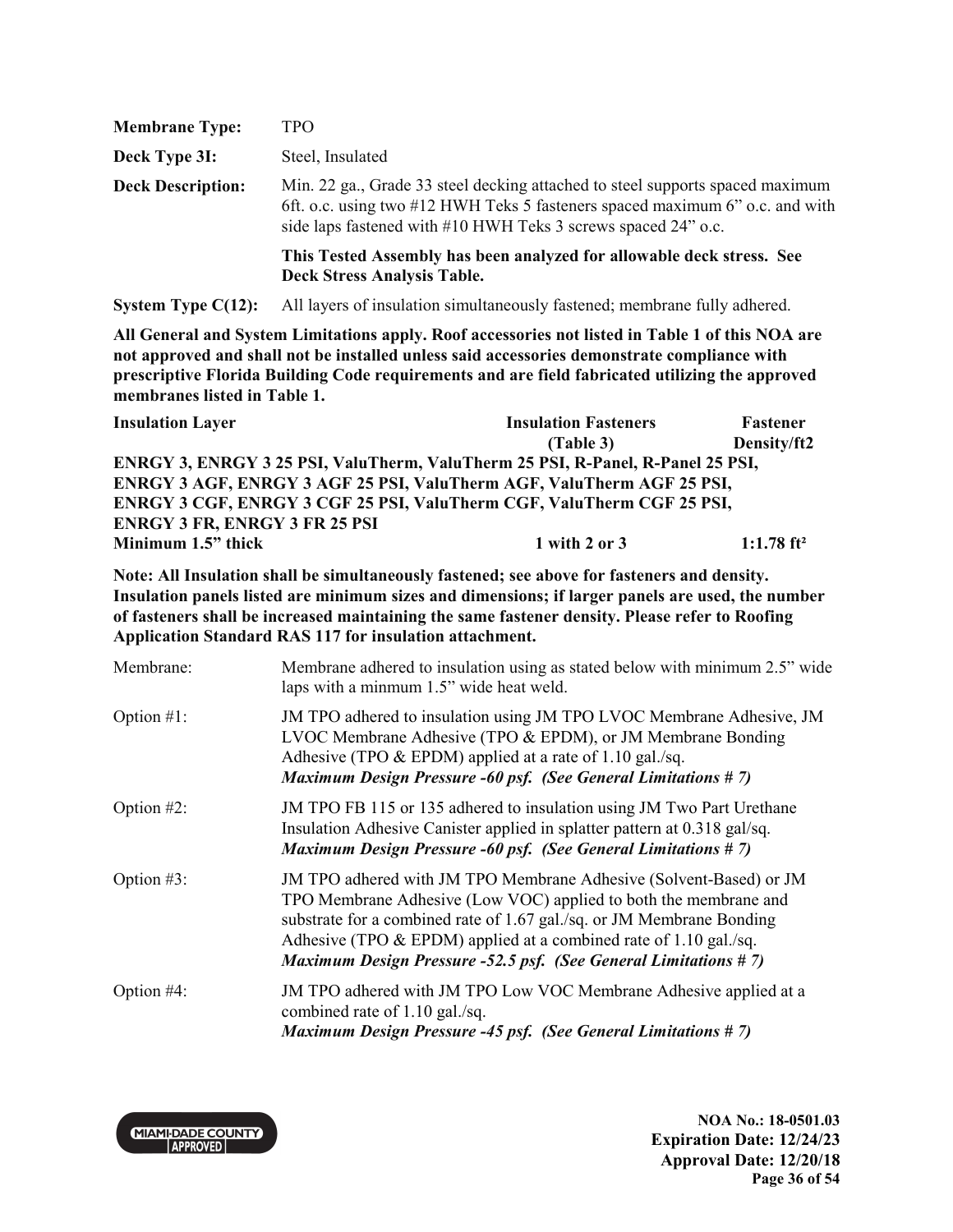| Membrane:<br>(Continued) | Membrane adhered to insulation using as stated below with minimum 2.5" wide<br>laps with a minmum 1.5" wide heat weld.                                                         |
|--------------------------|--------------------------------------------------------------------------------------------------------------------------------------------------------------------------------|
| Option $#5$ :            | JM TPO FB 150 or 175 fully adhered to the insulation with approved hot asphalt<br>applied at 20-25 lbs./sq.<br>Maximum Design Pressure -52.5 psf. (See General Limitations #7) |
| Maximum Design           |                                                                                                                                                                                |
| Pressures:               | See options above.                                                                                                                                                             |

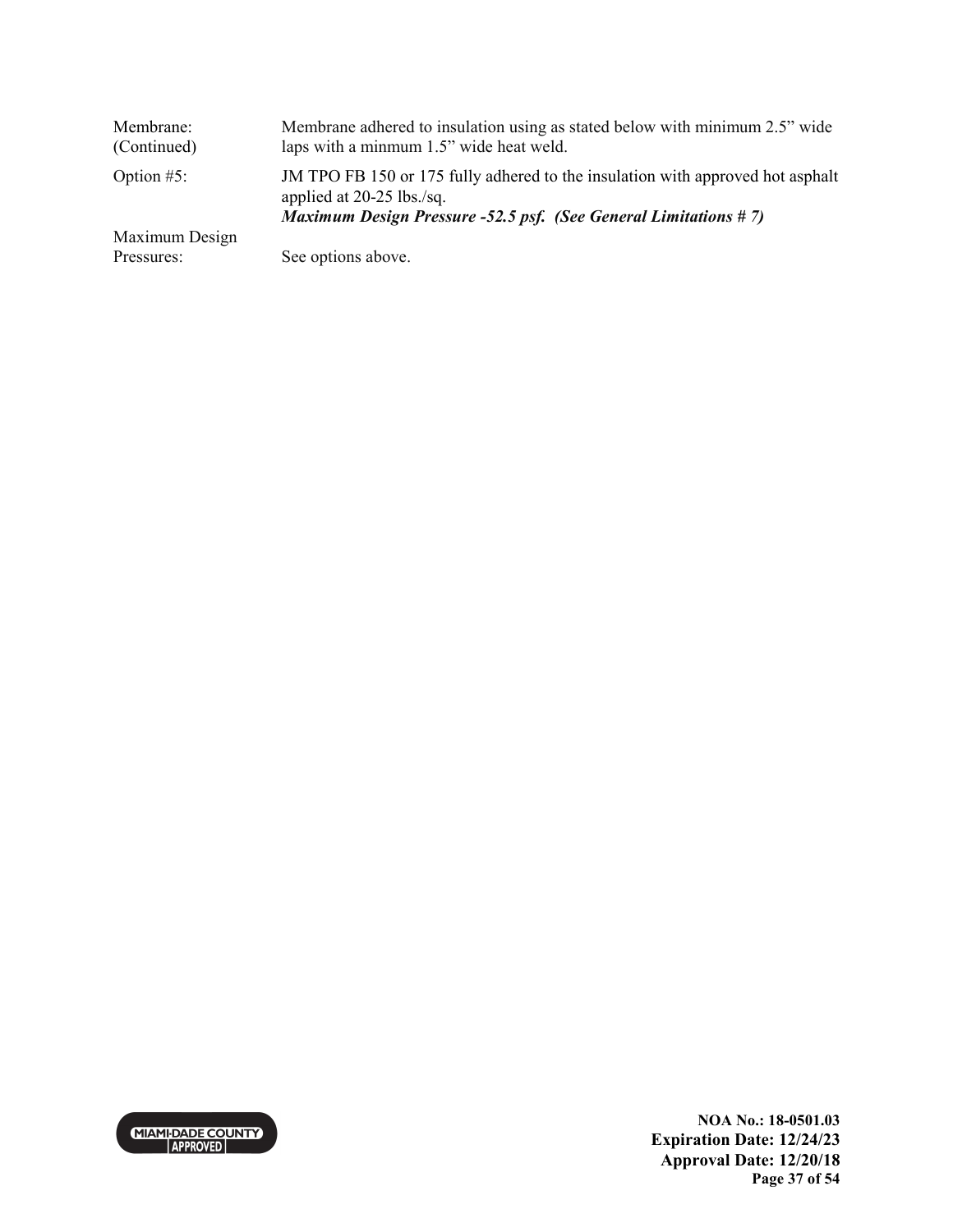| <b>Membrane Type:</b>    | TPO                                                                                                                                                                                                                                                                 |
|--------------------------|---------------------------------------------------------------------------------------------------------------------------------------------------------------------------------------------------------------------------------------------------------------------|
| Deck Type 3I:            | Steel, Insulated                                                                                                                                                                                                                                                    |
| <b>Deck Description:</b> | Min. 22 ga., Grade 33 steel decking attached to steel supports spaced maximum<br>6ft. o.c. using two #12 HWH Teks 5 fasteners spaced maximum 6" o.c. and with<br>side laps fastened with #12 HWH Teks 1, #10 HWH Teks 3 or #12 HWH Teks 3<br>screws spaced 24" o.c. |
|                          | This Tested Assembly has been analyzed for allowable deck stress. See<br><b>Deck Stress Analysis Table.</b>                                                                                                                                                         |

**System Type C(13):** All layers of insulation simultaneously fastened; membrane fully adhered.

**All General and System Limitations apply. Roof accessories not listed in Table 1 of this NOA are not approved and shall not be installed unless said accessories demonstrate compliance with prescriptive Florida Building Code requirements and are field fabricated utilizing the approved membranes listed in Table 1.**

| <b>Insulation Layer</b>                                                      | <b>Insulation Fasteners</b> | Fastener         |
|------------------------------------------------------------------------------|-----------------------------|------------------|
|                                                                              | (Table 3)                   | Density/ft2      |
| <b>ENRGY 3 CGF, ENRGY 3 CGF 25 PSI, ValuTherm CGF, ValuTherm CGF 25 PSI,</b> |                             |                  |
| <b>ENRGY 3 FR, ENRGY 3 FR 25 PSI</b>                                         |                             |                  |
| Minimum 2" thick                                                             | 1 with 2 or 3               | <b>See Below</b> |

**Note: All Insulation shall be simultaneously fastened; see above for fasteners and density. Insulation panels listed are minimum sizes and dimensions; if larger panels are used, the number of fasteners shall be increased maintaining the same fastener density. Please refer to Roofing Application Standard RAS 117 for insulation attachment.** 

| Membrane:      | JM TPO fully adhered to insulation using JM TPO Membrane Adhesive<br>(Solvent-Based) or JM TPO Membrane Adhesive (Low VOC) applied at a rate<br>of 0.83 gal./sq. on both the membrane and substrate or JM TPO Membrane<br>Adhesive (Water-Based) applied at a rate of 0.84 gal./sq. on just the substrate or<br>JM TPO Water Based Membrane Adhesive applied at a rate of 0.63-0.83 gal./sq.<br>or JM Membrane Bonding Adhesive (TPO & EPDM), JM TPO LVOC<br>Membrane Adhesive, or JM LVOC Membrane Adhesive (TPO & EPDM)<br>applied at a rate of 0.55 gal./sq. on both the membrane and substrate with<br>minimum 2" wide laps with a minmum 1.5" wide heat weld. |
|----------------|--------------------------------------------------------------------------------------------------------------------------------------------------------------------------------------------------------------------------------------------------------------------------------------------------------------------------------------------------------------------------------------------------------------------------------------------------------------------------------------------------------------------------------------------------------------------------------------------------------------------------------------------------------------------|
| Maximum Design | -52.5 psf. with fastener density of 1:2.67 ft <sup>2</sup> (See General Limitation #7)                                                                                                                                                                                                                                                                                                                                                                                                                                                                                                                                                                             |
| Pressures:     | -67.5 psf. with fastener density of 1:2 ft <sup>2</sup> (See General Limitation #7)                                                                                                                                                                                                                                                                                                                                                                                                                                                                                                                                                                                |

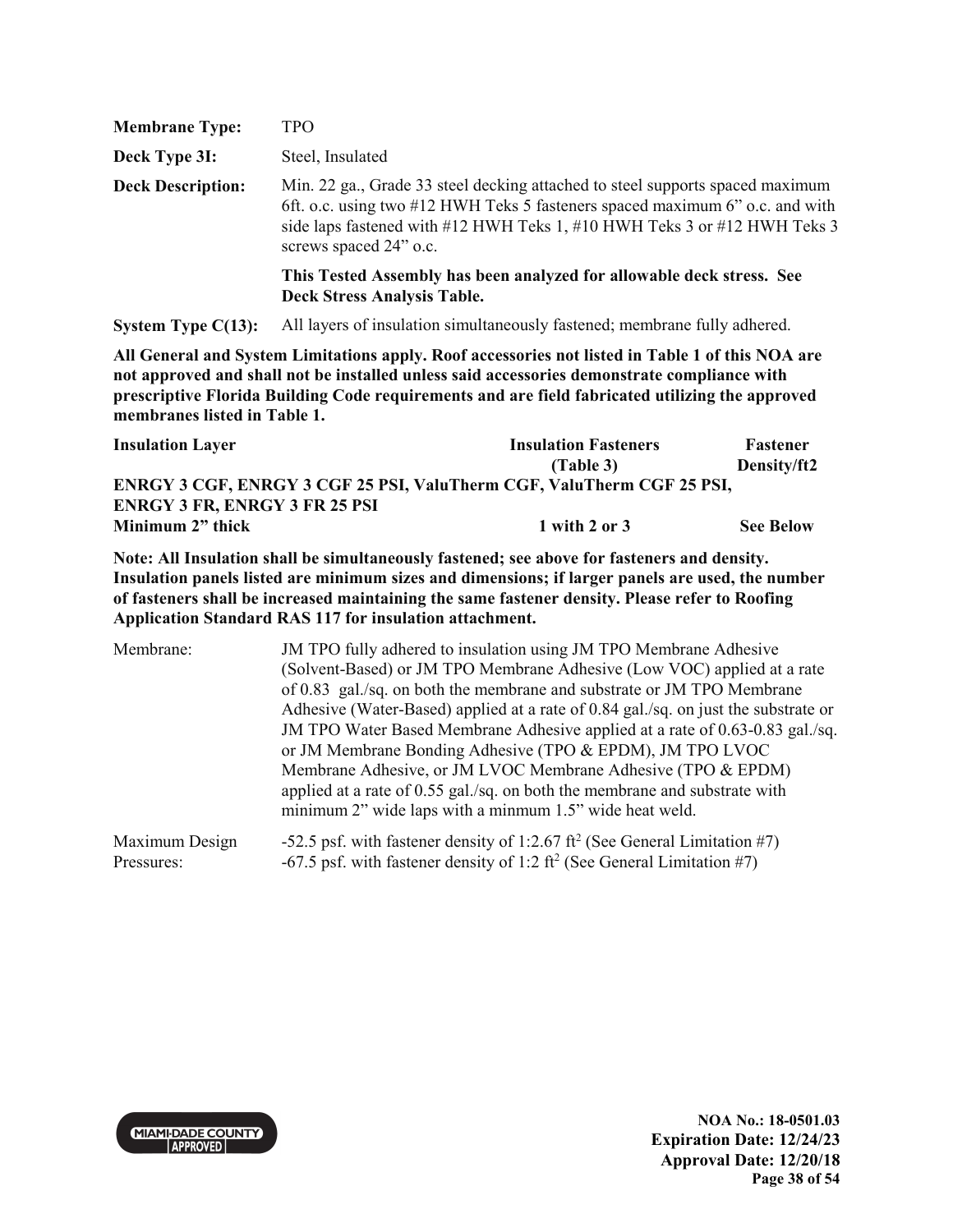| <b>Membrane Type:</b>    | TPO                                                                                                                                                                                                                                                                 |
|--------------------------|---------------------------------------------------------------------------------------------------------------------------------------------------------------------------------------------------------------------------------------------------------------------|
| Deck Type 3I:            | Steel, Insulated                                                                                                                                                                                                                                                    |
| <b>Deck Description:</b> | Min. 22 ga., Grade 80 steel decking attached to steel supports spaced maximum<br>6ft. o.c. using two #12 HWH Teks 5 fasteners spaced maximum 6" o.c. and with<br>side laps fastened with #12 HWH Teks 1, #10 HWH Teks 3 or #12 HWH Teks 3<br>screws spaced 24" o.c. |
|                          | This Tested Assembly has been analyzed for allowable deck stress. See<br><b>Deck Stress Analysis Table.</b>                                                                                                                                                         |

**System Type C(14):** All layers of insulation simultaneously fastened; membrane fully adhered.

**All General and System Limitations apply. Roof accessories not listed in Table 1 of this NOA are not approved and shall not be installed unless said accessories demonstrate compliance with prescriptive Florida Building Code requirements and are field fabricated utilizing the approved membranes listed in Table 1.**

| <b>Insulation Layer</b>                                               | <b>Insulation Fasteners</b> | Fastener      |  |
|-----------------------------------------------------------------------|-----------------------------|---------------|--|
|                                                                       | (Table 3)                   | Density/ft2   |  |
| ENRGY 3 CGF, ENRGY 3 CGF 25 PSI, ValuTherm CGF, ValuTherm CGF 25 PSI, |                             |               |  |
| <b>ENRGY 3 FR, ENRGY 3 FR 25 PSI</b>                                  |                             |               |  |
| Minimum 2" thick                                                      | 1 with 2 or 3               | 1:1.33 $ft^2$ |  |

**Note: All Insulation shall be simultaneously fastened; see above for fasteners and density. Insulation panels listed are minimum sizes and dimensions; if larger panels are used, the number of fasteners shall be increased maintaining the same fastener density. Please refer to Roofing Application Standard RAS 117 for insulation attachment.** 

Membrane: JM TPO fully adhered to insulation using JM TPO Membrane Adhesive (Solvent-Based) or JM TPO Membrane Adhesive (Low VOC) applied at a rate of 0.83 gal./sq. on both the membrane and substrate or JM TPO Membrane Adhesive (Water-Based) applied at a rate of 0.84 gal./sq. on just the substrate or JM TPO Water Based Membrane Adhesive applied at a rate of 0.63-0.83 gal./sq. or JM Membrane Bonding Adhesive (TPO & EPDM), JM TPO LVOC Membrane Adhesive or JM LVOC Membrane Adhesive (TPO & EPDM) applied at a rate of 0.55 gal./sq. on both the membrane and substrate with minimum 2" wide laps with a minmum 1.5" wide heat weld. Maximum Design Pressures: -105 psf. (See General Limitation #7)



**NOA No.: 18-0501.03 Expiration Date: 12/24/23 Approval Date: 12/20/18 Page 39 of 54**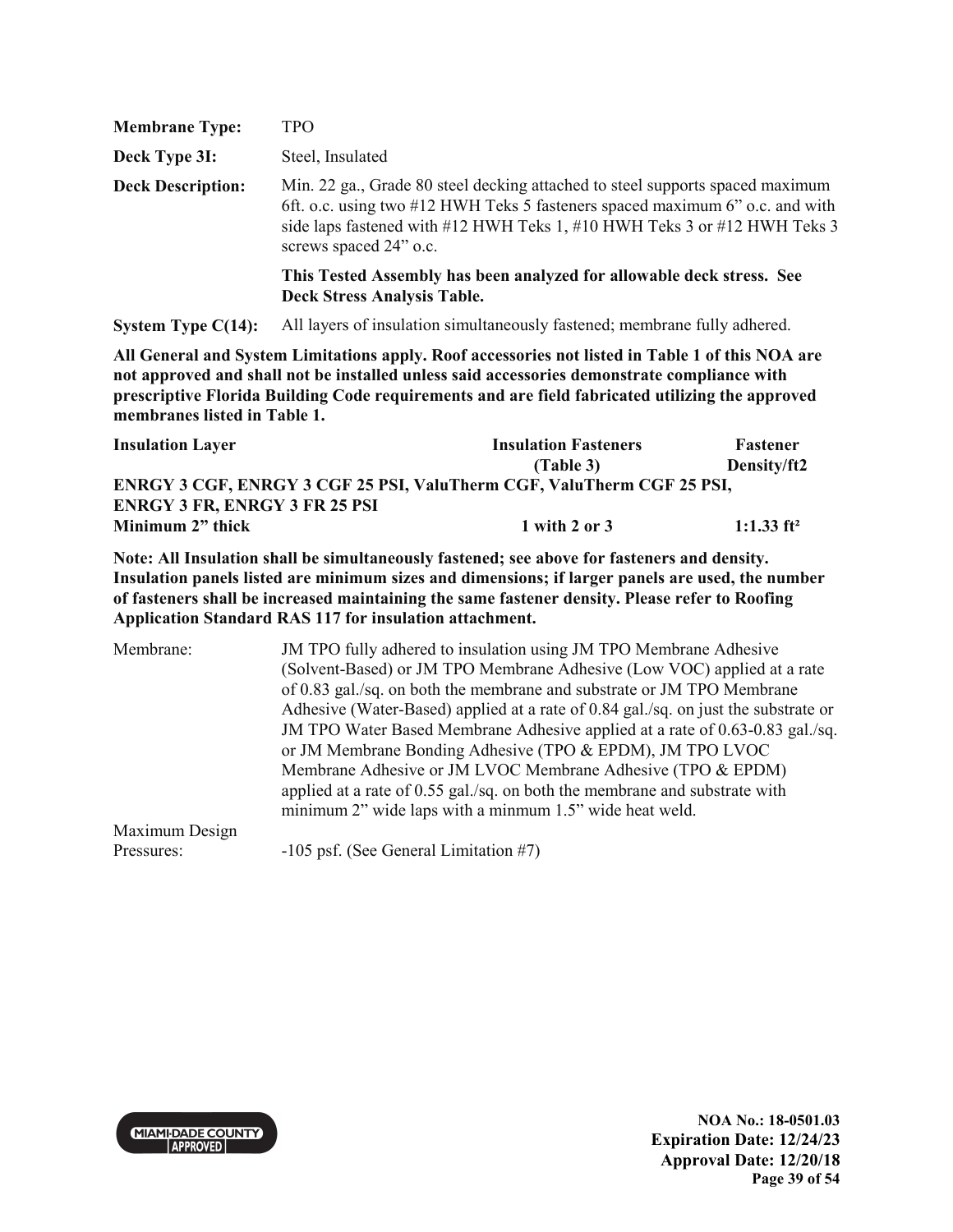| <b>Membrane Type:</b>    | TPO                                                                                                                                                                                                                                                                                                                                                                                               |
|--------------------------|---------------------------------------------------------------------------------------------------------------------------------------------------------------------------------------------------------------------------------------------------------------------------------------------------------------------------------------------------------------------------------------------------|
| Deck Type 2I:            | Steel, Insulated                                                                                                                                                                                                                                                                                                                                                                                  |
| <b>Deck Description:</b> | Min 22 ga., (See below for Grade), Type B steel deck fastened maximum 6" o.c.<br>with two $(2)$ #12 HWH Teks 5 screws to steel supports spaced a maximum 6 ft.<br>o.c. Deck side laps are fastened with #12 HWH Teks 1, #10 HWH Teks 3 or<br>#12 HWH Teks 3 screws spaced 24" o.c.<br>This Tested Assembly has been analyzed for allowable deck stress. See<br><b>Deck Stress Analysis Table.</b> |
| System Type $C(15)$ :    | Top layer of insulation mechanically fastened; membrane adhered to fastener                                                                                                                                                                                                                                                                                                                       |

plates.

| <b>Insulation Layer</b>                                                                | <b>Insulation Fasteners</b> | <b>Fastener</b> |
|----------------------------------------------------------------------------------------|-----------------------------|-----------------|
|                                                                                        | (Table 3)                   | Density/ $ft^2$ |
| ENRGY 3, ENRGY 3 25 PSI, ValuTherm, ValuTherm 25 PSI, R-Panel, R-Panel 25 PSI, ENRGY 3 |                             |                 |
| AGF, ENRGY 3 AGF 25 PSI, ValuTherm AGF, ValuTherm AGF 25 PSI, ENRGY 3 CGF,             |                             |                 |
| ENRGY 3 CGF 25 PSI, ValuTherm CGF, ValuTherm CGF 25 PSI, ENRGY 3 FR, ENRGY 3 FR        |                             |                 |
| <b>25 PSI</b>                                                                          |                             |                 |
| Minimum 1.5" thick                                                                     | 4 with 7                    | See below       |

**Note: All Insulation shall be simultaneously fastened; see above for fasteners and density. Insulation panels listed are minimum sizes and dimensions; if larger panels are used, the number of fasteners shall be increased maintaining the same fastener density. Please refer to Roofing Application Standard RAS 117 for insulation attachment.** 

| Membrane:      | JM TPO (min. 60 mil) membrane bonded to JM TPO RhinoPlates with side laps<br>having a minimum 2.5" wide and are sealed with a minimum 1.5" wide heat<br>weld offset from the plates. The RhinoPlates shall be fastened in a grid pattern<br>through the insulation a maximum spacing of 16" o.c. in fastener rows spaced a<br>maximum 24" o.c. |
|----------------|------------------------------------------------------------------------------------------------------------------------------------------------------------------------------------------------------------------------------------------------------------------------------------------------------------------------------------------------|
| Maximum Design | -82.5 psf. with Grade 33 steel deck. (See General Limitation #7)                                                                                                                                                                                                                                                                               |
| Pressures:     | -90 psf. with Grade 80 steel deck. (See General Limitation #7)                                                                                                                                                                                                                                                                                 |

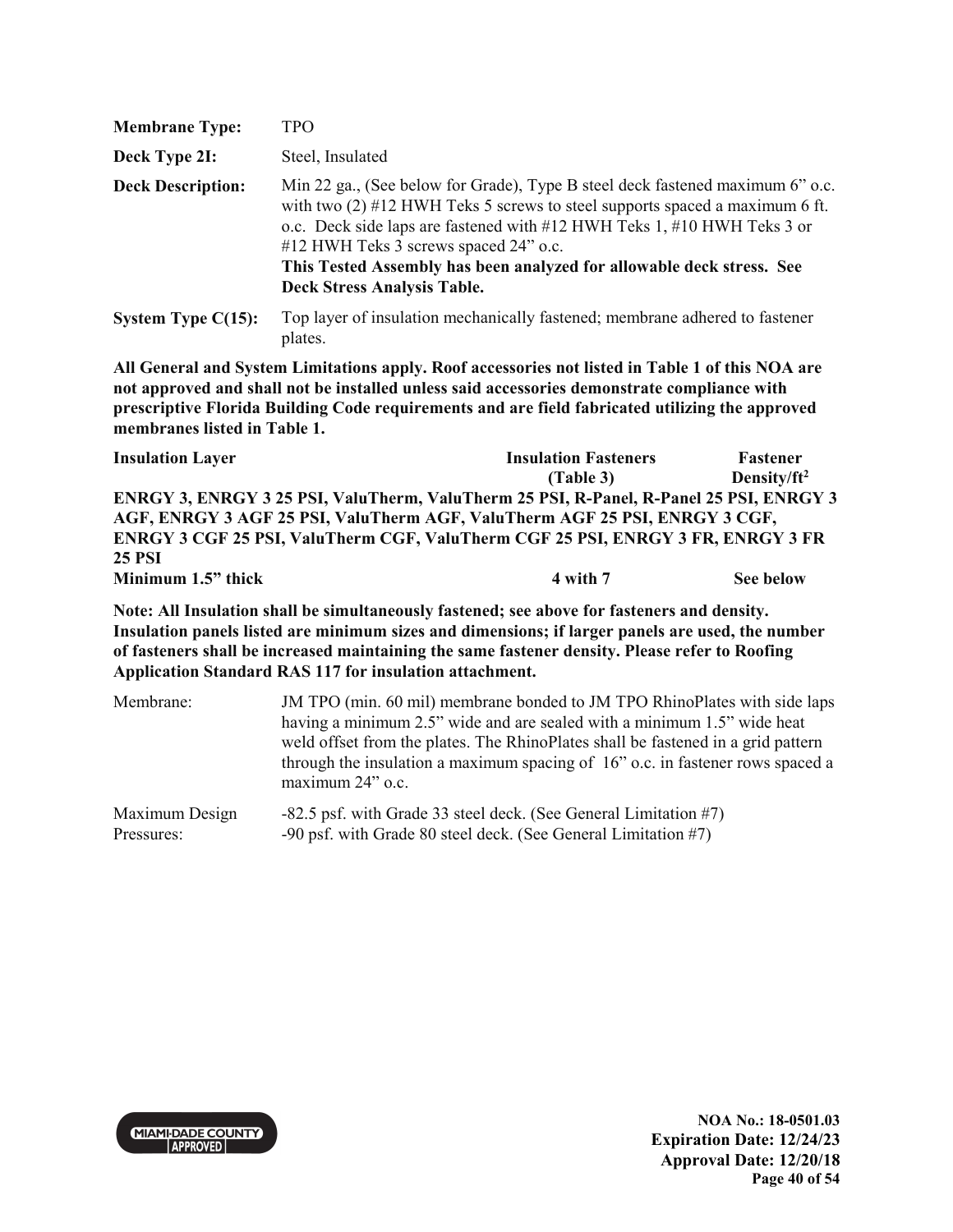| <b>Membrane Type:</b>    | TPO.                                                                                                                                                                                                                                                                            |
|--------------------------|---------------------------------------------------------------------------------------------------------------------------------------------------------------------------------------------------------------------------------------------------------------------------------|
| Deck Type 2I:            | Steel, Insulated                                                                                                                                                                                                                                                                |
| <b>Deck Description:</b> | Min 22 ga., Grade 33 type B steel deck fastened maximum 6" o.c. with two $\#12$ -<br>24 HWH screws and 3/4" O.D. washers into supports spaced maximum 6 ft. o.c.<br>This Tested Assembly has been analyzed for allowable deck stress. See<br><b>Deck Stress Analysis Table.</b> |
| System Type $C(16)$ :    | Top layer of insulation mechanically fastened; membrane adhered to fastener<br>plates.                                                                                                                                                                                          |

| <b>Base Insulation Layer (Optional)</b>                                                              | <b>Insulation Fasteners</b> | Fastener                |
|------------------------------------------------------------------------------------------------------|-----------------------------|-------------------------|
|                                                                                                      | (Table 3)                   | Density/ft <sup>2</sup> |
| ENRGY 3, ENRGY 3 25 PSI, ValuTherm, ValuTherm 25 PSI, R-Panel, R-Panel 25 PSI,                       |                             |                         |
| ENRGY 3 AGF, ENRGY 3 AGF 25 PSI, ValuTherm AGF, ValuTherm AGF 25 PSI,                                |                             |                         |
| ENRGY 3 CGF, ENRGY 3 CGF 25 PSI, ValuTherm CGF, ValuTherm CGF 25 PSI,                                |                             |                         |
| <b>ENRGY 3 FR, ENRGY 3 FR 25 PSI</b>                                                                 |                             |                         |
| Minimum 1" thick                                                                                     | N/A                         | N/A                     |
| <b>Top Insulation Layer:</b>                                                                         | <b>Insulation Fasteners</b> | Fastener                |
|                                                                                                      | (Table 3)                   | Density/ft <sup>2</sup> |
| <b>JM SECUROCK Gypsum-Fiber Roof Board, Invinsa Roof Board, Invinsa FR Roof Board</b>                |                             |                         |
| Minimum $\frac{1}{4}$ thick                                                                          | 4 with 7                    | $1:2.67-ft^2$           |
| ENRGY 3, ENRGY 3 25 PSI, ValuTherm, ValuTherm 25 PSI, R-Panel, R-Panel 25 PSI,                       |                             |                         |
| ENRGY 3 AGF, ENRGY 3 AGF 25 PSI, ValuTherm AGF, ValuTherm AGF 25 PSI,                                |                             |                         |
| ENRGY 3 CGF, ENRGY 3 CGF 25 PSI, ValuTherm CGF, ValuTherm CGF 25 PSI,                                |                             |                         |
| <b>ENRGY 3 FR, ENRGY 3 FR 25 PSI</b>                                                                 |                             |                         |
| Minimum 1" thick                                                                                     | 4 with 7                    | $1:2.67-ft^2$           |
| Note: The minimum total thickness of the insulation layer(s) shall be 1.25". Top layer of insulation |                             |                         |
| shall be mechanically attached using the fastener density listed above. The insulation panels listed |                             |                         |
| are minimum sizes and dimensions; if larger panels are used, the number of fasteners shall be        |                             |                         |
| increased maintaining the same fastener density. Please refer to Roofing Application Standard        |                             |                         |
| RAS 117 for insulation attachment.                                                                   |                             |                         |

Membrane: JM TPO (min. 60 mil) membrane bonded to JM TPO RhinoPlates fastened as specified above. Side laps shall be a minimum 2.5" wide and are sealed with a minimum 1.5" wide heat weld offset from the plates. Maximum Design Pressures: -75 psf. (See General Limitation #7)



**NOA No.: 18-0501.03 Expiration Date: 12/24/23 Approval Date: 12/20/18 Page 41 of 54**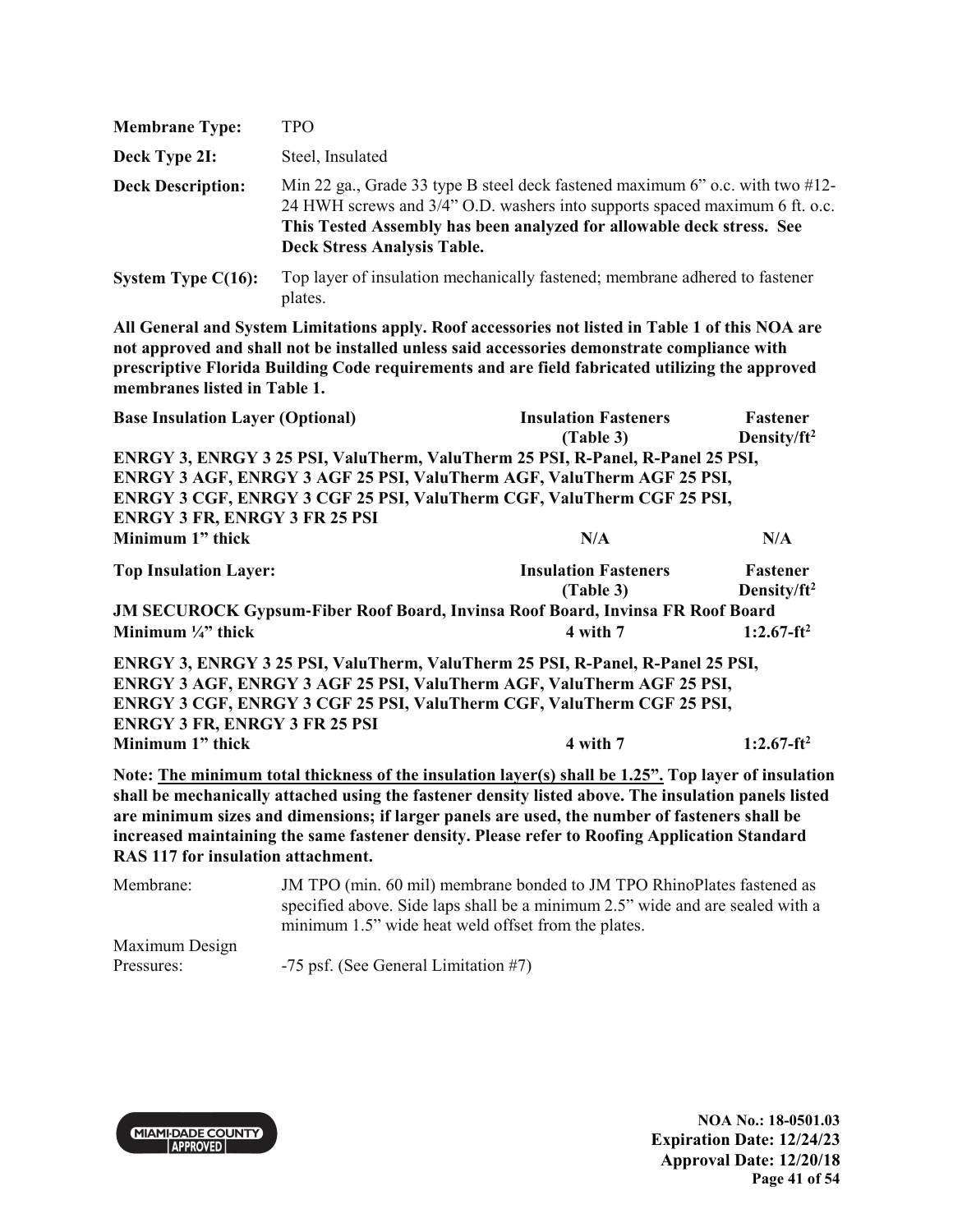| <b>Membrane Type:</b>    | TPO                                                                                                                                                                                                                                                                     |
|--------------------------|-------------------------------------------------------------------------------------------------------------------------------------------------------------------------------------------------------------------------------------------------------------------------|
| Deck Type 3I:            | Steel, Insulated                                                                                                                                                                                                                                                        |
| <b>Deck Description:</b> | Min. 22 ga. Grade 33 steel deck attached to structural supports spaced maximum<br>6-ft o.c. Supports attached with 5/8" diameter puddle welds at each flute along<br>intermediate supports. Deck side laps stitched $24$ " o.c. with $1/4$ -14 x $7/8$ " HWH<br>screws. |
|                          | This Tested Assembly has been analyzed for allowable deck stress. See<br><b>Deck Stress Analysis Table.</b>                                                                                                                                                             |

**System Type C(17):** All layers of insulation simultaneously fastened; membrane fully adhered.

**All General and System Limitations apply. Roof accessories not listed in Table 1 of this NOA are not approved and shall not be installed unless said accessories demonstrate compliance with prescriptive Florida Building Code requirements and are field fabricated utilizing the approved membranes listed in Table 1.**

| <b>Insulation Layer</b>                                                        | <b>Insulation Fasteners</b> | <b>Fastener</b>          |
|--------------------------------------------------------------------------------|-----------------------------|--------------------------|
|                                                                                | (Table 3)                   | Density/ $ft^2$          |
| ENRGY 3, ENRGY 3 25 PSI, ValuTherm, ValuTherm 25 PSI, R-Panel, R-Panel 25 PSI, |                             |                          |
| ENRGY 3 AGF, ENRGY 3 AGF 25 PSI, ValuTherm AGF, ValuTherm AGF 25 PSI,          |                             |                          |
| <b>ENRGY 3 CGF, ENRGY 3 CGF 25 PSI, ValuTherm CGF, ValuTherm CGF 25 PSI,</b>   |                             |                          |
| <b>ENRGY 3 FR, ENRGY 3 FR 25 PSI</b>                                           |                             |                          |
| Minimum 1.5" thick                                                             | $1$ with $2$ or $3$         | $1:1.78$ ft <sup>2</sup> |

**Note: All layers of insulation shall be mechanically attached using the fastener density listed above. The insulation panels listed are minimum sizes and dimensions; if larger panels are used, the number of fasteners shall be increased maintaining the same fastener density. Please refer to Roofing Application Standard RAS 117 for insulation attachment.** 

| JM TPO fully adhered to insulation using JM TPO Membrane Adhesive (Solvent-<br>Based) or JM Membrane Bonding Adhesive (TPO & EPDM) applied at a rate of<br>1.10 gal./sq. Membrane Side laps will be a minimum 2.5" wide and shall be sealed<br>with a minimum 1.5" wide heat weld. |
|------------------------------------------------------------------------------------------------------------------------------------------------------------------------------------------------------------------------------------------------------------------------------------|
| Or                                                                                                                                                                                                                                                                                 |
| JM TPO FB 115 or 135 fully adhered to insulation using JM Two Part Urethane<br>Insulation Adhesive Canister applied in splatter pattern at 0.318 gal/sq. Side laps<br>will be a minimum 2.5" wide and shall be sealed with a minimum 1.5" wide heat<br>weld.                       |
| -52.5 psf. (See General Limitation #7)                                                                                                                                                                                                                                             |
|                                                                                                                                                                                                                                                                                    |

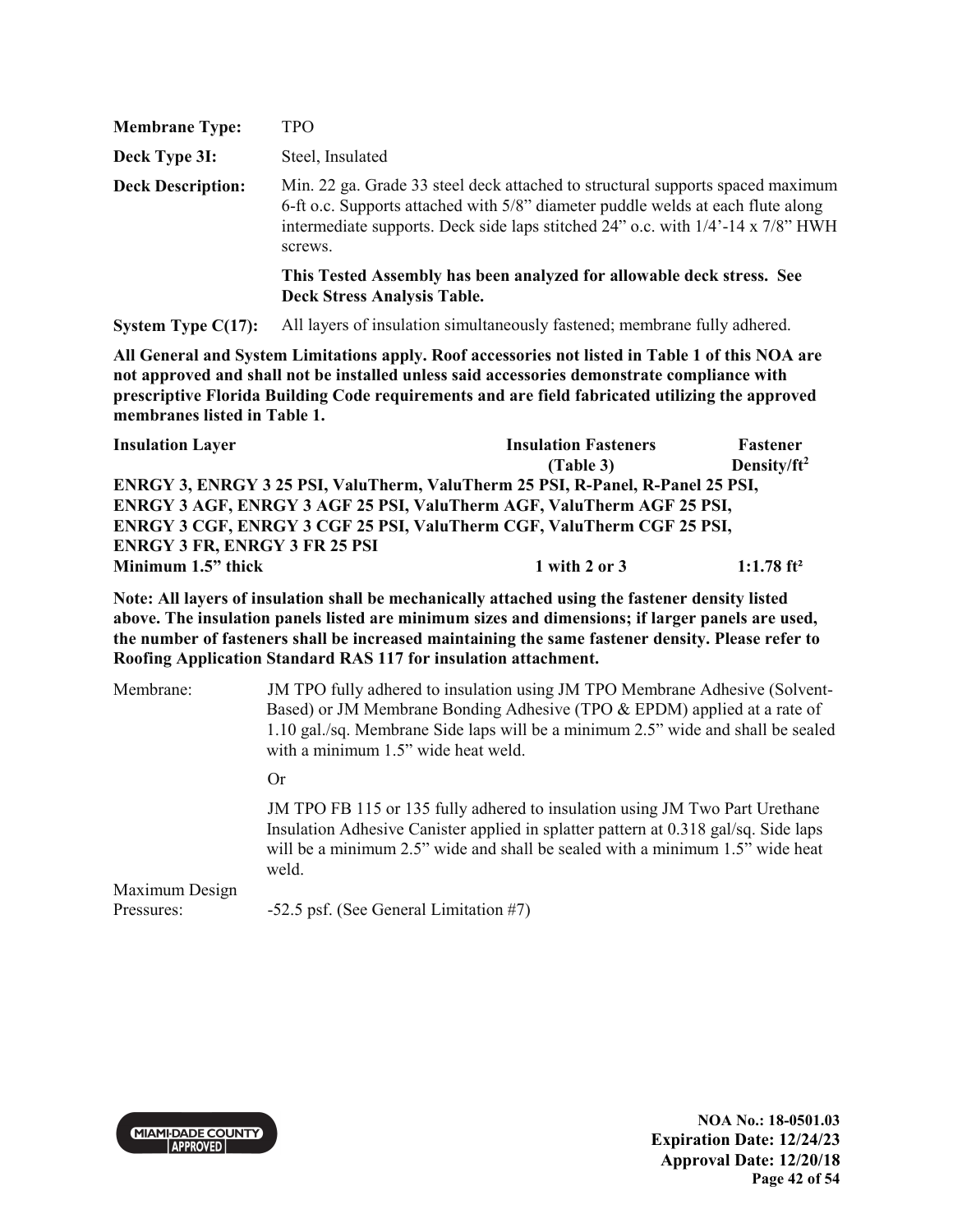| <b>Membrane Type:</b>    | TPO.                                                                                                                                                                                                                                                                                                                                                                      |
|--------------------------|---------------------------------------------------------------------------------------------------------------------------------------------------------------------------------------------------------------------------------------------------------------------------------------------------------------------------------------------------------------------------|
| Deck Type 3I:            | Steel, Insulated                                                                                                                                                                                                                                                                                                                                                          |
| <b>Deck Description:</b> | Min 18-22 ga., Grade 33 or Grade 80 (See MDP below) steel deck fastened<br>maximum 6" o.c. at every rib with one Traxx/5 fastener (two fasteners at each<br>point) and 3/4" washers over structural supports spaced maximum 6 ft. o.c. Side<br>laps fastened with #10 HWH Teks 3, #12 HWH Teks 1 or #12 HWH Teks 3<br>fasteners spaced maximum 24" o.c. between supports. |
|                          | This Tested Assembly has been analyzed for allowable deck stress. See<br><b>Deck Stress Analysis Table.</b>                                                                                                                                                                                                                                                               |
| System Type $C(18)$ :    | All layers of insulation simultaneously fastened; membrane fully adhered.                                                                                                                                                                                                                                                                                                 |

| <b>Thermal Barrier:</b> | Min. 1/2" thick DEXCell FA Glass Mat Roof Board, loose laid.                                |
|-------------------------|---------------------------------------------------------------------------------------------|
| <b>Vapor Retarder:</b>  | JM Vapor Barrier SA, self-adhered to the thermal barrier. Lap, 3" wide, is self-<br>adhered |

| <b>Base Insulation Layer</b>                                                   | <b>Insulation Fasteners</b> | Fastener                |
|--------------------------------------------------------------------------------|-----------------------------|-------------------------|
|                                                                                | (Table 3)                   | Density/ft <sup>2</sup> |
| ENRGY 3, ENRGY 3 25 PSI, ValuTherm, ValuTherm 25 PSI, R-Panel, R-Panel 25 PSI, |                             |                         |
| ENRGY 3 AGF, ENRGY 3 AGF 25 PSI, ValuTherm AGF, ValuTherm AGF 25 PSI,          |                             |                         |
| ENRGY 3 CGF, ENRGY 3 CGF 25 PSI, ValuTherm CGF, ValuTherm CGF 25 PSI           |                             |                         |
| Minimum 1.5" thick                                                             | N/A                         | N/A                     |
| <b>Top Insulation Layer</b>                                                    | <b>Insulation Fasteners</b> | <b>Fastener</b>         |
|                                                                                | (Table 3)                   | Density/ft <sup>2</sup> |
| <b>DEXCell FA Glass Mat Roof Board</b>                                         |                             |                         |
| Minimum $\frac{1}{2}$ " thick                                                  | 2, 3, or 12, with 1 or 8    | 1:1 $ft^2$              |

**Note: All layers of insulation shall be mechanically attached using the fastener density listed above. The insulation panels listed are minimum sizes and dimensions; if larger panels are used, the number of fasteners shall be increased maintaining the same fastener density. Please refer to Roofing Application Standard RAS 117 for insulation attachment.** 

| Membrane:      | JM TPO FB 115 or 135 adhered to insulation using JM Roofing Systems<br>Urethane Insulation Adhesive applied in $\frac{3}{4}$ " ribbons spaced 4" o.c. or JM Two<br>Part Urethane Insulation Adheive Canister applied in splatter pattern at 0.318<br>gal/sq. Side laps will be a minimum 2.5" wide and shall be sealed with a<br>minimum 1.5" wide heat weld. |
|----------------|---------------------------------------------------------------------------------------------------------------------------------------------------------------------------------------------------------------------------------------------------------------------------------------------------------------------------------------------------------------|
| Maximum Design | -82.5 psf. with Grade 33 deck (See General Limitation #7)                                                                                                                                                                                                                                                                                                     |
| Pressures:     | $-142.5$ psf. with Grade 80 deck (See General Limitation #7)                                                                                                                                                                                                                                                                                                  |



**NOA No.: 18-0501.03 Expiration Date: 12/24/23 Approval Date: 12/20/18 Page 43 of 54**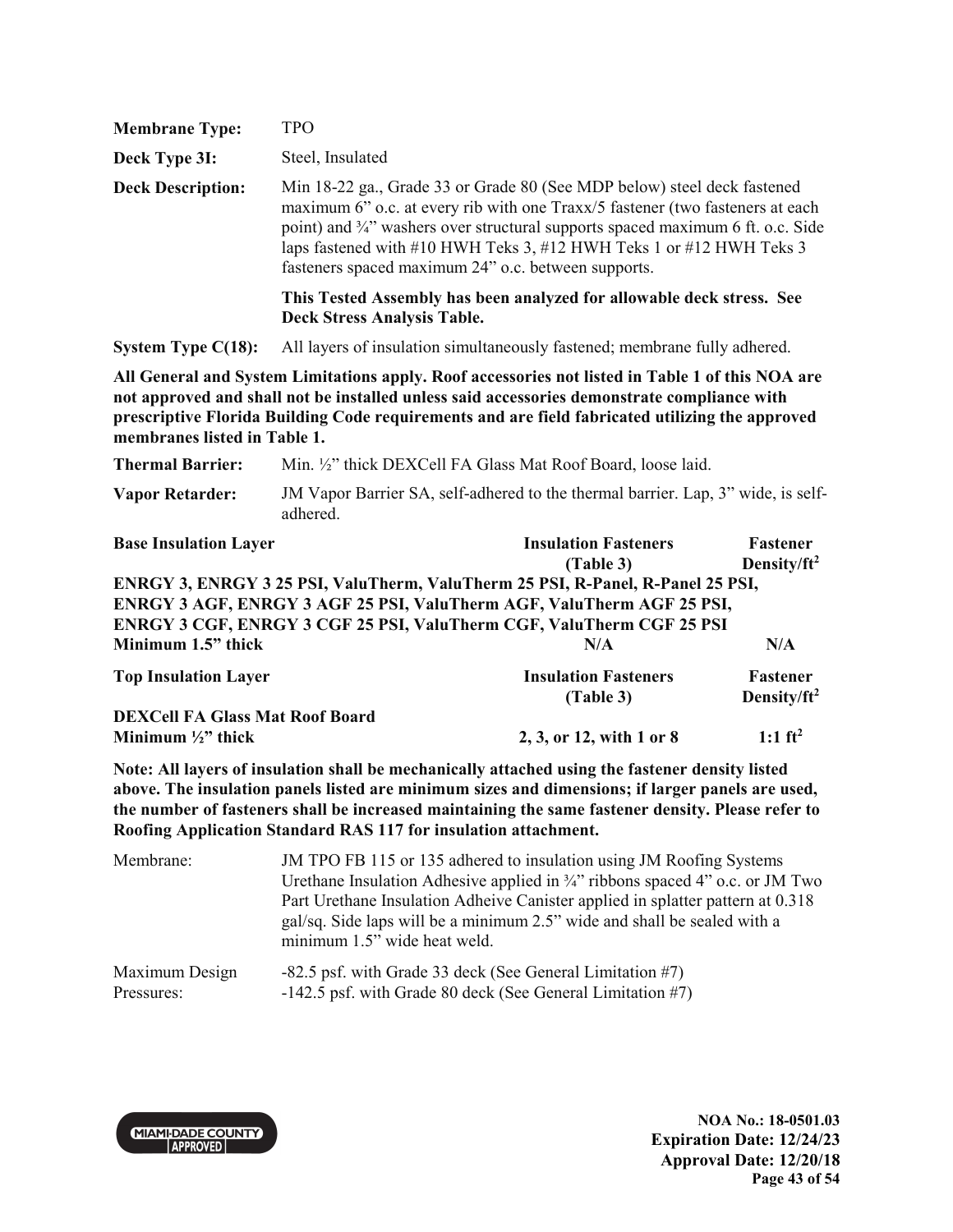| <b>Membrane Type:</b>    | TPO                                                                                                                                                                                                                                                                                                                                                                            |
|--------------------------|--------------------------------------------------------------------------------------------------------------------------------------------------------------------------------------------------------------------------------------------------------------------------------------------------------------------------------------------------------------------------------|
| Deck Type 2I:            | Steel, Insulated                                                                                                                                                                                                                                                                                                                                                               |
| <b>Deck Description:</b> | Min 18-22 ga., Grade 80 steel decking attached to steel supports spaced a<br>maximum 6ft. o.c. using Traxx/5 fasteners spaced maximum 6" o.c. (at the<br>bottom flute) and with side laps fastened with three Traxx/1 screws spaced<br>evenly between supports.<br>This Tested Assembly has been analyzed for allowable deck stress. See Deck<br><b>Stress Analysis Table.</b> |

**System Type D(1):** Membrane attached over preliminary fastened insulation.

**All General and System Limitations apply. Roof accessories not listed in Table 1 of this NOA are not approved and shall not be installed unless said accessories demonstrate compliance with prescriptive Florida Building Code requirements and are field fabricated utilizing the approved membranes listed in Table 1.** 

| <b>Base Insulation Layer</b>                                                   | <b>Insulation Fasteners</b> | <b>Fastener</b> |
|--------------------------------------------------------------------------------|-----------------------------|-----------------|
|                                                                                | (Table 3)                   | Density/ft2     |
| ENRGY 3, ENRGY 3 25 PSI, ValuTherm, ValuTherm 25 PSI, R-Panel, R-Panel 25 PSI, |                             |                 |
| ENRGY 3 AGF, ENRGY 3 AGF 25 PSI, ValuTherm AGF, ValuTherm AGF 25 PSI,          |                             |                 |
| ENRGY 3 CGF, ENRGY 3 CGF 25 PSI, ValuTherm CGF, ValuTherm CGF 25 PSI,          |                             |                 |
| <b>ENRGY 3 FR, ENRGY 3 FR 25 PSI</b>                                           |                             |                 |
| Minimum 1.5" thick                                                             | N/A                         | N/A             |
| <b>Top Insulation Layer (Optional)</b>                                         | <b>Insulation Fasteners</b> | <b>Fastener</b> |
|                                                                                | (Table 3)                   | Density/ft2     |
| DensDeck, JM SECUROCK Gypsum-Fiber Roof Board, Invinsa Roof Board,             |                             |                 |
| <b>Invinsa FR Roof Board</b>                                                   |                             |                 |
| Minimum $\frac{1}{4}$ " thick                                                  | N/A                         | N/A             |

**Note: All layers of insulation and membrane shall be simultaneously attached. See membrane options for fasteners and density. Refer to Roofing Application Standard RAS 117 for insulation attachment requirements. Insulation shall have preliminary attachment, prior to the installation of the roofing membrane. At an application rate of two fasteners per board for insulation boards having no dimension greater than 4 ft., and four fasteners for any insulation board having no dimension greater than 8 ft.** 

| Membrane:        | JM TPO mechanically fastened to the deck through the insulation as described<br>below; side laps will be a minimum 2.5" wide and shall be sealed with a<br>minimum 1.5" wide heat weld.                                                       |
|------------------|-----------------------------------------------------------------------------------------------------------------------------------------------------------------------------------------------------------------------------------------------|
| Fastening $#1$ : | Membrane is mechanically attached using High Load Fasteners and High Load<br>Plates spaced maximum 6" o.c. within laps of a maximum 8 ft. wide sheet.<br><b>Maximum Design Pressure -52.5 psf. (See General Limitations #7)</b>               |
| Fastening $#2$ : | Membrane is mechanically attached using Extra High Load Fasteners and Extra<br>High Load Plates spaced maximum 12" o.c. within laps of a maximum 8 ft. wide<br>sheet.<br><b>Maximum Design Pressure -45 psf. (See General Limitations #7)</b> |



**NOA No.: 18-0501.03 Expiration Date: 12/24/23 Approval Date: 12/20/18 Page 44 of 54**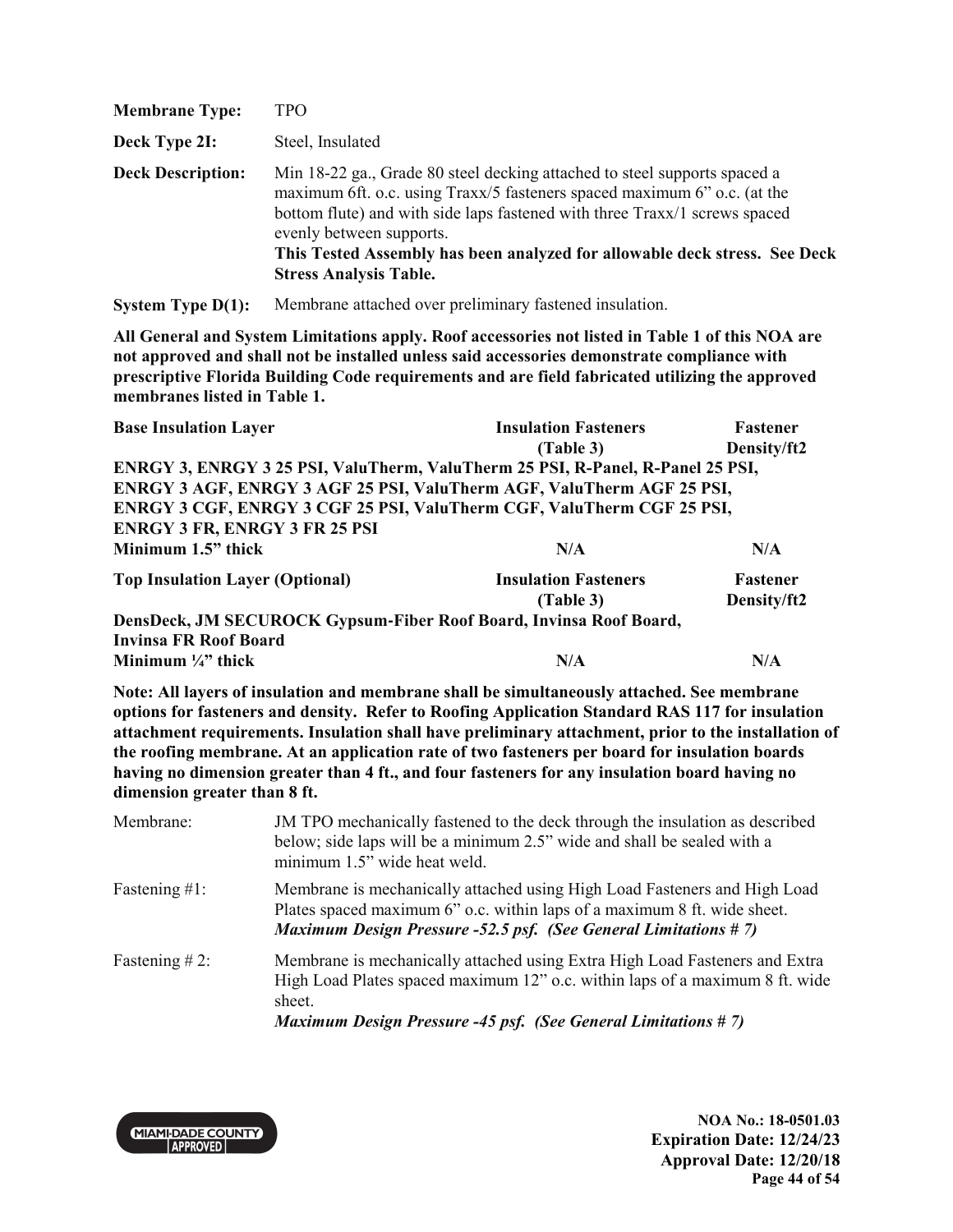| Membrane:<br>(Continued)     | JM TPO mechanically fastened to the deck through the insulation as described<br>below; side laps will be a minimum 2.5" wide and shall be sealed with a<br>minimum 1.5" wide heat weld.                                                                                         |
|------------------------------|---------------------------------------------------------------------------------------------------------------------------------------------------------------------------------------------------------------------------------------------------------------------------------|
| Fastening #3:                | Membrane is mechanically attached using High Load Fasteners and High Load<br>Plates spaced maximum 6" o.c. within laps of a maximum 10 ft. wide sheet.<br><b>Maximum Design Pressure -45 psf. (See General Limitations #7)</b>                                                  |
| Fastening #4:                | Membrane is mechanically attached using Extra High Load Fasteners and Extra<br>High Load Plates spaced maximum 12" o.c. within laps of a maximum 10 ft.<br>wide sheet.<br><b>Maximum Design Pressure -45 psf. (See General Limitations #7)</b>                                  |
| Fastening $# 5$ :            | (Min. 18-20 ga. steel deck only) Membrane is mechanically attached using Extra<br>High Load Fasteners and Extra High Load Plates spaced maximum 6" o.c. within<br>laps of a maximum10 ft. wide sheet.<br><b>Maximum Design Pressure -52.5 psf. (See General Limitations #7)</b> |
| Maximum Design<br>Pressures: | See Fastening Pattern. (See General Limitations #7)                                                                                                                                                                                                                             |

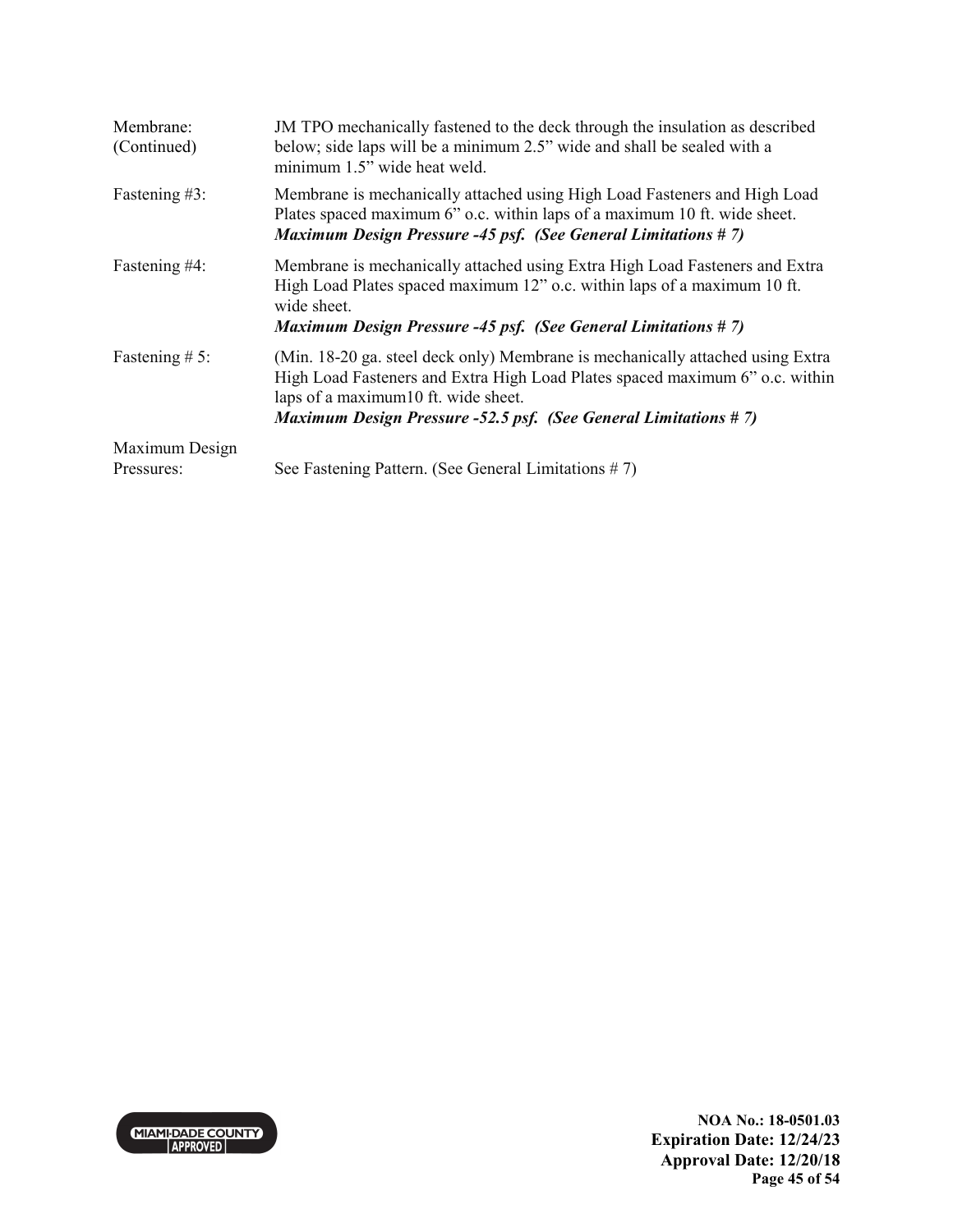| <b>Membrane Type:</b>    | TPO                                                                                                                                                                                                                                                                                                                                                                            |
|--------------------------|--------------------------------------------------------------------------------------------------------------------------------------------------------------------------------------------------------------------------------------------------------------------------------------------------------------------------------------------------------------------------------|
| Deck Type 2I:            | Steel, Insulated                                                                                                                                                                                                                                                                                                                                                               |
| <b>Deck Description:</b> | Min 18-20 ga., Grade 33 steel decking attached to steel supports spaced a<br>maximum 6ft. o.c. using Traxx 5 fasteners spaced maximum 6" o.c. (at the<br>bottom flute) and with side laps fastened with three Traxx 1 screws spaced<br>evenly between supports.<br>This Tested Assembly has been analyzed for allowable deck stress. See<br><b>Deck Stress Analysis Table.</b> |

**System Type D(2):** Membrane attached over preliminary fastened insulation.

**All General and System Limitations apply. Roof accessories not listed in Table 1 of this NOA are not approved and shall not be installed unless said accessories demonstrate compliance with prescriptive Florida Building Code requirements and are field fabricated utilizing the approved membranes listed in Table 1.** 

| <b>Base Insulation Layer</b>                                                   | <b>Insulation Fasteners</b> | Fastener    |
|--------------------------------------------------------------------------------|-----------------------------|-------------|
|                                                                                | (Table 3)                   | Density/ft2 |
| ENRGY 3, ENRGY 3 25 PSI, ValuTherm, ValuTherm 25 PSI, R-Panel, R-Panel 25 PSI, |                             |             |
| ENRGY 3 AGF, ENRGY 3 AGF 25 PSI, ValuTherm AGF, ValuTherm AGF 25 PSI,          |                             |             |
| ENRGY 3 CGF, ENRGY 3 CGF 25 PSI, ValuTherm CGF, ValuTherm CGF 25 PSI,          |                             |             |
| <b>ENRGY 3 FR, ENRGY 3 FR 25 PSI</b>                                           |                             |             |
| Minimum 1.5" thick                                                             | N/A                         | N/A         |
| <b>Top Insulation Layer (Optional)</b>                                         | <b>Insulation Fasteners</b> | Fastener    |
|                                                                                | (Table 3)                   | Density/ft2 |
| DensDeck, JM SECUROCK Gypsum-Fiber Roof Board, Invinsa Roof Board,             |                             |             |
| <b>Invinsa FR Roof Board</b>                                                   |                             |             |
| Minimum $\frac{1}{4}$ " thick                                                  | N/A                         | N/A         |
| $\blacksquare$                                                                 |                             |             |

**Note: All layers of insulation and membrane shall be simultaneously attached. See membrane options for fasteners and density. Refer to Roofing Application Standard RAS 117 for insulation attachment requirements. Insulation shall have preliminary attachment, prior to the installation of the roofing membrane. At an application rate of two fasteners per board for insulation boards having no dimension greater than 4 ft., and four fasteners for any insulation board having no dimension greater than 8 ft.** 

| Membrane:        | JM TPO mechanically fastened to the deck through the insulation as described<br>below. Side laps will be a minimum 2.5" wide and shall be sealed with a<br>minimum 1.5" wide heat weld.                                                                        |
|------------------|----------------------------------------------------------------------------------------------------------------------------------------------------------------------------------------------------------------------------------------------------------------|
| Fastening $#1$ : | Membrane is mechanically attached using Extra High Load Fasteners and Extra<br>High Load Plates spaced maximum 12" o.c. within laps of a maximum 8 ft. wide<br>sheet.<br><b>Maximum Design Pressure -45 psf. (See General Limitations #7)</b>                  |
| Fastening $#2$ : | (Min. 18 ga. steel deck only) Membrane is mechanically attached using High<br>Load Fasteners and High Load Plates spaced maximum 6" o.c. within laps of a<br>maximum 8 ft. wide sheet.<br><b>Maximum Design Pressure -60 psf. (See General Limitations #7)</b> |

**MIAMI-DADE COUNTY APPROVED** 

**NOA No.: 18-0501.03 Expiration Date: 12/24/23 Approval Date: 12/20/18 Page 46 of 54**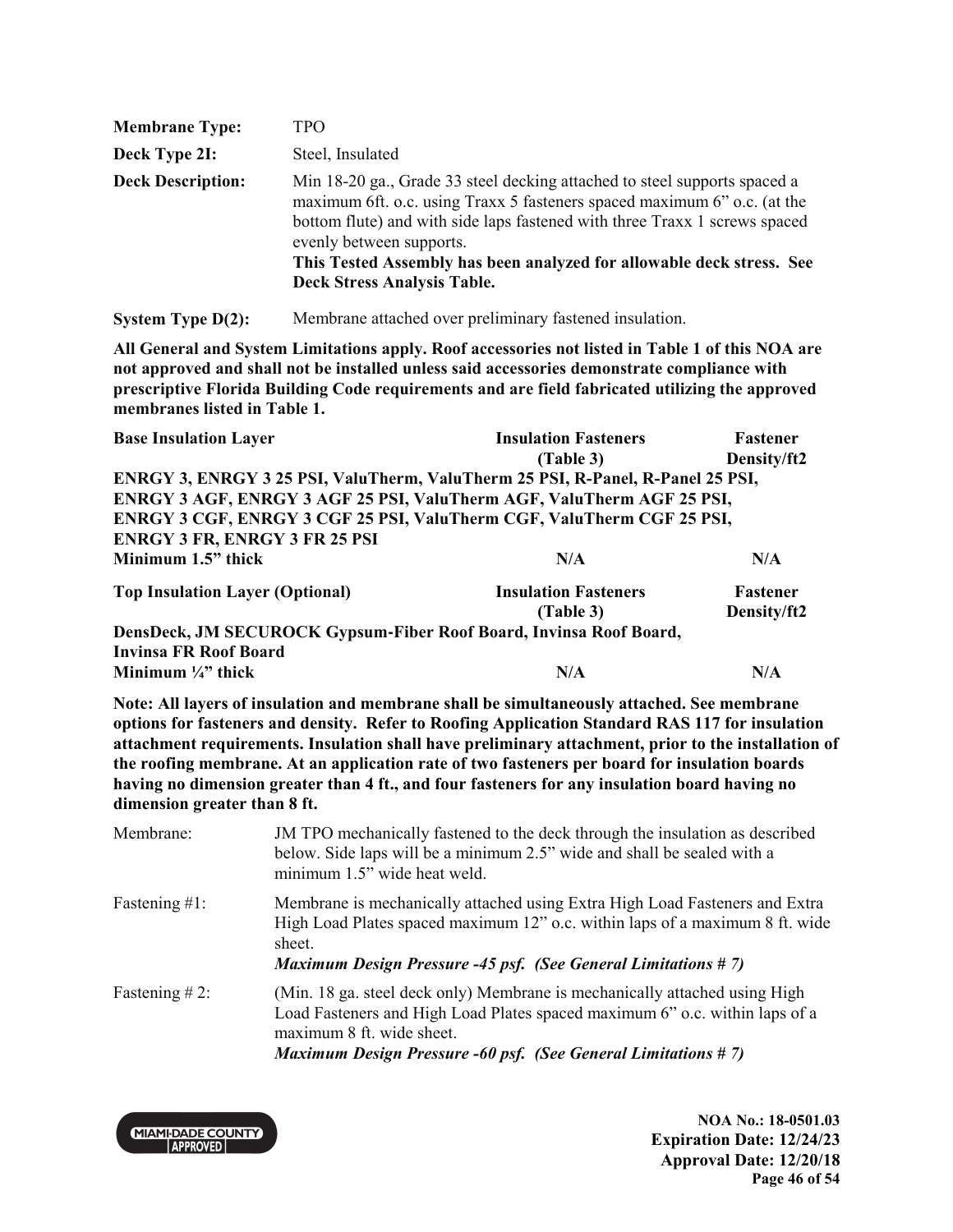| Membrane:<br>(Continued) | JM TPO mechanically fastened to the deck through the insulation as described<br>below. Side laps will be a minimum 2.5" wide and shall be sealed with a<br>minimum 1.5" wide heat weld.                                                                         |
|--------------------------|-----------------------------------------------------------------------------------------------------------------------------------------------------------------------------------------------------------------------------------------------------------------|
| Fastening #3:            | (Min. 18 ga. steel deck only) Membrane is mechanically attached using High<br>Load Fasteners and High Load Plates spaced maximum 6" o.c. within laps of a<br>maximum 10 ft. wide sheet.<br><b>Maximum Design Pressure -45 psf. (See General Limitations #7)</b> |
| Maximum Design           |                                                                                                                                                                                                                                                                 |
| Pressures:               | See Fastening Pattern. (See General Limitations $# 7$ )                                                                                                                                                                                                         |

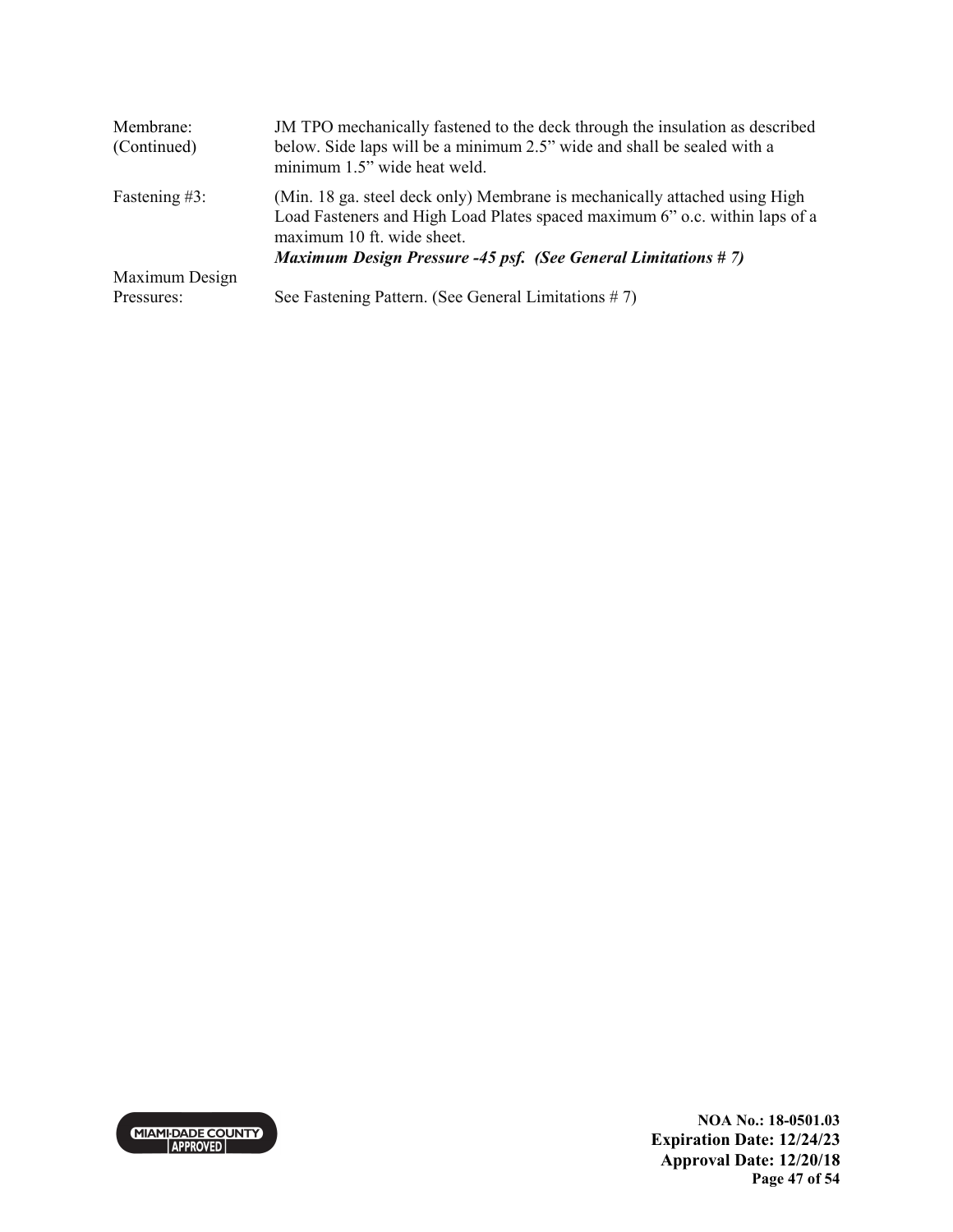| <b>Membrane Type:</b>    | TPO                                                                                                                                                                                                                                                                                                                                                                                                                                                                                                                |
|--------------------------|--------------------------------------------------------------------------------------------------------------------------------------------------------------------------------------------------------------------------------------------------------------------------------------------------------------------------------------------------------------------------------------------------------------------------------------------------------------------------------------------------------------------|
| Deck Type 2I:            | Steel, Insulated                                                                                                                                                                                                                                                                                                                                                                                                                                                                                                   |
| <b>Deck Description:</b> | Min 18-20 ga., Grade 33 steel decking attached to steel supports spaced a<br>maximum 6ft. o.c. using two Traxx 5 fasteners and 3/4" washers at each rib<br>spaced maximum 6" o.c. (at the bottom flute). The washers are low carbon<br>steel flat 0.75" OD with 0.328" diameter hole, and 0.065" thick. The side laps<br>are fastened with three Traxx 1 screws spaced evenly between the supports.<br>This Tested Assembly has been analyzed for allowable deck stress. See<br><b>Deck Stress Analysis Table.</b> |

**System Type D(3):** Membrane attached over preliminary fastened insulation.

**All General and System Limitations apply. Roof accessories not listed in Table 1 of this NOA are not approved and shall not be installed unless said accessories demonstrate compliance with prescriptive Florida Building Code requirements and are field fabricated utilizing the approved membranes listed in Table 1.** 

| <b>Base Insulation Layer</b>                                                   | <b>Insulation Fasteners</b> | <b>Fastener</b> |
|--------------------------------------------------------------------------------|-----------------------------|-----------------|
|                                                                                | (Table 3)                   | Density/ft2     |
| ENRGY 3, ENRGY 3 25 PSI, ValuTherm, ValuTherm 25 PSI, R-Panel, R-Panel 25 PSI, |                             |                 |
| ENRGY 3 AGF, ENRGY 3 AGF 25 PSI, ValuTherm AGF, ValuTherm AGF 25 PSI,          |                             |                 |
| ENRGY 3 CGF, ENRGY 3 CGF 25 PSI, ValuTherm CGF, ValuTherm CGF 25 PSI,          |                             |                 |
| <b>ENRGY 3 FR, ENRGY 3 FR 25 PSI</b>                                           |                             |                 |
| Minimum 2" thick                                                               | N/A                         | N/A             |
| <b>Top Insulation Layer (Optional)</b>                                         | <b>Insulation Fasteners</b> | Fastener        |
|                                                                                | (Table 3)                   | Density/ft2     |
| DensDeck, JM SECUROCK Gypsum-Fiber Roof Board, Invinsa Roof Board,             |                             |                 |

**Invinsa FR Roof Board Minimum**  $\frac{1}{4}$  thick  $N/A$   $N/A$ 

**Note: All layers of insulation and membrane shall be simultaneously attached. See membrane options for fasteners and density. Refer to Roofing Application Standard RAS 117 for insulation attachment requirements. Insulation shall have preliminary attachment, prior to the installation of the roofing membrane. At an application rate of two fasteners per board for insulation boards having no dimension greater than 4 ft., and four fasteners for any insulation board having no dimension greater than 8 ft.** 

| Membrane:                    | JM TPO mechanically fastened to the deck through the insulation as described<br>below. Side laps will be a minimum 2.5" wide and shall be sealed with a<br>minimum 1.5" wide heat weld.                     |
|------------------------------|-------------------------------------------------------------------------------------------------------------------------------------------------------------------------------------------------------------|
|                              | Membrane is mechanically attached using High Load Fasteners and High Load<br>Plates spaced maximum 6" o.c. within 6" laps of a maximum 5 ft. wide sheet.<br>Side laps sealed with a minimum 1.5" heat weld. |
| Maximum Design<br>Pressures: | $-82.5$ psf. (See General Limitations #7)                                                                                                                                                                   |



**NOA No.: 18-0501.03 Expiration Date: 12/24/23 Approval Date: 12/20/18 Page 48 of 54**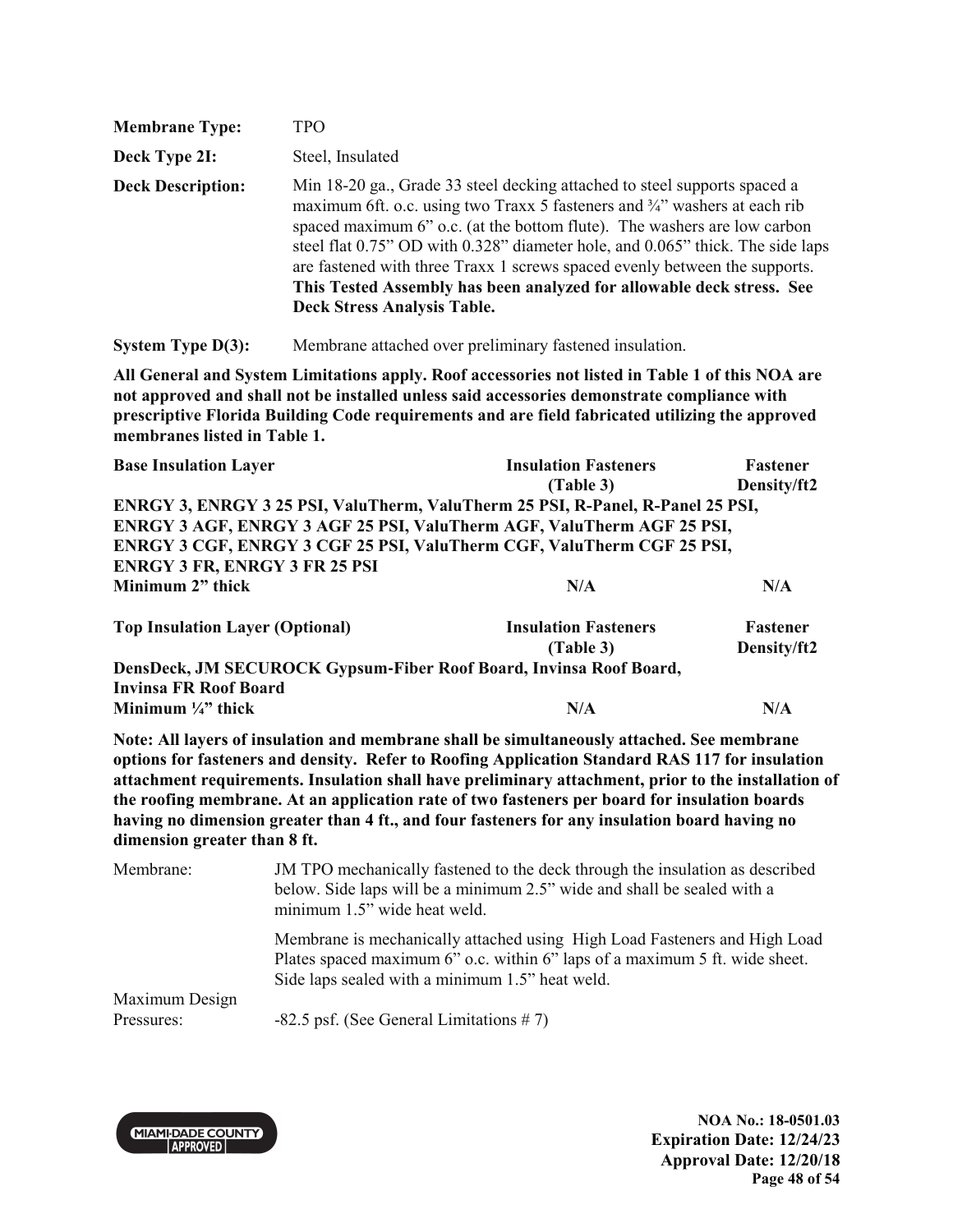| <b>Membrane Type:</b>    | TPO                                                                                                                                                                                                                                                                                                                                                        |
|--------------------------|------------------------------------------------------------------------------------------------------------------------------------------------------------------------------------------------------------------------------------------------------------------------------------------------------------------------------------------------------------|
| Deck Type 2I:            | Steel, Insulated                                                                                                                                                                                                                                                                                                                                           |
| <b>Deck Description:</b> | Min 18-20 ga., Grade 80 steel deck fastened maximum 6" o.c. with two<br>Traxx/5 fasteners with 3/4" OD washers in supports spaced maximum 6 ft. o.c.<br>Side laps fastened with Traxx/1 screws spaced maximum 18" o.c. between<br>supports.<br>This Tested Assembly has been analyzed for allowable deck stress. See<br><b>Deck Stress Analysis Table.</b> |

**System Type D(4):** Membrane attached over preliminary fastened insulation.

**All General and System Limitations apply. Roof accessories not listed in Table 1 of this NOA are not approved and shall not be installed unless said accessories demonstrate compliance with prescriptive Florida Building Code requirements and are field fabricated utilizing the approved membranes listed in Table 1.** 

| <b>Base Insulation Layer</b>                                                   | <b>Insulation Fasteners</b> | <b>Fastener</b> |
|--------------------------------------------------------------------------------|-----------------------------|-----------------|
|                                                                                | (Table 3)                   | Density/ft2     |
| ENRGY 3, ENRGY 3 25 PSI, ValuTherm, ValuTherm 25 PSI, R-Panel, R-Panel 25 PSI, |                             |                 |
| ENRGY 3 AGF, ENRGY 3 AGF 25 PSI, ValuTherm AGF, ValuTherm AGF 25 PSI,          |                             |                 |
| ENRGY 3 CGF, ENRGY 3 CGF 25 PSI, ValuTherm CGF, ValuTherm CGF 25 PSI,          |                             |                 |
| <b>ENRGY 3 FR, ENRGY 3 FR 25 PSI</b>                                           |                             |                 |
| Minimum 1.5" thick                                                             | N/A                         | N/A             |
| <b>Top Insulation Layer (Optional)</b>                                         | <b>Insulation Fasteners</b> | <b>Fastener</b> |
|                                                                                | (Table 3)                   | Density/ft2     |
| DensDeck, JM SECUROCK Gypsum-Fiber Roof Board, Invinsa Roof Board,             |                             |                 |
| <b>Invinsa FR Roof Board</b>                                                   |                             |                 |
| Minimum $\frac{1}{4}$ " thick                                                  | N/A                         | N/A             |
| <b>Plywood</b>                                                                 |                             |                 |
| Minimum 19/32" thick                                                           | N/A                         | N/A             |
|                                                                                |                             |                 |

**Note: All layers of insulation and membrane shall be simultaneously attached. See membrane options for fasteners and density. Refer to Roofing Application Standard RAS 117 for insulation attachment requirements. Insulation shall have preliminary attachment, prior to the installation of the roofing membrane. At an application rate of two fasteners per board for insulation boards having no dimension greater than 4 ft., and four fasteners for any insulation board having no dimension greater than 8 ft.** 

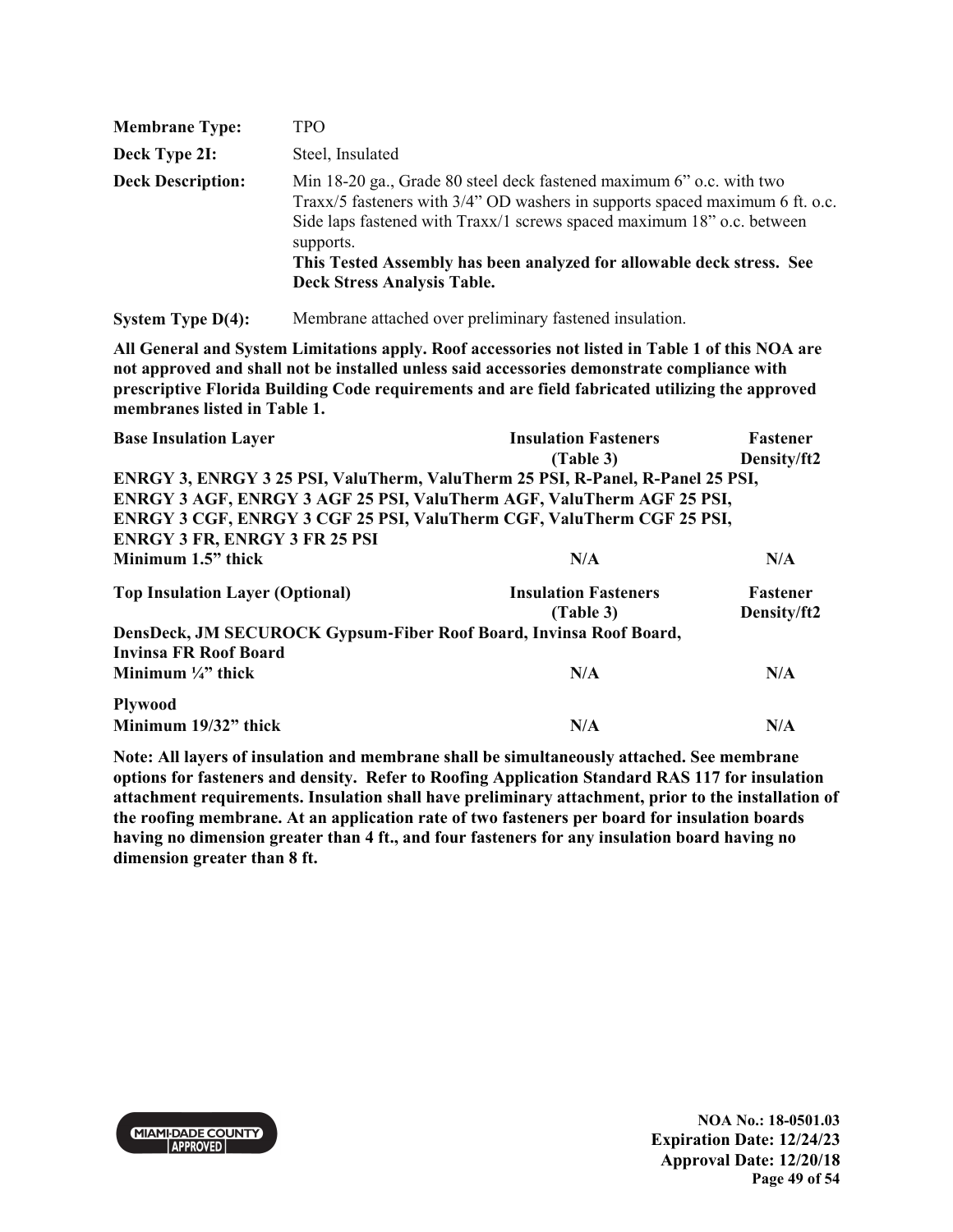| Membrane:      | JM TPO is primed with JM TPO Membrane Primer or JM Single Ply Membrane<br>Primer (Low VOC) and attached to the deck through the insulation with JM TPO<br>Peel & Stick 10" RPS membrane strips mechanically fastened as described<br>below.                                                                                                                                                                                                                                                                                                                                                         |
|----------------|-----------------------------------------------------------------------------------------------------------------------------------------------------------------------------------------------------------------------------------------------------------------------------------------------------------------------------------------------------------------------------------------------------------------------------------------------------------------------------------------------------------------------------------------------------------------------------------------------------|
|                | JM TPO PEEL $&$ STICK 10" RPS membrane strips are secured to deck through<br>the insulation with High Load Plates and High Load Fasteners in maximum 114"<br>rows, maximum 6" o.c. The fasteners and plates are installed in the center down<br>the middle of the JM TPO Peel $&$ Stick 10" RPS membrane strips. The primed<br>JM TPO membrane is walked in over the self-adhereing JM TPO Peel & Stick<br>10" RPS RPS membrane strips. The JM TPO membrane side laps will be a<br>minimum 2.5" wide and shall be sealed with a minimum 1.5" wide heat weld<br>offset from the RPS membrane strips. |
| Maximum Design |                                                                                                                                                                                                                                                                                                                                                                                                                                                                                                                                                                                                     |
| Pressures:     | $-52.5$ psf. (See General Limitations #7)                                                                                                                                                                                                                                                                                                                                                                                                                                                                                                                                                           |

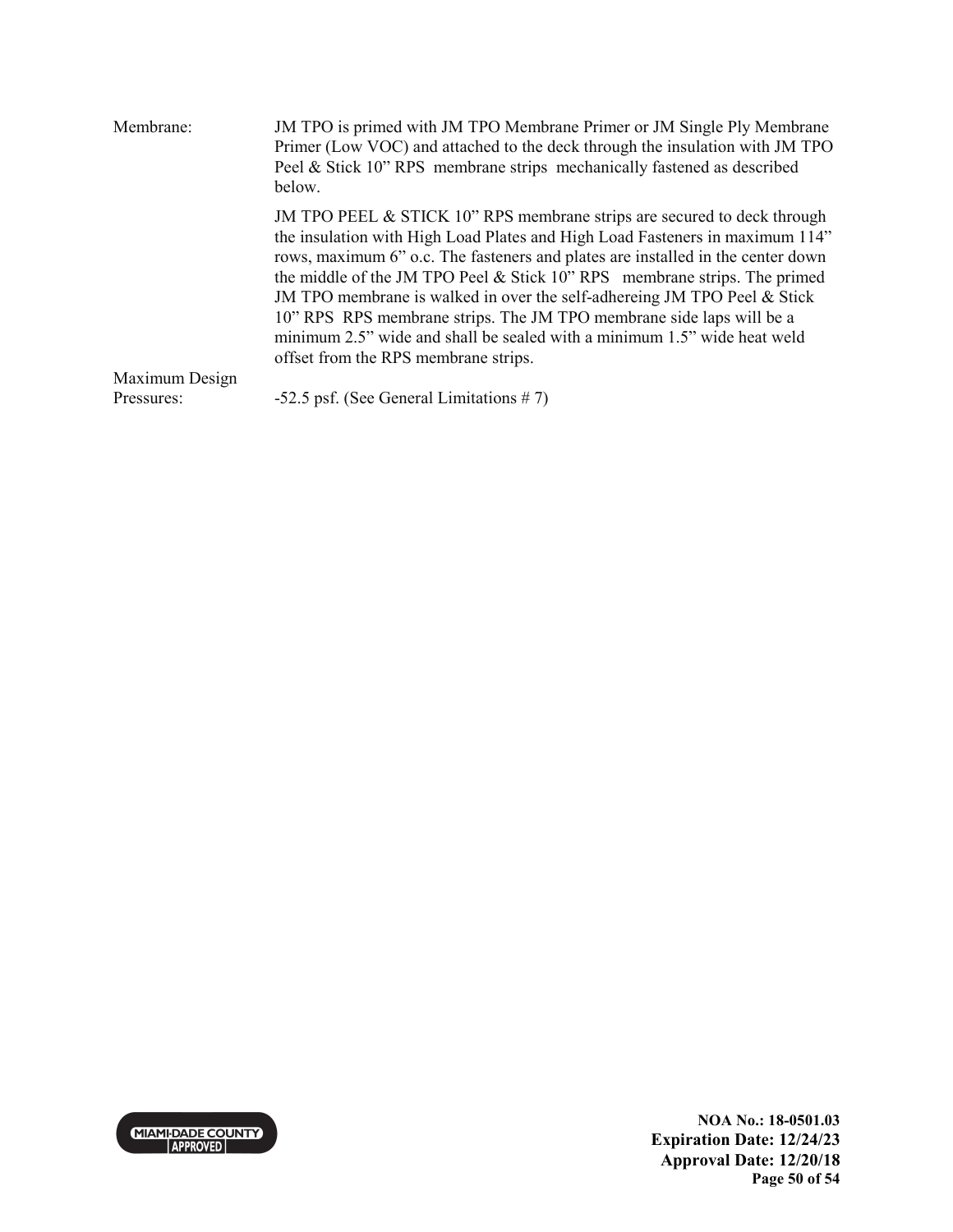| <b>Membrane Type:</b>    | TPO                                                                                                                                                                                 |
|--------------------------|-------------------------------------------------------------------------------------------------------------------------------------------------------------------------------------|
| Deck Type 2I:            | Steel, Insulated                                                                                                                                                                    |
| <b>Deck Description:</b> | Type B steel deck (see ga./grade in fastening options below) secured with<br>minimum 5/8" diameter puddle welds at each bearing point along supports<br>spaced a maximum 6 ft. o.c. |
|                          | This Tested Assembly has been analyzed for allowable deck stress. See<br><b>Deck Stress Analysis Table.</b>                                                                         |

**System Type D(5):** Membrane attached over preliminary fastened insulation.

**All General and System Limitations apply. Roof accessories not listed in Table 1 of this NOA are not approved and shall not be installed unless said accessories demonstrate compliance with prescriptive Florida Building Code requirements and are field fabricated utilizing the approved membranes listed in Table 1.** 

| <b>Base Insulation Layer</b>                                                               | <b>Insulation Fasteners</b> | <b>Fastener</b> |
|--------------------------------------------------------------------------------------------|-----------------------------|-----------------|
|                                                                                            | (Table 3)                   | Density/ft2     |
| ENRGY 3, ENRGY 3 25 PSI, ValuTherm, ValuTherm 25 PSI, R-Panel, R-Panel 25 PSI,             |                             |                 |
| ENRGY 3 AGF, ENRGY 3 AGF 25 PSI, ValuTherm AGF, ValuTherm AGF 25 PSI,                      |                             |                 |
| ENRGY 3 CGF, ENRGY 3 CGF 25 PSI, ValuTherm CGF, ValuTherm CGF 25 PSI,                      |                             |                 |
| <b>ENRGY 3 FR, ENRGY 3 FR 25 PSI</b>                                                       |                             |                 |
| Minimum $\frac{1}{2}$ thick                                                                | N/A                         | N/A             |
| <b>Top Insulation Layer</b>                                                                | <b>Insulation Fasteners</b> | Fastener        |
|                                                                                            | (Table 3)                   | Density/ft2     |
| <b>JM SECUROCK Gypsum-Fiber Roof Board, Invinsa Roof Board, Invinsa FR Roof Board</b>      |                             |                 |
| Minimum $\frac{1}{4}$ thick                                                                | N/A                         | N/A             |
| ENRGY 3, ENRGY 3 25 PSI, ValuTherm, ValuTherm 25 PSI, R-Panel, R-Panel 25 PSI,             |                             |                 |
| ENRGY 3 AGF, ENRGY 3 AGF 25 PSI, ValuTherm AGF, ValuTherm AGF 25 PSI,                      |                             |                 |
| ENRGY 3 CGF, ENRGY 3 CGF 25 PSI, ValuTherm CGF, ValuTherm CGF 25 PSI,                      |                             |                 |
| <b>ENRGY 3 FR, ENRGY 3 FR 25 PSI</b>                                                       |                             |                 |
| Minimum $\frac{1}{2}$ thick                                                                | N/A                         | N/A             |
| Note: All layers of insulation and membrane shall be simultaneously attached. See membrane |                             |                 |

**Note: All layers of insulation and membrane shall be simultaneously attached. See membrane options for fasteners and density. Refer to Roofing Application Standard RAS 117 for insulation attachment requirements. Insulation shall have preliminary attachment, prior to the installation of the roofing membrane. At an application rate of two fasteners per board for insulation boards having no dimension greater than 4 ft., and four fasteners for any insulation board having no dimension greater than 8 ft.** 

| Membrane:        | JM TPO mechanically fastened to the deck through the insulation as described<br>below. 6" wide side laps are sealed with a minimum 1.5-inch wide heat weld                                                                                                                                    |
|------------------|-----------------------------------------------------------------------------------------------------------------------------------------------------------------------------------------------------------------------------------------------------------------------------------------------|
| Fastening $#1$ : | (min. 22 ga. Grade 50 deck only) Membrane is mechanically attached using<br>High Load Fasteners and High Load Plates spaced maximum 6" o.c. in rows not<br>exceeding 54" within laps of a maximum 5 ft. wide sheet.<br><b>Maximum Design Pressure -97.5 psf. (See General Limitations #7)</b> |

**MIAMI-DADE COUNTY APPROVED** 

**NOA No.: 18-0501.03 Expiration Date: 12/24/23 Approval Date: 12/20/18 Page 51 of 54**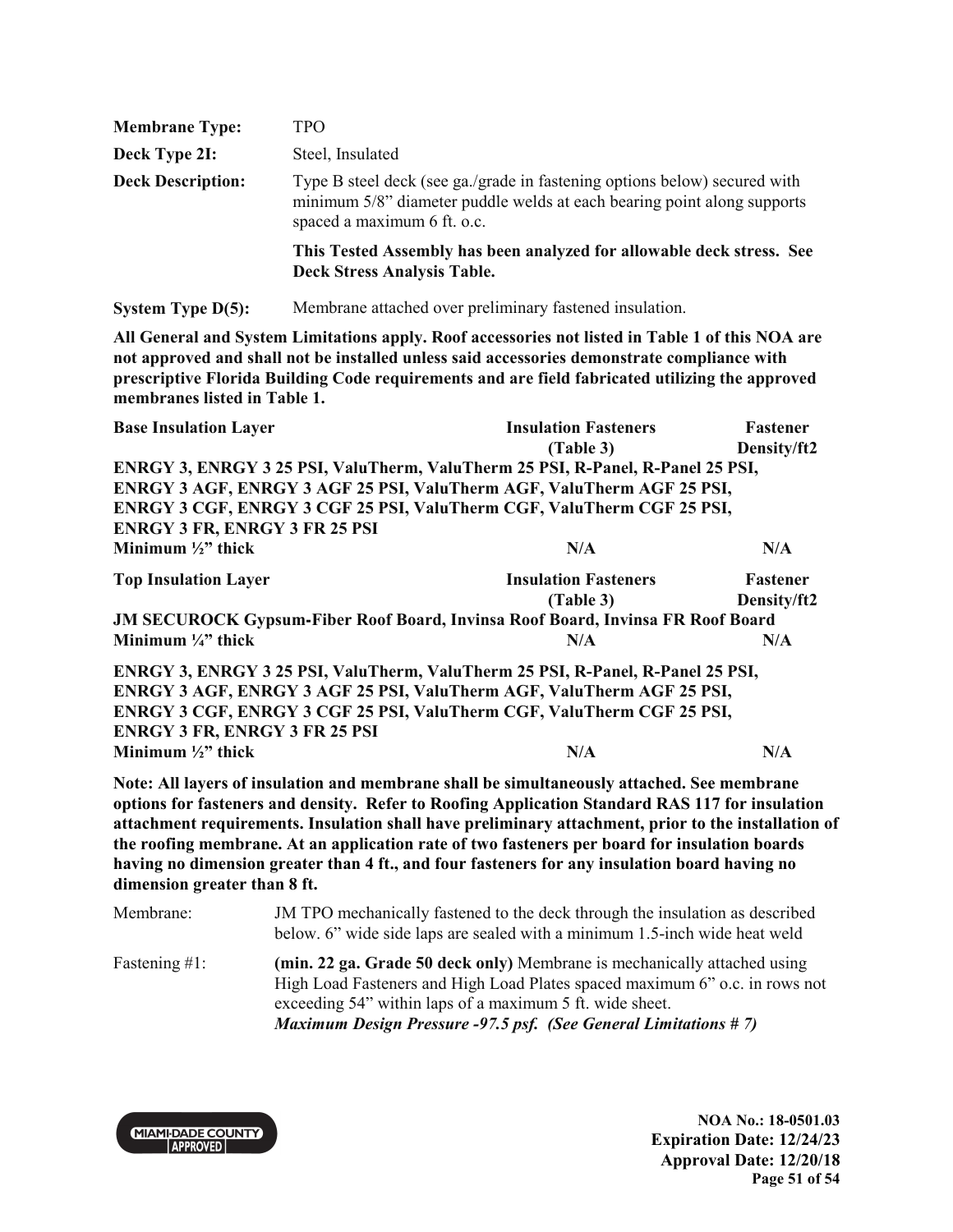| Membrane:<br>(Continued) | JM TPO mechanically fastened to the deck through the insulation as described<br>below. 6" wide side laps are sealed with a minimum 1.5-inch wide heat weld                                                                                                                                    |
|--------------------------|-----------------------------------------------------------------------------------------------------------------------------------------------------------------------------------------------------------------------------------------------------------------------------------------------|
| Fastening $#2$ :         | (Min. 20 ga. Grade 80 deck only) Membrane is mechanically attached using<br>High Load Fasteners and High Load Plates spaced maximum 6" o.c. in rows not<br>exceeding 90" within laps of a maximum 8 ft. wide sheet.<br><b>Maximum Design Pressure -75 psf. (See General Limitations #7)</b>   |
| Fastening #3:            | (Min. 20 ga. Grade 80 deck only) Membrane is mechanically attached using<br>High Load Fasteners and High Load Plates spaced maximum 6" o.c. in rows not<br>exceeding 114" within laps of a maximum 10 ft. wide sheet.<br><b>Maximum Design Pressure -60 psf. (See General Limitations #7)</b> |
| Maximum Design           |                                                                                                                                                                                                                                                                                               |
| Pressures:               | See Fastening Pattern.                                                                                                                                                                                                                                                                        |

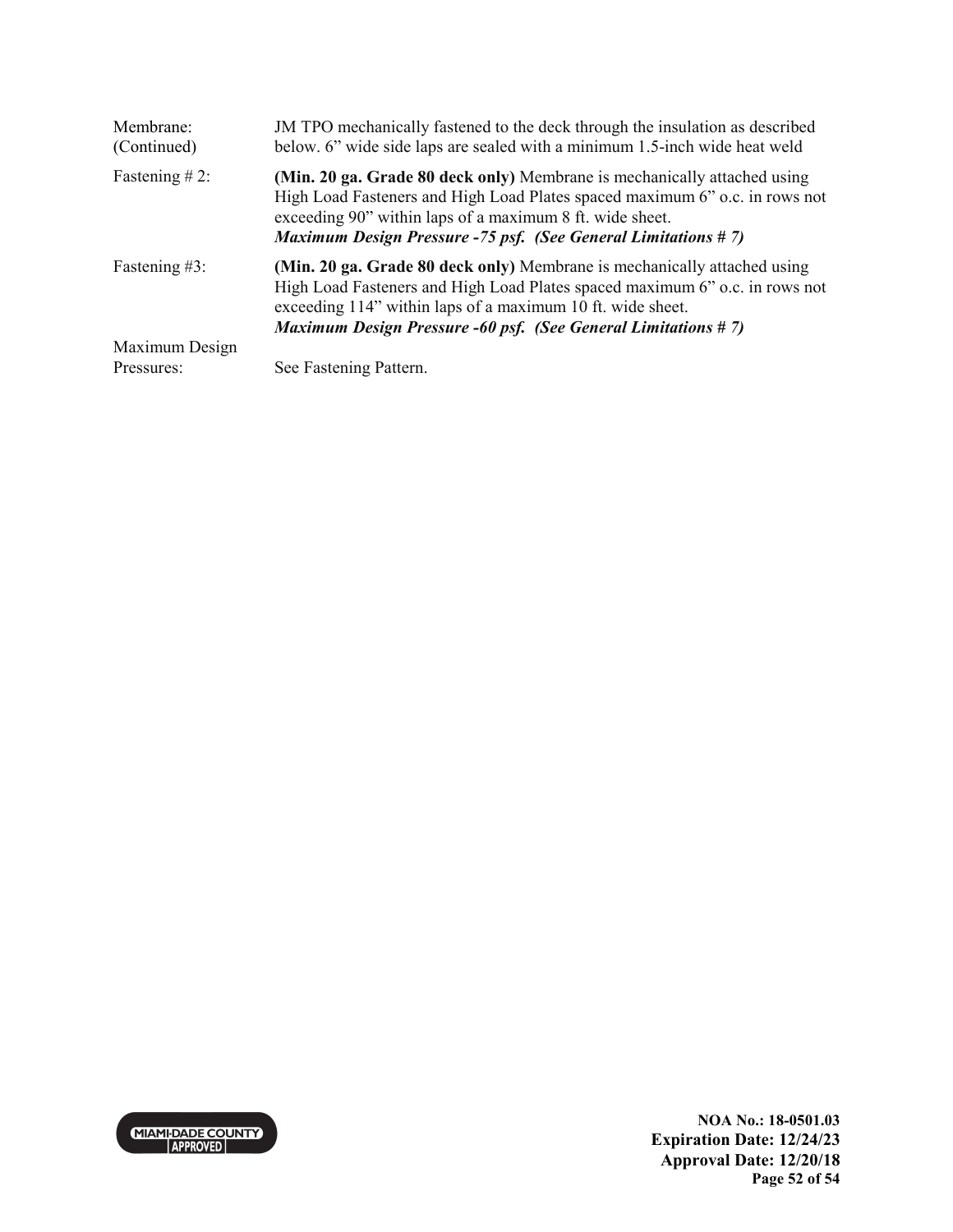| <b>Membrane Type:</b>    | TPO                                                                                                                                                                                                                                                                                                                                                                                            |
|--------------------------|------------------------------------------------------------------------------------------------------------------------------------------------------------------------------------------------------------------------------------------------------------------------------------------------------------------------------------------------------------------------------------------------|
| Deck Type 2I:            | Steel, Insulated                                                                                                                                                                                                                                                                                                                                                                               |
| <b>Deck Description:</b> | Min 22 ga., Grade 80 steel decking attached to steel supports spaced a<br>maximum 6ft. o.c. using two Teks 5 fasteners and 3/4" washers at each rib<br>spaced maximum 6" o.c. (at the bottom flute). The side laps are fastened 24"<br>o.c between supports with Teks 1 screws.<br>This Tested Assembly has been analyzed for allowable deck stress. See<br><b>Deck Stress Analysis Table.</b> |

**System Type D(6):** Membrane attached over preliminary fastened insulation.

**All General and System Limitations apply. Roof accessories not listed in Table 1 of this NOA are not approved and shall not be installed unless said accessories demonstrate compliance with prescriptive Florida Building Code requirements and are field fabricated utilizing the approved membranes listed in Table 1.** 

| <b>Base Insulation Layer</b>                                                   | <b>Insulation Fasteners</b> | <b>Fastener</b> |
|--------------------------------------------------------------------------------|-----------------------------|-----------------|
|                                                                                | (Table 3)                   | Density/ft2     |
| ENRGY 3, ENRGY 3 25 PSI, ValuTherm, ValuTherm 25 PSI, R-Panel, R-Panel 25 PSI, |                             |                 |
| ENRGY 3 AGF, ENRGY 3 AGF 25 PSI, ValuTherm AGF, ValuTherm AGF 25 PSI,          |                             |                 |
| ENRGY 3 CGF, ENRGY 3 CGF 25 PSI, ValuTherm CGF, ValuTherm CGF 25 PSI,          |                             |                 |
| <b>ENRGY 3 FR, ENRGY 3 FR 25 PSI</b>                                           |                             |                 |
| Minimum 1" thick                                                               | N/A                         | N/A             |
| <b>Top Insulation Layer (Optional)</b>                                         | <b>Insulation Fasteners</b> | <b>Fastener</b> |
|                                                                                | (Table 3)                   | Density/ft2     |
| <b>JM SECUROCK Gypsum-Fiber Roof Board</b>                                     |                             |                 |
| Minimum $\frac{1}{4}$ thick                                                    | N/A                         | N/A             |

**Note: All layers of insulation and membrane shall be simultaneously attached. See membrane options for fasteners and density. Refer to Roofing Application Standard RAS 117 for insulation attachment requirements. Insulation shall have preliminary attachment, prior to the installation of the roofing membrane. At an application rate of two fasteners per board for insulation boards having no dimension greater than 4 ft., and four fasteners for any insulation board having no dimension greater than 8 ft.** 

| Membrane:      | JM TPO mechanically fastened to the deck through the insulation as described<br>below. Side laps will be a minimum 6" wide and shall be sealed with a minimum<br>1.5" wide heat weld.                                                                              |
|----------------|--------------------------------------------------------------------------------------------------------------------------------------------------------------------------------------------------------------------------------------------------------------------|
|                | Membrane is mechanically attached using High Load Fasteners and High Load<br>Plus Plates spaced maximum 12" o.c. within 6" laps of a maximum 8 ft. wide<br>sheet. Side laps will be a minimum 2.5" wide and shall be sealed with a minimum<br>1.5" wide heat weld. |
| Maximum Design |                                                                                                                                                                                                                                                                    |
| Pressures:     | -45 psf. (See General Limitations $# 7$ )                                                                                                                                                                                                                          |



**NOA No.: 18-0501.03 Expiration Date: 12/24/23 Approval Date: 12/20/18 Page 53 of 54**